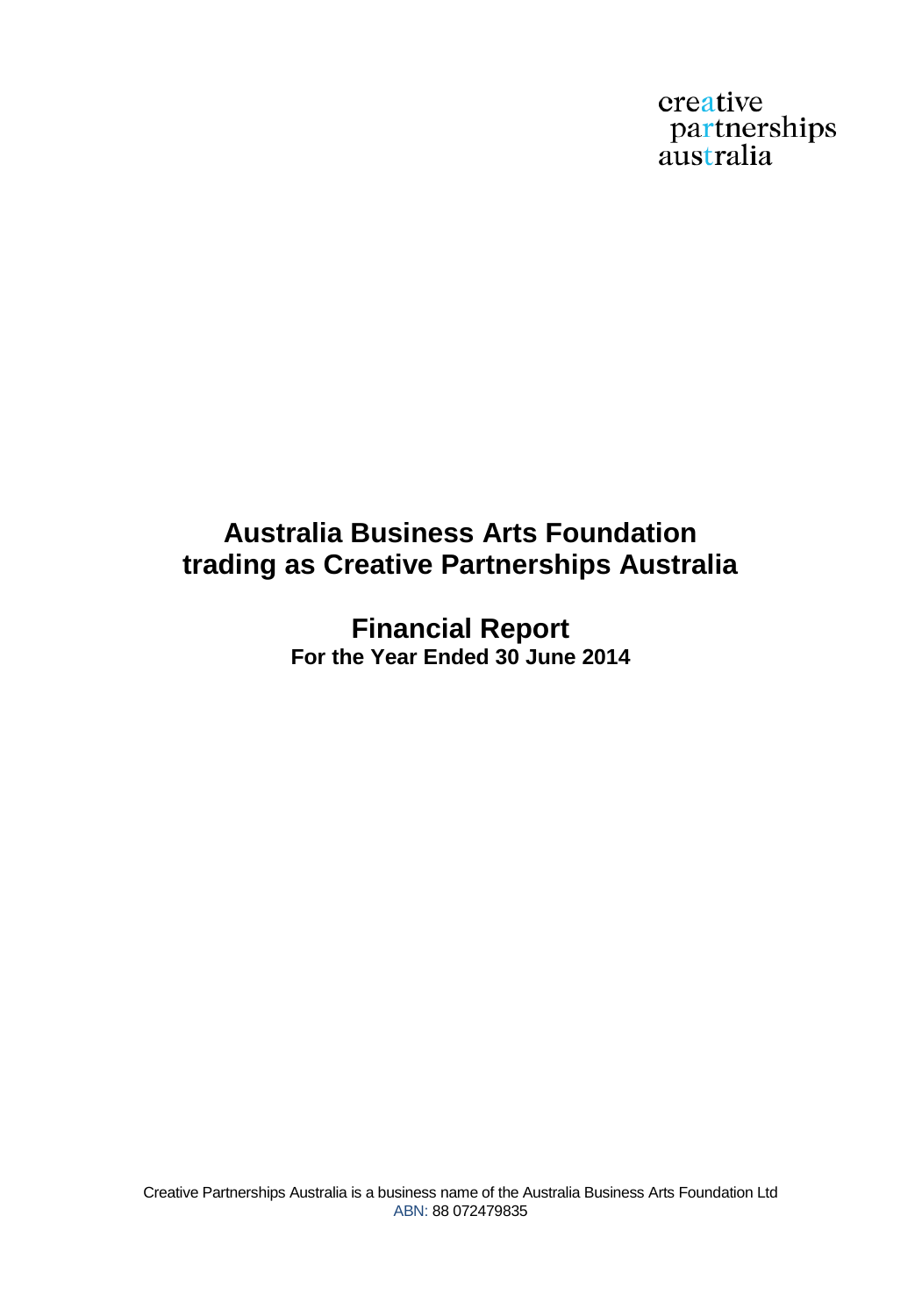## **Table of Contents**

## **Page**

| 1  | Directors' Report                                          |
|----|------------------------------------------------------------|
| 10 | Auditor's Independence Declaration                         |
| 11 | Auditor's Report                                           |
| 13 | Directors' Declaration                                     |
| 14 | Statement of Profit or Loss and Other Comprehensive Income |
| 15 | <b>Statement of Financial Position</b>                     |
| 16 | Statement of Changes in Equity                             |
| 17 | <b>Statement of Cash Flows</b>                             |
| 18 | Notes to and Forming Part of the Accounts                  |
| 18 | Note 1: Summary of Significant Accounting Policies         |
| 27 | Note 2: Revenue and Other Income                           |
| 27 | Note 3: Expenditure                                        |
| 28 | Note 4: Australia Cultural Fund                            |
| 28 | Note 5: Remuneration of Auditors                           |
| 28 | Note 6: Directors' Remuneration                            |
| 29 | Note 7: Remuneration of Key Management Personnel           |
| 29 | Note 8: Related Party Transactions - Other Related Parties |
| 29 | Note 9: Current Assets                                     |
| 31 | Note 10: Non-Current Assets                                |
| 32 | Note 11: Liabilities                                       |
| 33 | Note 12: Reserves                                          |
| 35 | Note 13: Commitments                                       |
| 35 | Note 14: Trust Arrangements                                |
| 36 | Note 15: Contingent Liabilities and Contingent Assets      |
| 36 | Note 16: Members' Guarantee                                |
| 36 | Note 17: Cash Flow Information                             |
| 37 | Note 18: Events After the Reporting Date                   |
| 37 | Note 19: Financial Risk Management                         |
| 41 | Note 20: Fair Value Measurements                           |
| 43 | Note 21: Restructure                                       |
| 43 | Note 22: Company Details                                   |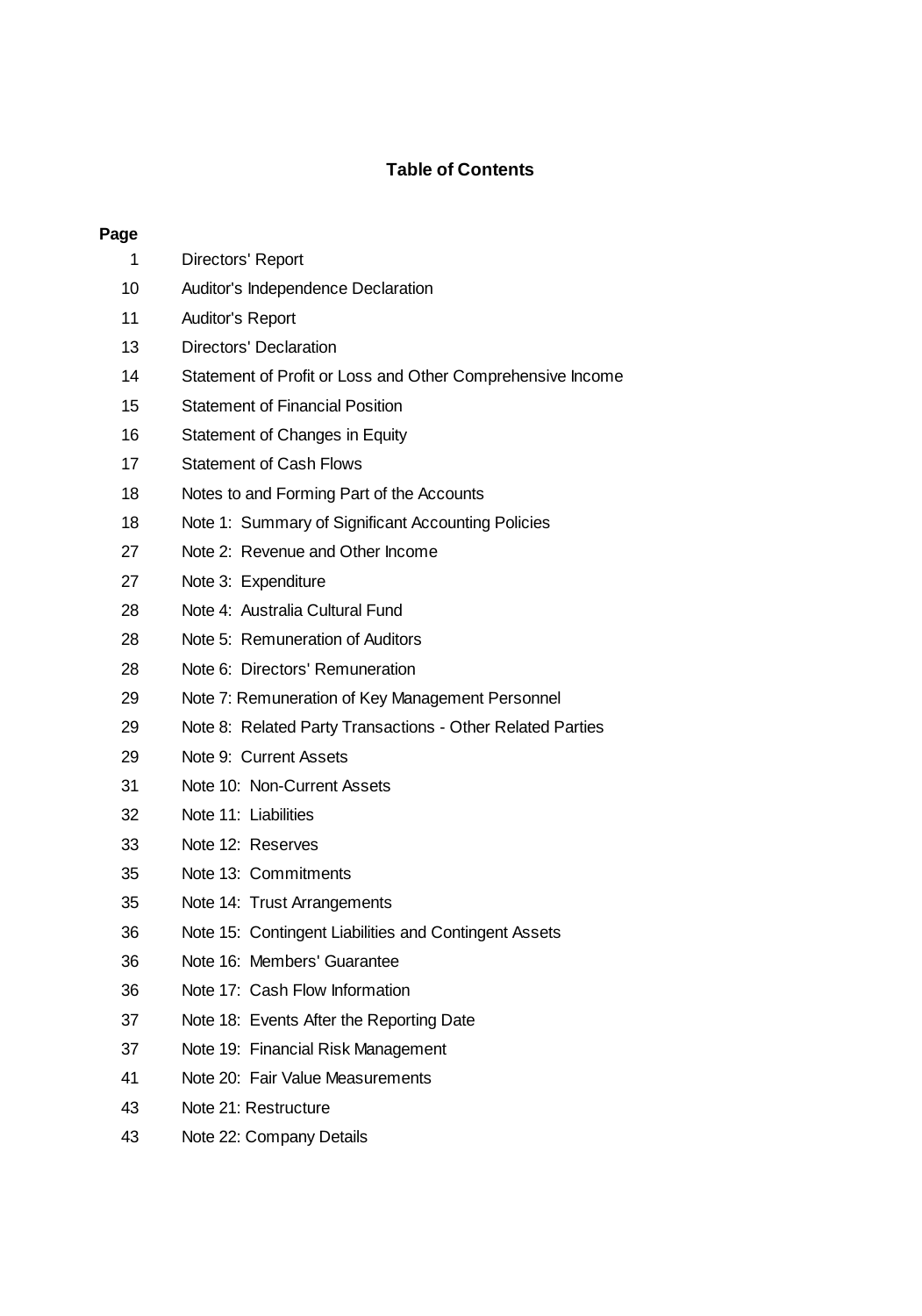# **Directors' Report**

The directors submit the Australian Business Arts Foundation financial report for the financial year ended 30 June 2014.

#### **DIRECTORS**

The names of the Directors in office at any time during the year and to the date of this report are:

Ms Carol Schwartz AM, Chair Ms Samantha Meers, Deputy Chair Mr Stephen Found Ms Rosheen Garnon Mr John Irving Mr Rupert Myer AM Mr Michael Smith (appointed 5 August, 2013) Prof Susan Street AO (appointed 5 August, 2013) Ms Brett Torossi

The directors have been in office since the start of the financial year to the date of this report unless otherwise stated.

#### **COMPANY SECRETARY**

Emma Calverley held the position of company secretary for the duration of the financial year.

#### **PRINCIPAL ACTIVITY**

The principal activity of the Company during the financial year was the promotion of philanthropic and business support for the arts in Australia.

#### **OPERATING RESULT**

The net result for the year ended 30 June 2014 was a surplus of \$520,977.

This result also includes Australia Cultural Fund (ACF) timing differences amounting to \$279,672. These timing differences have occurred where the financial year in which donations are received and included in income does not coincide with the financial year in which the associated grant is paid and recorded as expenditure. The net result, excluding the ACF timing differences, was a surplus of \$241,305.

For a further understanding of the ACF, please refer to Note 4.

## **OBJECTIVES OF THE COMPANY**

The objectives of the Company are:

- 1) To increase private sector investment in the arts in Australia
- 2) To increase stakeholder engagement with Creative Partnerships' programs and services
- 3) To maximise support for Creative Partnerships Australia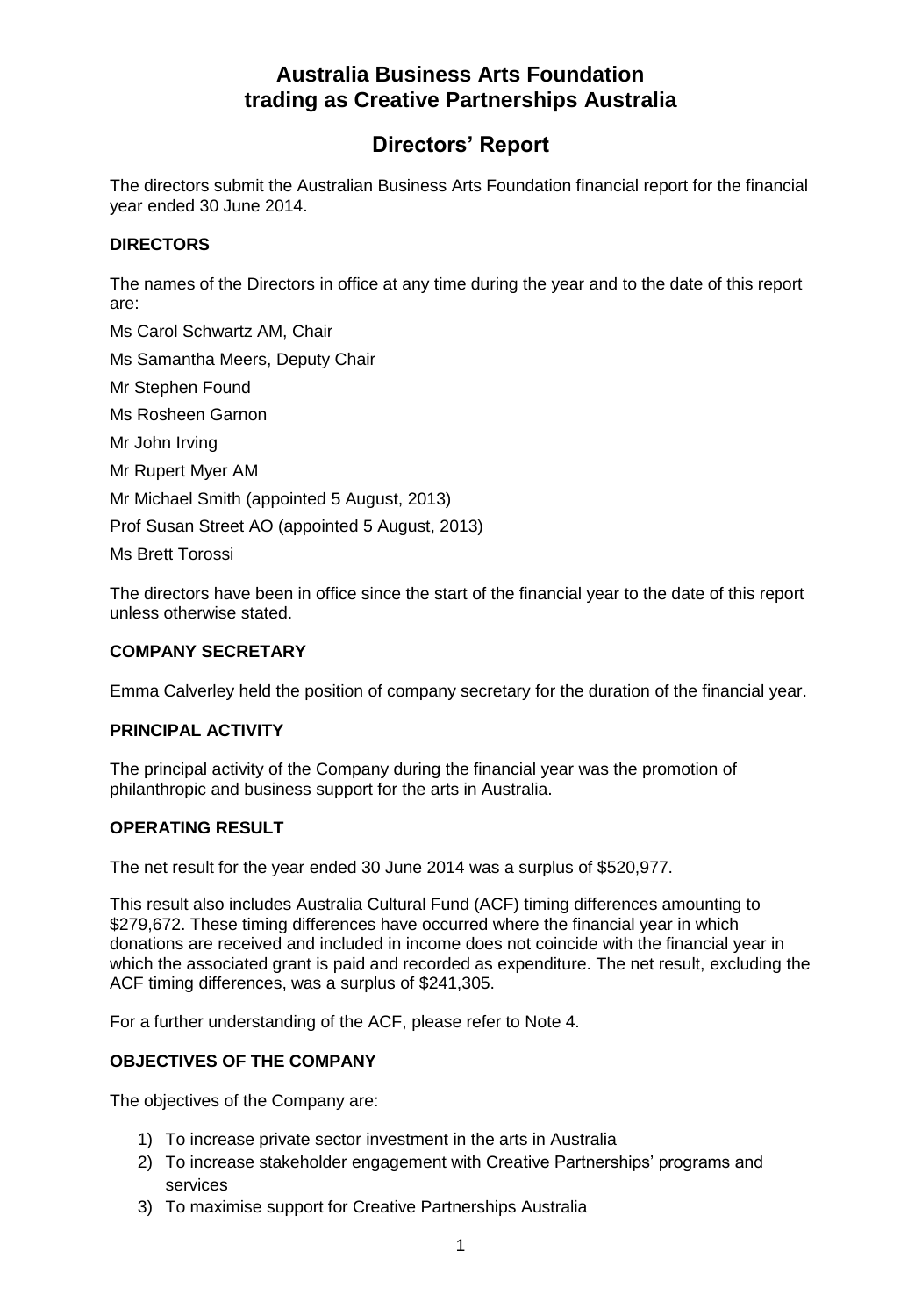# STRATEGIC PLAN

| STRATEGIC PLAN                                                                             |                                                                                                                                                                                                               |                                                                                                                                                                                                                                                                                                                                                                                                                                                                                                                                                                                  |                                                                                                                                                                                                                                                                                                                                                                                                     |
|--------------------------------------------------------------------------------------------|---------------------------------------------------------------------------------------------------------------------------------------------------------------------------------------------------------------|----------------------------------------------------------------------------------------------------------------------------------------------------------------------------------------------------------------------------------------------------------------------------------------------------------------------------------------------------------------------------------------------------------------------------------------------------------------------------------------------------------------------------------------------------------------------------------|-----------------------------------------------------------------------------------------------------------------------------------------------------------------------------------------------------------------------------------------------------------------------------------------------------------------------------------------------------------------------------------------------------|
| STRATEGIC GOAL                                                                             | wнY                                                                                                                                                                                                           | <b>NOH</b>                                                                                                                                                                                                                                                                                                                                                                                                                                                                                                                                                                       | TARGET OUTCOMES                                                                                                                                                                                                                                                                                                                                                                                     |
| Increase the level of private<br>sector support for the arts<br>throughout Australia       | Australian arts sector.<br>ambitious and vibrant<br>To contribute to a<br>sustainable,                                                                                                                        | Work with the arts, philanthropic and business sectors and all levels of<br>government to promote the value of supporting the arts.                                                                                                                                                                                                                                                                                                                                                                                                                                              | Broad community understanding of the value of supporting<br>Increased financial and in-kind support for the arts.<br>Higher value and long-term support for the arts<br>the arts.                                                                                                                                                                                                                   |
| Build the development and<br>fundraising capacity of the<br>arts sector                    | sources of revenue.<br>sector with diverse<br>To lead to a more<br>sustainable arts                                                                                                                           | Provide mentoring and coaching to arts organisations and artists to assist them<br>Deliver a thought leadership program, bringing international guests to Australia<br>Deliver a professional development program catering for all levels of the sector,<br>from those who have not sought private sector support before, through to<br>Provide opportunities for arts development professionals to share their<br>to conduct masterclasses and share expertise and ideas.<br>experience with and support each other.<br>attract private sector support.<br>eaders in the field. | A more stable arts development and fundraising profession.<br>A skilled and knowledgeable arts development and<br>More confidence and whole-sector involvement in<br>development and fundraising.<br>fundraising profession.                                                                                                                                                                        |
| Encourage and facilitate<br>philanthropic support for<br>artists and arts<br>organisations | organisations and<br>artistic practice.<br>To support arts<br>development of<br>artists and the                                                                                                               | Deliver a grants program designed to attract new donors and partners, as well<br>as to increase the value of existing donations and business partnerships.<br>Build and promote the Australia Cultural Fund to be the primary platform<br>Facilitate business volunteering in the arts sector.<br>through which artists gain philanthropic support.                                                                                                                                                                                                                              | them be sustainable and support their artistic achievements.<br>Increased in-kind support for arts organisations and artists.<br>Increased revenue to Australian arts organisations to help<br>Increased revenue to Australian artists to enable them to<br>develop their skills and artistic achievements.                                                                                         |
| influential advocate and<br>Be an informed and<br>source of expertise                      | to the arts sector and<br>and services provided<br>to other stakeholders<br>the needs and goals<br>research, as well as<br>are based on sound<br>of all stakeholders.<br>policies, programs<br>To ensure that | Be a source of knowledge and expertise in all matters relating to private sector<br>Advocate for research into private sector support for the arts.<br>support for the arts.                                                                                                                                                                                                                                                                                                                                                                                                     | To identify the current development and fundraising capacity<br>To measure ongoing trends in giving to and investing in the<br>To identify new effective models of fundraising for the arts.<br>To be the "go to" source for information and expertise on<br>philanthropy and partnerships for the arts sector, and for<br>philanthropic and business stakeholders.<br>of the arts sector.<br>arts. |
| effective organisation<br>Be an efficient and                                              | To provide high quality<br>programs to the arts<br>σ<br>sector and other<br>stakeholders at<br>minimum cost.<br>services and                                                                                  | Create and maintain a culture of service to the arts sector.<br>Implement a rigorous governance structure.                                                                                                                                                                                                                                                                                                                                                                                                                                                                       | All stakeholders receive a high level of service to meet their<br>requirements and is accountable to both the Government<br>The organisation is well-governed, meets all reporting<br>Administration costs are as low as possible.<br>and the sector.<br>needs.                                                                                                                                     |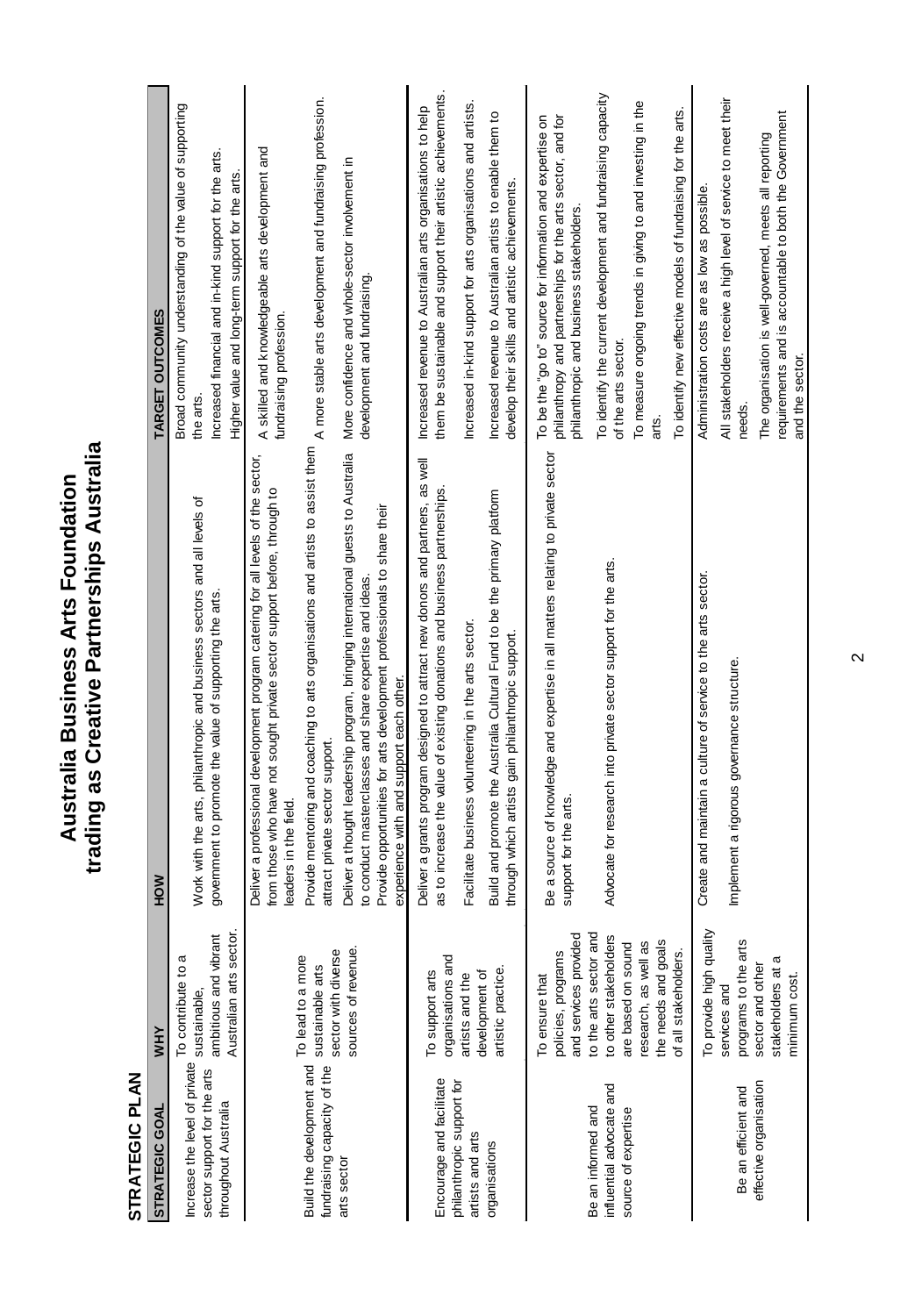| KEY PERFORMANCE INDICATORS                                                                                                                                                                                                  |                                                                                                                                                                                                                                                                                                                                                                                                                                                                                                                                                |
|-----------------------------------------------------------------------------------------------------------------------------------------------------------------------------------------------------------------------------|------------------------------------------------------------------------------------------------------------------------------------------------------------------------------------------------------------------------------------------------------------------------------------------------------------------------------------------------------------------------------------------------------------------------------------------------------------------------------------------------------------------------------------------------|
| KPI TARGET                                                                                                                                                                                                                  | <b>RESULT</b>                                                                                                                                                                                                                                                                                                                                                                                                                                                                                                                                  |
| master<br>levels of the arts sector and the capacity of<br>classes and mentoring to raise the skill<br>the sector as a whole, to seek and attract<br>Implement a program of workshops,<br>private sector support            | International Masterclass - Rebecca Trobe: Next Gen Giving (4): 193 attendees; Ben Cameron: Transforming<br>attendees. Philanthropy Mentoring Program in conjunction with the Australia Council x 10 mentorships. Live<br>the Arts through Philanthropic Giving and Grants (3); 254 attendees, Generate Design Business Planning<br>Forums (7); 141 attendees, Specialist Fundraising and Development Clinics (2); 27 arts organisations<br>Crowd Funding for the Arts events held in conjunction with The Funding Network (2): 227 attendees. |
| opportunities for the arts sector to engage<br>events to raise awareness of the benefits of<br>directly with the business and philanthropic<br>Implement a program of advocacy and<br>engagement with the arts, and provide | awarded: 12, including 3 National Leadership Awards recognizing outstanding contributions by individuals in<br>philanthropic sectors and also acknowledge philanthropic and business leaders who support the arts. State<br>The Creative Partnerships Awards recognize best practice in relationships between the arts, business and<br>Awards Events (7): 827 attendees, National Awards Event. 445 attendees. National Awards categories<br>Philanthropy, Business Arts and Arts Leadership.                                                 |
| sectors.                                                                                                                                                                                                                    | Private advocacy events for business and philanthropic sectors (2), 50 attendees.                                                                                                                                                                                                                                                                                                                                                                                                                                                              |
|                                                                                                                                                                                                                             | donations secured from the private sector for arts sector business development initiatives; 68 grants made for<br>Designed and implemented Australia's first federally funded matched funding program for the arts, matching<br>\$2,168,280, with an equal amount leveraged from donations for a total sector investment of \$4,336,560.                                                                                                                                                                                                       |
| Develop and implement new funding                                                                                                                                                                                           | Developed and implemented Australia's first federally funded crowd funding matching program, MATCH was<br>designed to support the creation of new artistic work in the independent arts sector; 2 grants made for<br>\$48,800 at June 30 (note this program is ongoing).                                                                                                                                                                                                                                                                       |
| initiatives through a grants program, with the<br>arts<br>dual aim of increasing funding to the<br>as well as attracting new sources of<br>funding through leveraging.                                                      | philanthropy specialists with business development staff in the arts sector, investing \$1000,000 into the long<br>Creative Partnerships partnered with the Australia Council to provide a Mentoring Program linking arts<br>term skills development of the sector.                                                                                                                                                                                                                                                                            |
|                                                                                                                                                                                                                             | \$204,600 for the arts sector and worked with the Creative Industries Innovation Centre (CIIC) on Generate; a<br>Creative Partnerships collaborated with The Funding Network to deliver live crowd funding events generating<br>distributed in business development grants. The value of the CIIC collaboration is approximately \$72,000 in<br>program of business planning workshops and mentoring for graphic design start-ups with \$100,000<br>in-kind consultation fees and support.                                                     |

Australia Business Arts Foundation<br>trading as Creative Partnerships Australia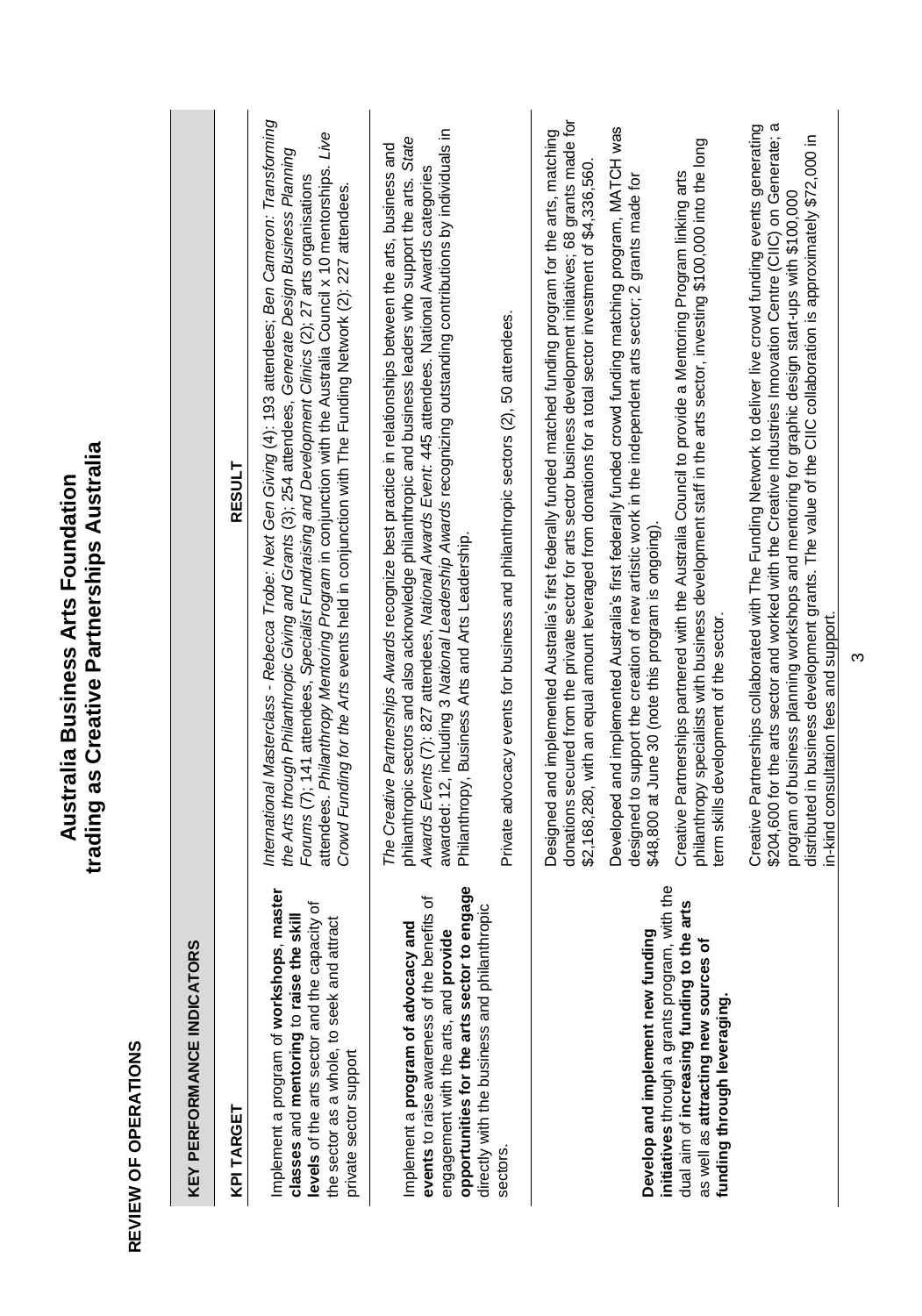|                                                                                                                                                                                      | trading as Creative Partnerships Australia<br>Australia Business Arts Foundation                                                                                                                                                                                                                                                                                                                                                                                   |
|--------------------------------------------------------------------------------------------------------------------------------------------------------------------------------------|--------------------------------------------------------------------------------------------------------------------------------------------------------------------------------------------------------------------------------------------------------------------------------------------------------------------------------------------------------------------------------------------------------------------------------------------------------------------|
|                                                                                                                                                                                      |                                                                                                                                                                                                                                                                                                                                                                                                                                                                    |
|                                                                                                                                                                                      | \$46,159; value of partnerships with Trusts and Foundations: \$76,169; value of partnerships with State<br>Value of cash commercial sponsorship generated: \$159,164; value of in-kind sponsorship generated:<br>Government agencies: \$111,600.                                                                                                                                                                                                                   |
| the arts<br>by the<br>sector through initiatives administered<br>Leverage private sector support to<br>Recipient.                                                                    | of \$49,000 with a further leveraged amount of \$26,000 in matched funding from Nekon Pty Ltd). The purpose<br>Arts Tasmania, to deliver the Premier's Arts Partnership Fund in Tasmania (6 grants were made for a value<br>In addition to management of the Federally funded grants programs, Creative Partnerships partnered with<br>of the fund is to encourage the development of new business arts partnerships.                                              |
|                                                                                                                                                                                      | Philanthropy Incentive Fund, distributing one grant in the reporting period for a value of \$41,020. The purpose<br>Creative Partnerships also partners with the Department of Culture & the Arts WA to administer the<br>of the fund is to encourage new philanthropic giving to the arts.                                                                                                                                                                        |
| Complete a structural review and develop<br>and implement a new strategic plan.                                                                                                      | redundant and the closure of the South Australia, Tasmania and Australian Capital Territory offices. Creative<br>Major structural review of the agency undertaken, resulting in a re-structure of operations to a centralized<br>model with the merger of some state offices. The re-structure led to a number of positions becoming<br>Partnerships now has regional hubs in Brisbane, Sydney, Melbourne, Perth and Darwin.                                       |
|                                                                                                                                                                                      | The implementation of the new strategic plan is underway.                                                                                                                                                                                                                                                                                                                                                                                                          |
| a view<br>and commence implementation of a strategy<br>Australia Cultural Fund (ACF) and develop<br>Complete a review of administration of the<br>to market the ACF more widely with | The review of the Australia Cultural Fund was completed and the agency has begun the development of the<br>ACF Online platform, including the implementation of a new CRM to improve tracking and reporting<br>capabilities and a branding, marketing and communications strategy to support the roll out.                                                                                                                                                         |
| ٥<br>to increasing the number and value<br>projects funded.                                                                                                                          | 2013/14 Australia Cultural Fund donations total number received: 1,082, donations total value: \$1,856,131.                                                                                                                                                                                                                                                                                                                                                        |
| Raise the profile of business volunteering<br>τ<br>in the arts and business sectors an<br>maintain current levels of adviceBank<br>projects and boardBank introductions<br>brokered. | being actively promoted. The program has not kept pace with the expectations of the business sector and<br>program. The Advice Bank and Board Bank programs continue to be offered, however the program is not<br>requires a comprehensive re-fit to make it relevant and attractive to both prospective volunteers and arts<br>In the first quarter of 2014/15 Creative Partnerships will undertake a review of its business volunteering<br>sector participants. |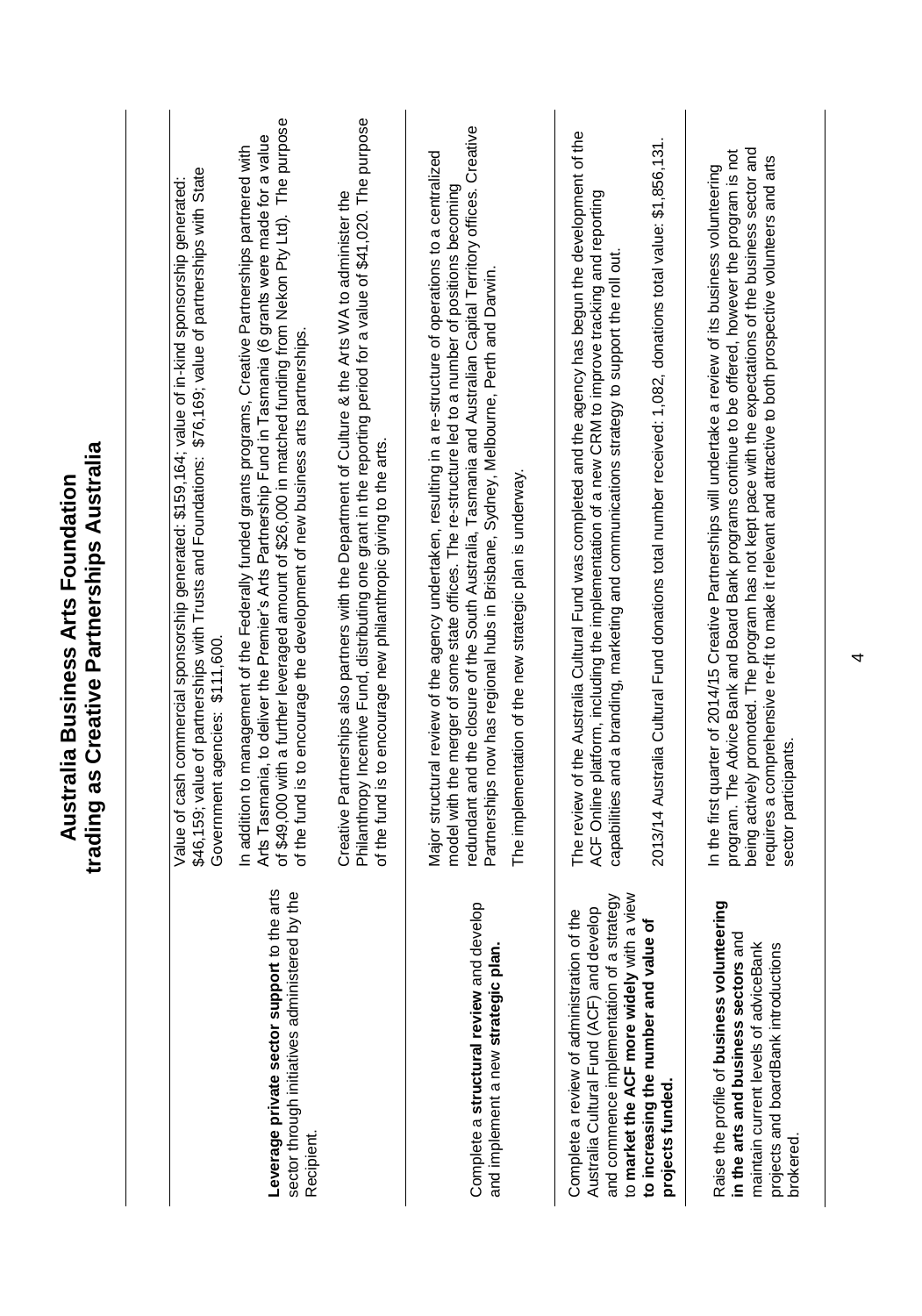#### **COMPANY STRUCTURE**

Creative Partnerships Australia is supported by the Australian Government through the Cultural Development Program of the Ministry of the Arts, Attorney-General's Department. It is a wholly owned Commonwealth company and is subject to the Commonwealth Authorities and Companies Act 1997.

#### **DIVIDENDS PAID OR RECOMMENDED**

The income of the company must be applied solely towards the promotion of the company's objectives and must not be paid or transferred, directly or indirectly by way of a dividend, bonus or otherwise, to the members. As a result, the company has not paid or declared a dividend since the start of the financial year. No recommendation for payment of dividends has been made.

#### **FINANCIAL POSITION**

The net assets of the company have increased by \$520,977 to \$1,749,685 during the year ended 30 June 2014.

This includes an increase in the ACF reserve of \$279,672 due to timing differences where the financial year in which donations were received and included in income differs from the financial year in which the associated grant is paid and recorded as expenditure.

## **SIGNIFICANT CHANGES IN THE STATE OF AFFAIRS**

Following the 2011 *Review of Private Sector Support for the Arts*, the former Minister for the Arts amalgamated the Australia Business Arts Foundation (AbaF) and the Australia Council's Artsupport program into a new entity responsible for encouraging private sector support for the arts. The new entity commenced operations in January 2013, delivering the combined programs of the two agencies. It began operating under the business name Creative Partnerships Australia (CPA) in February 2013.

There were no significant changes in the state of affairs of the company other than that referred to in this report, in the review of operations, financial statements or notes thereto.

## **AFTER BALANCE DATE EVENTS**

Other than those outlined in this report, there are no matters or circumstances that have arisen since the end of the financial year which significantly affected, or may significantly affect, the operations of the company, the results of those operations or the state of affairs of the company in future financial years.

#### **FUTURE DEVELOPMENTS, PROSPECTS AND BUSINESS STRATEGIES**

Creative Partnerships Australia will continue to provide a resource hub for the facilitation of business partnerships, social investment and philanthropy for the cultural and creative sectors. Creative Partnerships Australia will lead the exploration of new models of investment in the creative industries and stimulate partnerships between artists, business, private donors and the community to support a sustainable cultural sector in Australia.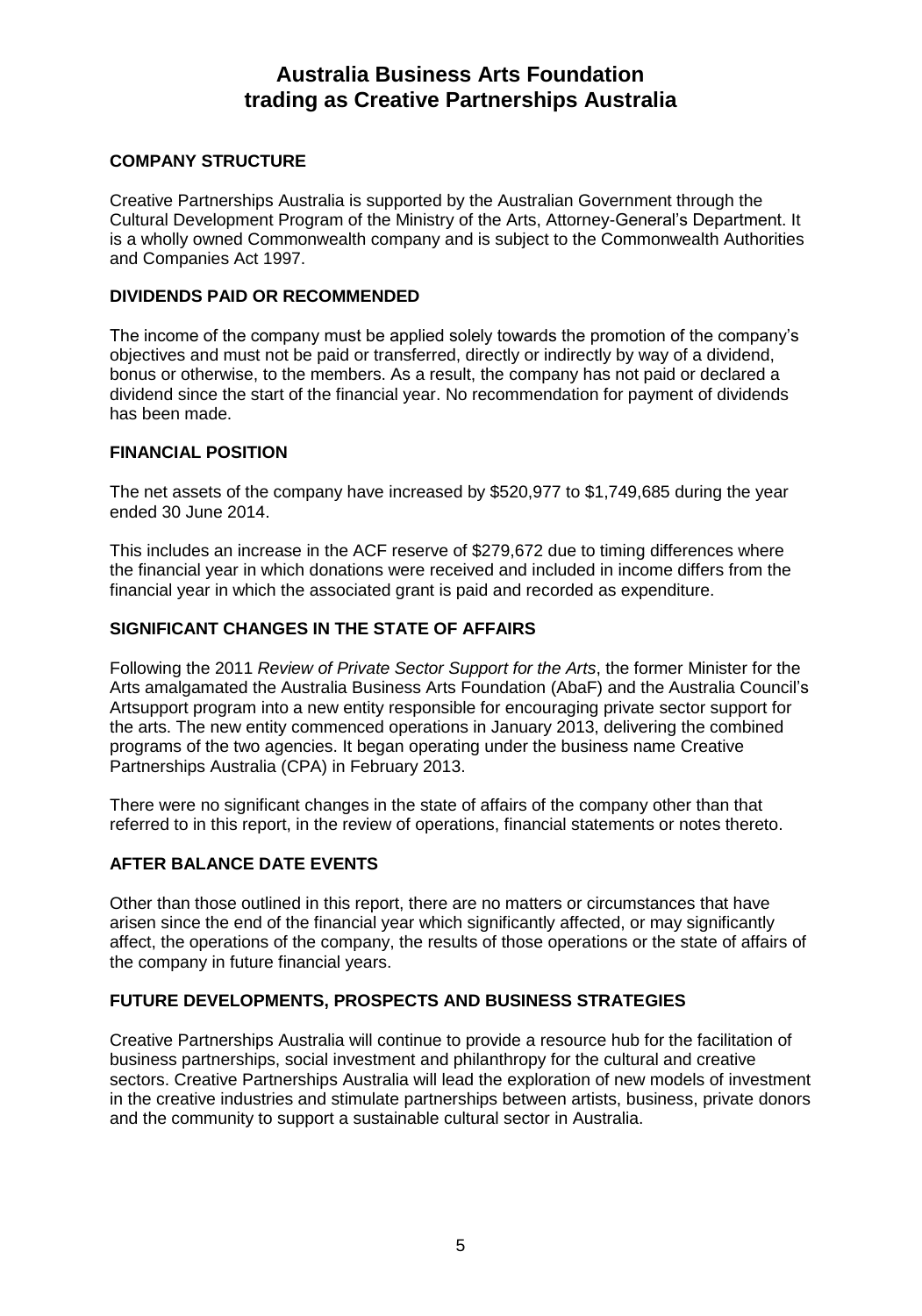## **FUTURE DEVELOPMENTS, PROSPECTS AND BUSINESS STRATEGIES**

The Australian Government has committed to provide operational funding of \$2,615,000 towards the agency's operating costs and \$2,770,000 for the new funding initiatives to June 2015.

## **OPTIONS**

No options over issued shares or interests in the company were granted during or since the end of the financial year and there were no options outstanding at the date of this report.

## **INFORMATION ON DIRECTORS**

| <b>Ms Carol Schwartz AM</b> | Appointed Chair and Board Member January 2013                                                                                                                                                                                                                                                                                                                             |
|-----------------------------|---------------------------------------------------------------------------------------------------------------------------------------------------------------------------------------------------------------------------------------------------------------------------------------------------------------------------------------------------------------------------|
| Experience                  | Chair, Our Community; Founding Chair, Women's Leadership<br>Institute Australia; Director, Stocklands; Director, Bank of<br>Melbourne: Director, Qualitas Property Partners: Director, Scale<br>Investors; Board Member, National Australia Day Council.                                                                                                                  |
| <b>Ms Samantha Meers</b>    | Appointed Deputy Chair and Board Member May 2013                                                                                                                                                                                                                                                                                                                          |
| Experience                  | Executive Deputy Chair, Nelson Meers Group; Trustee, Nelson<br>Meers Foundation; Trustee, Art Gallery of NSW; Director, State<br>Library of NSW Foundation; Director, Sherman Contemporary Art<br>Foundation; Director, The Climate Institute; Member, Centre for<br>Social Impact Advisory Council; Director, Vice Chancellor's<br>Campaign Board, University of Sydney. |
| <b>Mr Stephen Found</b>     | <b>Appointed Board Member May 2013</b>                                                                                                                                                                                                                                                                                                                                    |
| Experience                  | Managing Director and Owner, Sydney Lyric and Capitol Theatre;<br>Managing Director, Foundation Entertainment Group; Chairman,<br>Production Resource Group; Board Member, Retail Advisory Panel<br>for the City of Sydney; Board member, World Rally; Fellow,<br>Australian Institute of Company Directors (FAICD).                                                      |
| <b>Ms Rosheen Garnon</b>    | <b>Appointed Board Member May 2013</b>                                                                                                                                                                                                                                                                                                                                    |
| Experience                  | National Managing Partner, Tax Division, KPMG; National<br>Executive Committee, KPMG; Member, Chief Executive Women;<br>Honorary Treasurer, Women Corporate Directors Australia;<br>Member, Women's Leadership Institute Women for Media initiative;<br>Fellow, Institute of Chartered Accountants in Australia; Fellow,<br>Taxation Institute of Australia.              |
| Mr John Irving              | <b>Appointed Board Member May 2013</b>                                                                                                                                                                                                                                                                                                                                    |
| Experience                  | Chair, Martindale Holdings Pty Ltd; Chair, State Theatre Company<br>of South Australia; Chair, Australian Major Performing Arts Group;<br>Chair, 45 Park Pty Ltd; Director, Yarra River Administration P/L and<br>Yarra River Holdings P/L; Director, South Australian Tourism<br>Commission.                                                                             |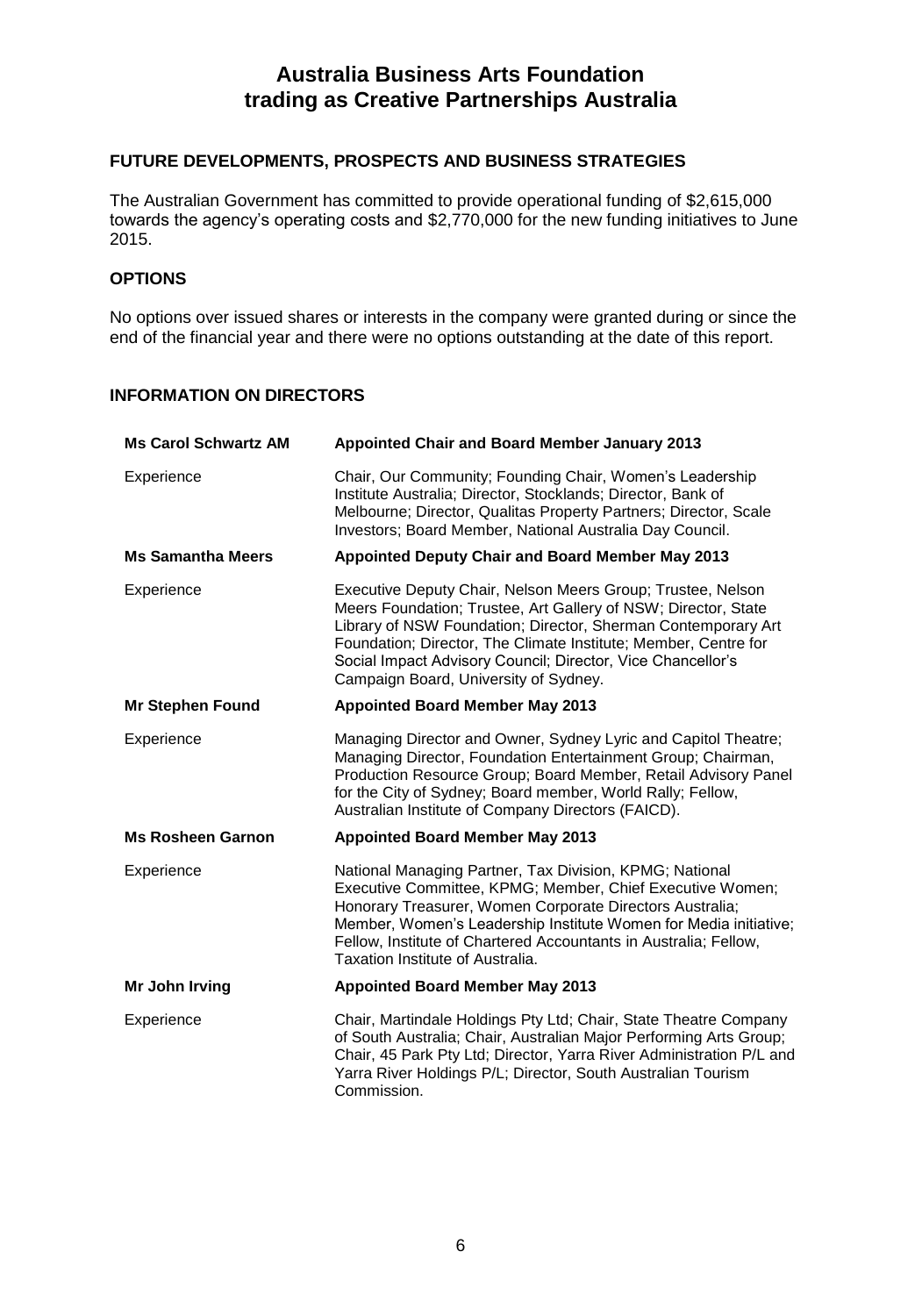# **INFORMATION ON DIRECTORS continued**

| <b>Mr Rupert Myer AM</b>    | <b>Appointed Board Member May 2013</b>                                                                                                                                                                                                                                                                                                                                                                                                    |
|-----------------------------|-------------------------------------------------------------------------------------------------------------------------------------------------------------------------------------------------------------------------------------------------------------------------------------------------------------------------------------------------------------------------------------------------------------------------------------------|
| Experience                  | Chair, Australia Council for the Arts; Member, Felton Bequests'<br>Committee, Board member, Jawun - Indigenous Corporate<br>Partnerships; Board member, The Myer Foundation; Board<br>member, The Australian International Cultural Foundation; Board<br>member, The University of Melbourne Faculty of Business and<br>Economics Advisory Board; Deputy Chair, Myer Holdings Ltd;<br>Director, AMCIL Ltd; Director, Healthscope Limited. |
| <b>Mr Michael Smith</b>     | <b>Appointed Board Member August 2013</b>                                                                                                                                                                                                                                                                                                                                                                                                 |
| Experience                  | Principal, Black House; Chair, Synergy; Chair, iiNet Ltd; Chair,<br>Lionel Samson Sadleirs Group; Chair Pioneer Credit; Deputy<br>Chair, Automotive Holdings Group; Non-Executive Director, 7-<br>Eleven; National Chairman, Australian Institute of Company<br>Directors; Board Member, Giving West.                                                                                                                                     |
| <b>Prof Susan Street AO</b> | <b>Appointed Board Member August 2013</b>                                                                                                                                                                                                                                                                                                                                                                                                 |
|                             |                                                                                                                                                                                                                                                                                                                                                                                                                                           |
| Experience                  | Chair, Board of Trustees, Queensland Art Gallery & Gallery of<br>Modern Art; Board member, Arts Investment Advisory Board,<br>Queensland Government; Board Member, Creative Enterprise<br>Australia; Artistic Advisor, The Australian Ballet.                                                                                                                                                                                             |
| <b>Ms Brett Torossi</b>     | <b>Appointed Board Member May 2013</b>                                                                                                                                                                                                                                                                                                                                                                                                    |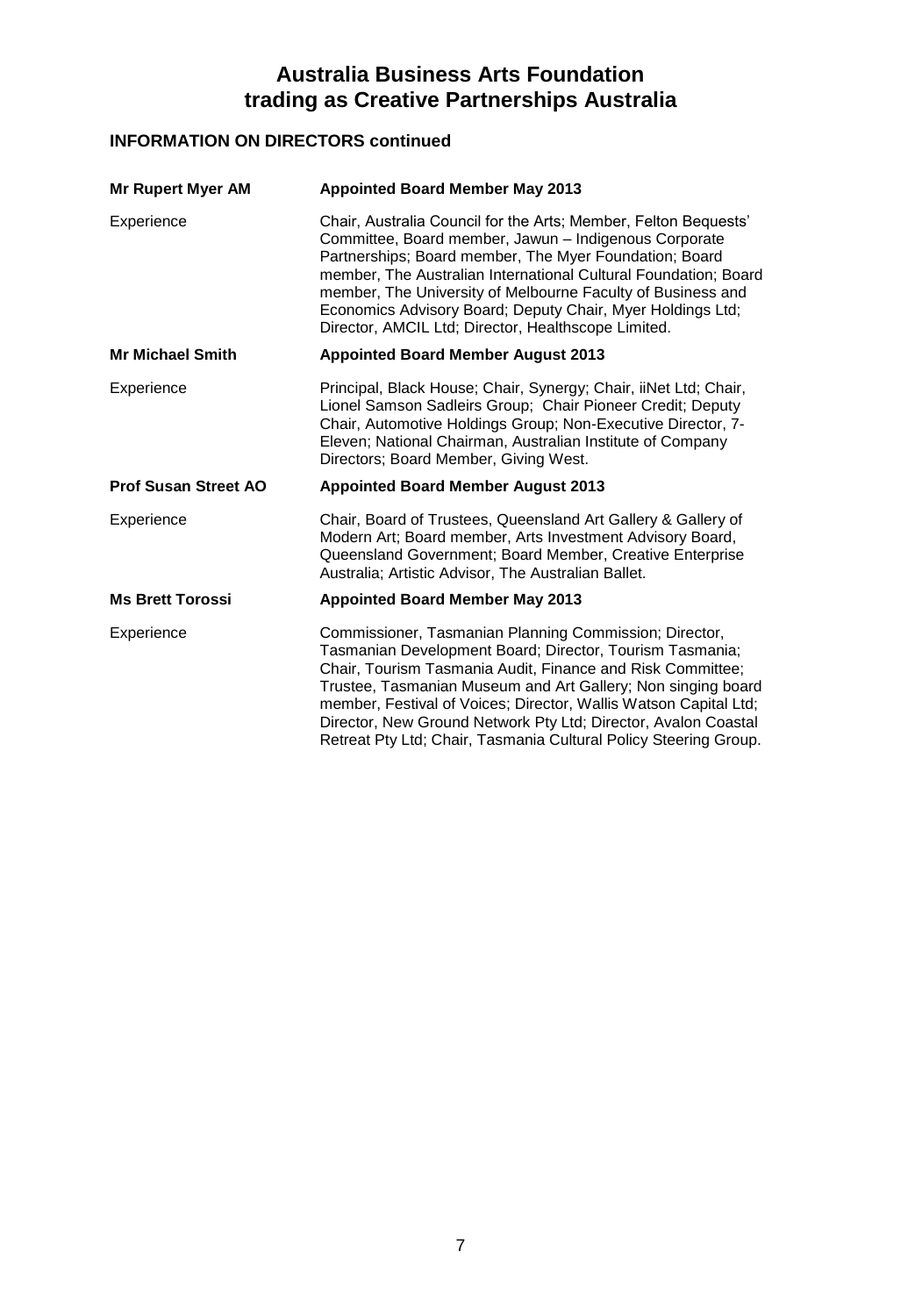#### **MEETINGS OF DIRECTORS**

During the financial year, 7 meetings of directors (including committees of directors) were held. Attendances by each director were as follows:

|                  | <b>Board of Directors</b><br><b>Audit &amp; Risk Committee</b> |                       |          |                    |
|------------------|----------------------------------------------------------------|-----------------------|----------|--------------------|
|                  | Attended                                                       | Eligible to<br>Attend | Attended | Eligible to Attend |
| C Schwartz AM    | $\overline{4}$                                                 | 4                     |          | 3                  |
| S Meers          | 4                                                              | 4                     |          | 3                  |
| S Street AO      | $\overline{4}$                                                 | $\overline{4}$        | $\Omega$ | $\Omega$           |
| R Garnon         | 4                                                              | $\overline{4}$        | 3        | 3                  |
| S Found          | $\overline{\mathbf{4}}$                                        | $\overline{4}$        | $\Omega$ | $\Omega$           |
| J Irving         | 4                                                              | 4                     | 3        | 3                  |
| R Myer AM        | 4                                                              | $\overline{4}$        | $\Omega$ | $\Omega$           |
| M Smith          | 3                                                              | $\overline{4}$        | $\Omega$ | $\Omega$           |
| <b>B</b> Torossi | 4                                                              | 4                     | 0        | O                  |

## **DIRECTORS' BENEFITS**

The Directors are paid such remuneration and allowances as determined by the Remuneration Tribunal out of the monies of Creative Partnerships Australia. Since 1 July 2013, no director of the company has received or become entitled to receive any other benefit, other than a benefit included in the aggregate amount of emoluments received or due and receivable by directors shown in the accounts or the fixed salary of a full-time employee of the company, by reason of a contract made by the company with the director or any related party.

## **INDEMNIFYING OFFICERS OR AUDITOR**

The company has not, during or since the financial year, in respect of any person who is or has been an officer or auditor of the company or a related body corporate:

- indemnified or made any relevant agreement for indemnity against a liability, including costs and expenses in successfully defending legal proceedings; or
- paid or agreed to pay a premium in respect of a contract insuring against a liability for the costs or expenses to defend legal proceedings.

During the financial year, the company has paid premiums to indemnify directors against third party legal proceedings arising out of their conduct while acting in the capacity of director of the company.

## **ENVIRONMENTAL ISSUES**

The company's operations are not regulated by any significant environmental regulations under a law of the Commonwealth or of a state or territory.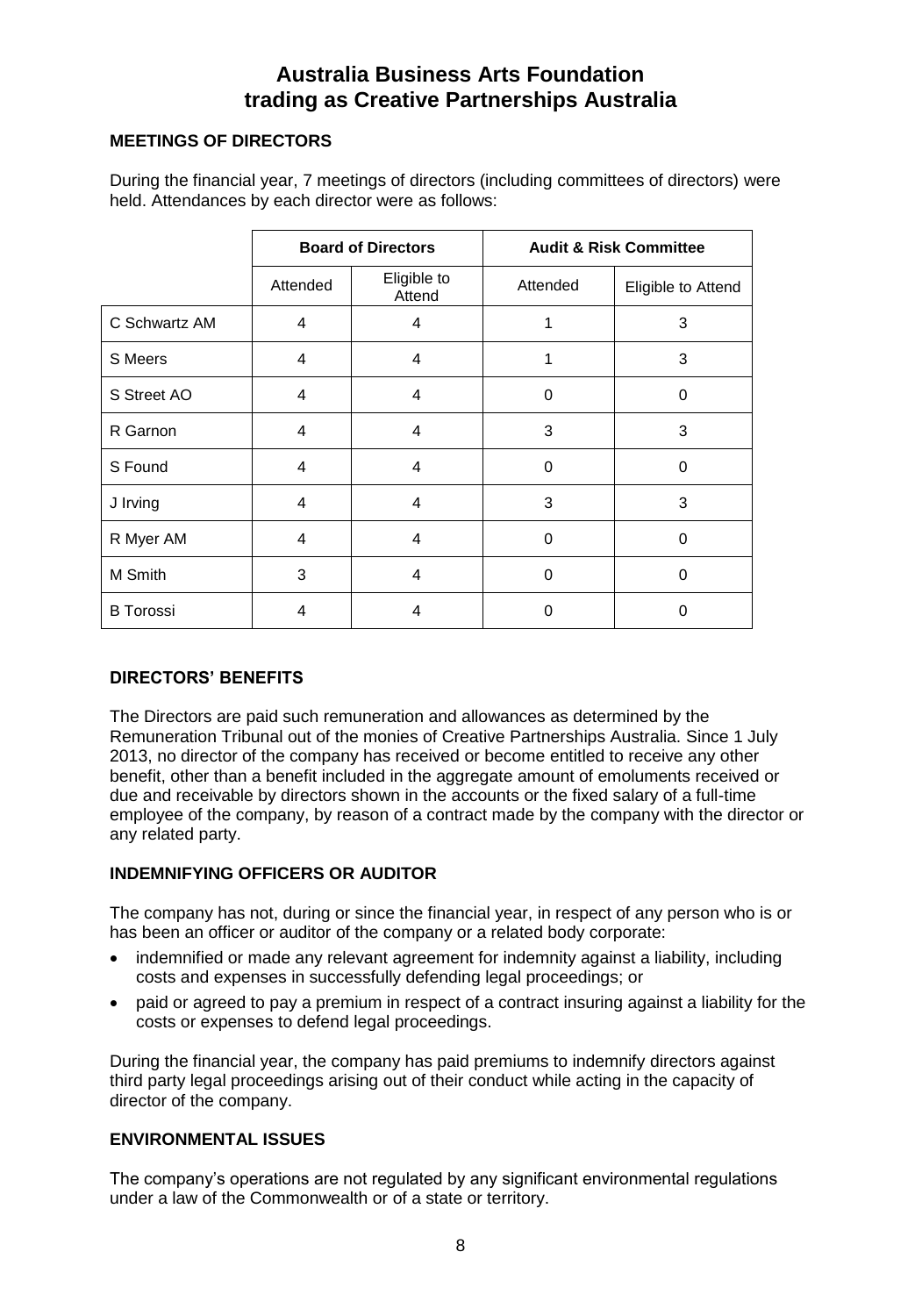#### PROCEEDINGS ON BEHALF OF COMPANY

No person has applied for leave of Court to bring proceedings on behalf of the company or intervene in any proceedings to which the company is a party for the purpose of taking responsibility on behalf of the company for all or any part of those proceedings.

The company was not a party to any such proceedings during the year.

#### **RESPONSIBLE MINISTER**

The current responsible Minister is Senator the Hon George Brandis QC. Other responsible Ministers during the financial year were the Hon Tony Burke MP.

#### MINISTERIAL DIRECTIONS AND OTHER STATUTORY REQUIREMENTS

During the financial year, there were no directions issued to the company by the responsible Minister, or other Minister under the company's constitution, or under legislation.

The company complied with Section 43 of the Commonwealth Authorities and Companies Act 1997.

#### AUDITOR'S INDEPENDENCE DECLARATION

The lead auditor's independence declaration for the year ended 30 June 2014 has been received and can be found on page 10 of the directors' report.

Signed in accordance with a resolution of the Board of Directors.

dool Schubetz  $\frac{1}{2}$ 

 $\sqrt{\frac{1}{1-\epsilon}}$  $\mathcal{L}_{02}$ Director 2014

Director

Dated this 10th day of September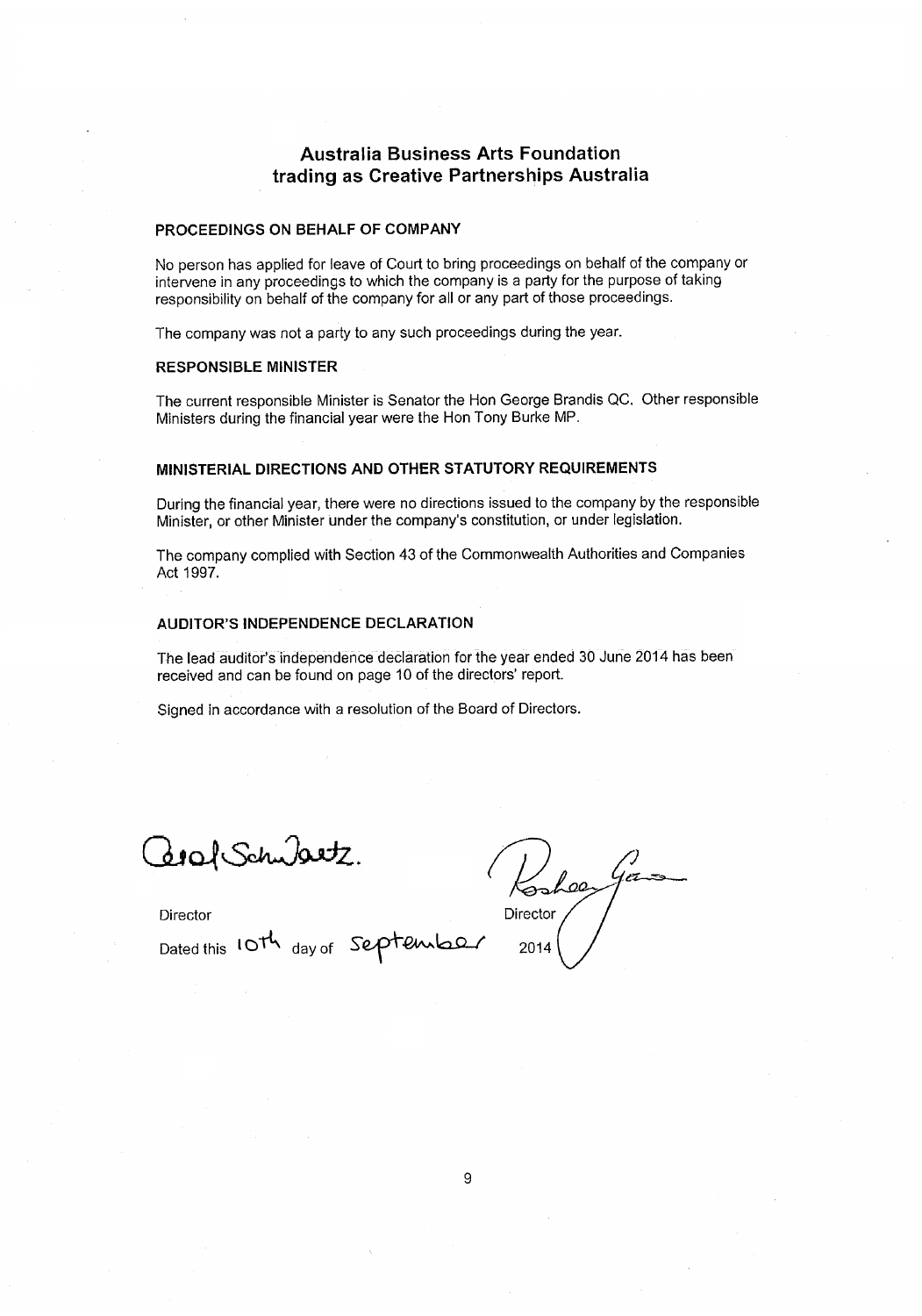

Ms Carol Schwartz AM Chair Australia Business Arts Foundation Ltd Level 2, 405 Collins Street MELBOURNE VIC 3000

#### **AUSTRALIA BUSINESS ARTS FOUNDATION LTD FINANCIAL REPORT 2013-14 AUDITOR'S INDEPENDENCE DECLARATION**

In relation to my audit of the financial report of the Australia Business Arts Foundation Ltd for the year ended 30 June 2014, to the best of my knowledge and belief, there have been:

- no contraventions of the auditor independence requirements of the  $(i)$ Corporations Act 2001; and
- no contravention of any applicable code of professional conduct.  $(ii)$

Australian National Audit Office

Peter Kerr **Executive Director** Delegate of the Auditor-General Canberra 10 September 2014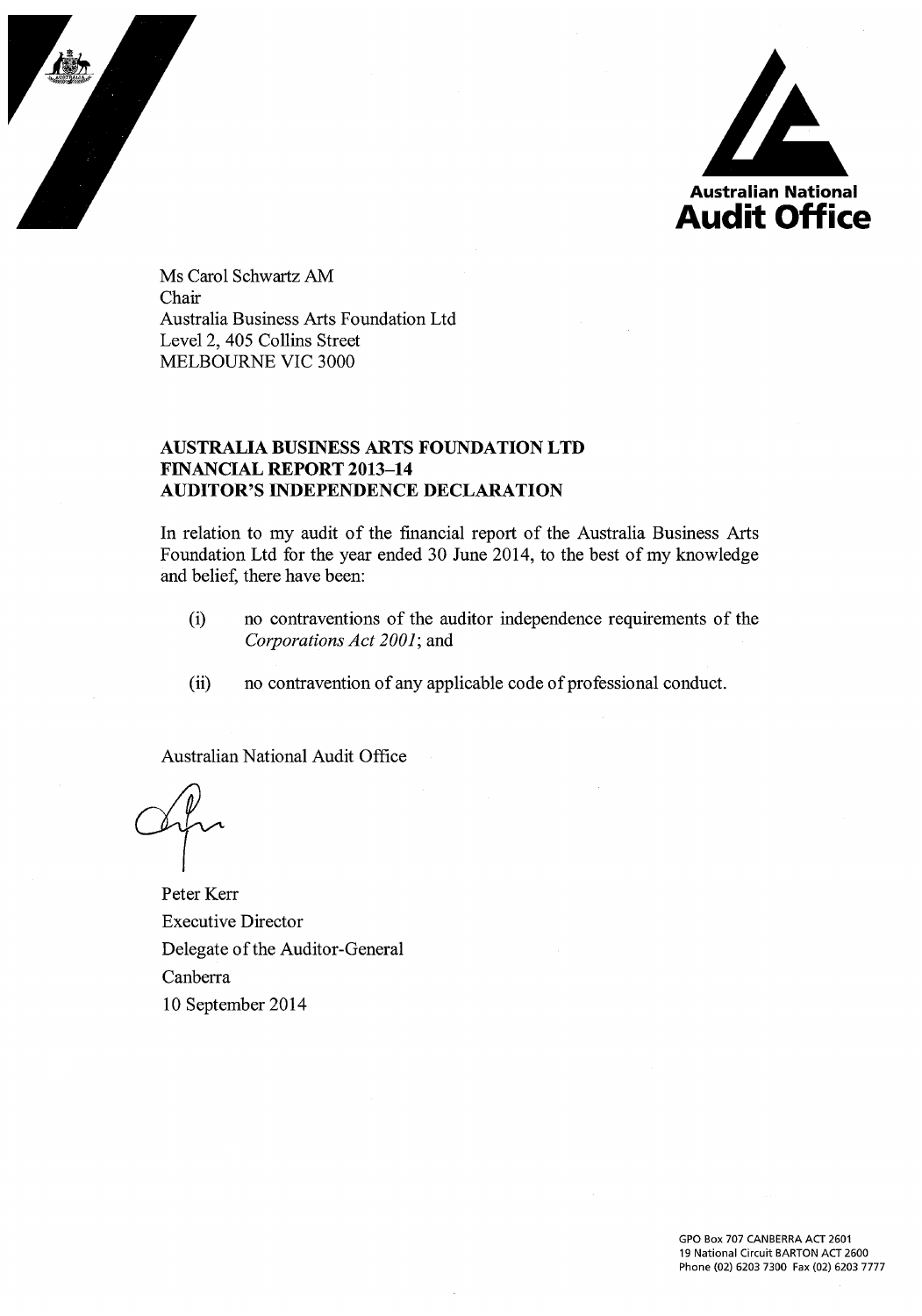



#### **INDEPENDENT AUDITOR'S REPORT**

#### To the members of the Australia Business Arts Foundation Ltd

I have audited the accompanying financial report of the Australia Business Arts Foundation Ltd, which comprises the Statement of Profit or Loss and Other Comprehensive Income; Statement of Financial Position as at 30 June 2014; Statement of Changes in Equity and Statement of Cash Flows for the year then ended; Notes to and Forming Parts of the Accounts comprising a Summary of Significant Accounting Policies and other explanatory information; and the Director's Declaration.

#### **Directors' Responsibility for the Financial Report**

The directors of the Australia Business Arts Foundation Ltd are responsible for the preparation of the financial report that gives a true and fair view in accordance with Australian Accounting Standards and the *Corporations Act 2001* and for such internal control as is necessary to enable the preparation of the financial report that gives a true and fair view and is free from material misstatement, whether due to fraud or error.

#### **Auditor's Responsibility**

My responsibility is to express an opinion on the financial report based on my audit. I have conducted my audit in accordance with the Australian National Audit Office Auditing Standards, which incorporate the Australian Auditing Standards. These Auditing Standards require that I comply with relevant ethical requirements relating to audit engagements and plan and perform the audit to obtain reasonable assurance about whether the financial report is free from material misstatement.

An audit involves performing procedures to obtain audit evidence about the amounts and disclosures in the financial report. The procedures selected depend on the auditor's judgement, including the assessment of the risks of material misstatement of the financial report, whether due to fraud or error. In making those risk assessments, the auditor considers internal control relevant to the Australia Business Arts Foundation Ltd's preparation of the financial report that gives a true and fair view in order to design audit procedures that are appropriate in the circumstances, but not for the purpose of expressing an opinion on the effectiveness of the Australia Business Arts Foundation Ltd's internal control. An audit also includes evaluating the appropriateness of the accounting policies used and the reasonableness of accounting estimates made by the directors, as well as evaluating the overall presentation of the financial report.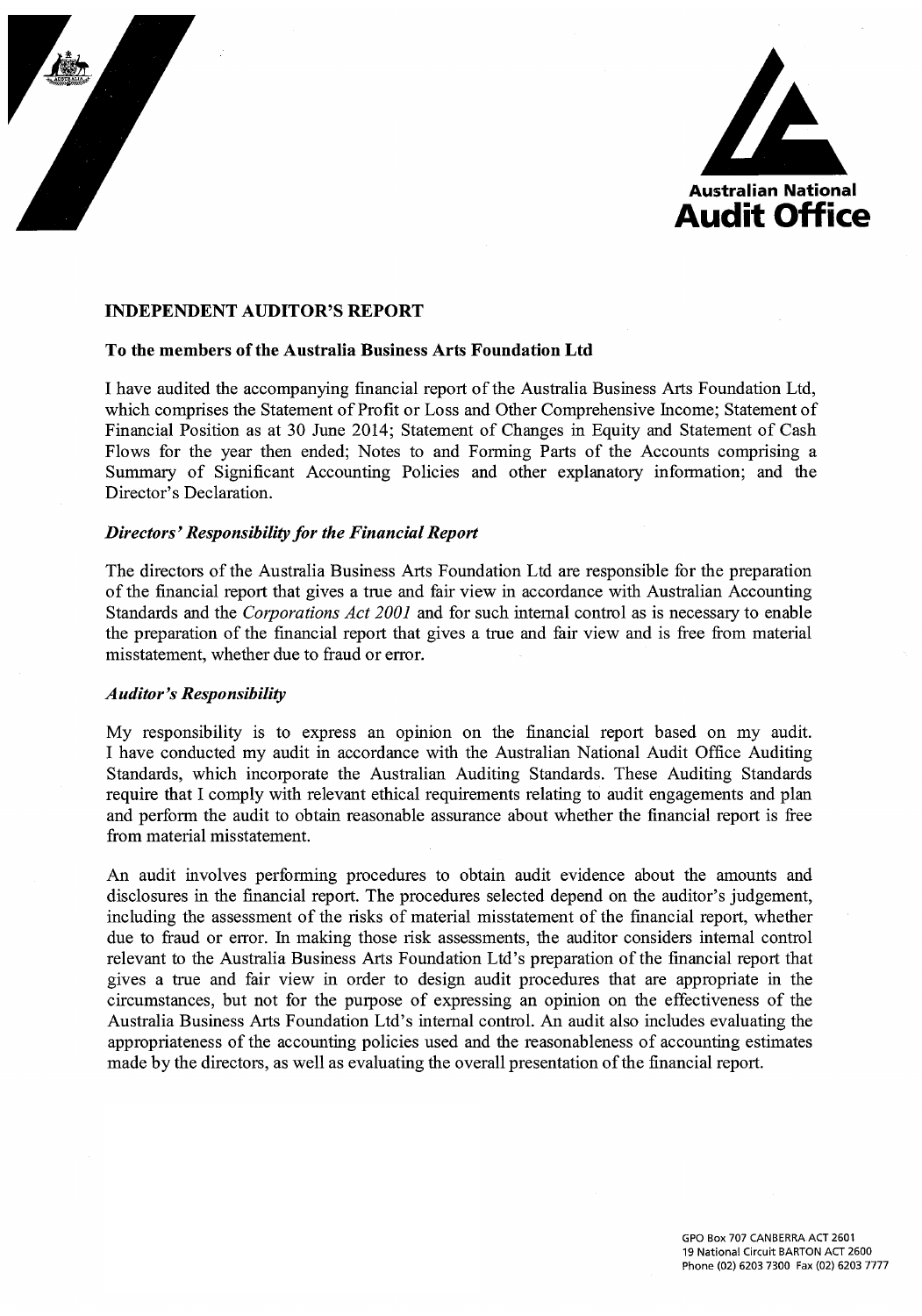I believe that the audit evidence I have obtained is sufficient and appropriate to provide a basis for my audit opinion.

#### Independence

In conducting my audit, I have complied with the independence requirements of the Corporations Act 2001.

#### **Opinion**

In my opinion, the financial report of the Australia Business Arts Foundation Ltd is in accordance with the Corporations Act 2001, including:

- (i) giving a true and fair view of Australia Business Arts Foundation Ltd's financial position as at 30 June 2014 and of its performance for the year ended on that date; and
- (ii) complying with Australian Accounting Standards and the Corporations Regulations 2001.

Australian National Audit Office

Peter Kerr **Executive Director** Delegate of the Auditor-General Canberra 10 September 2014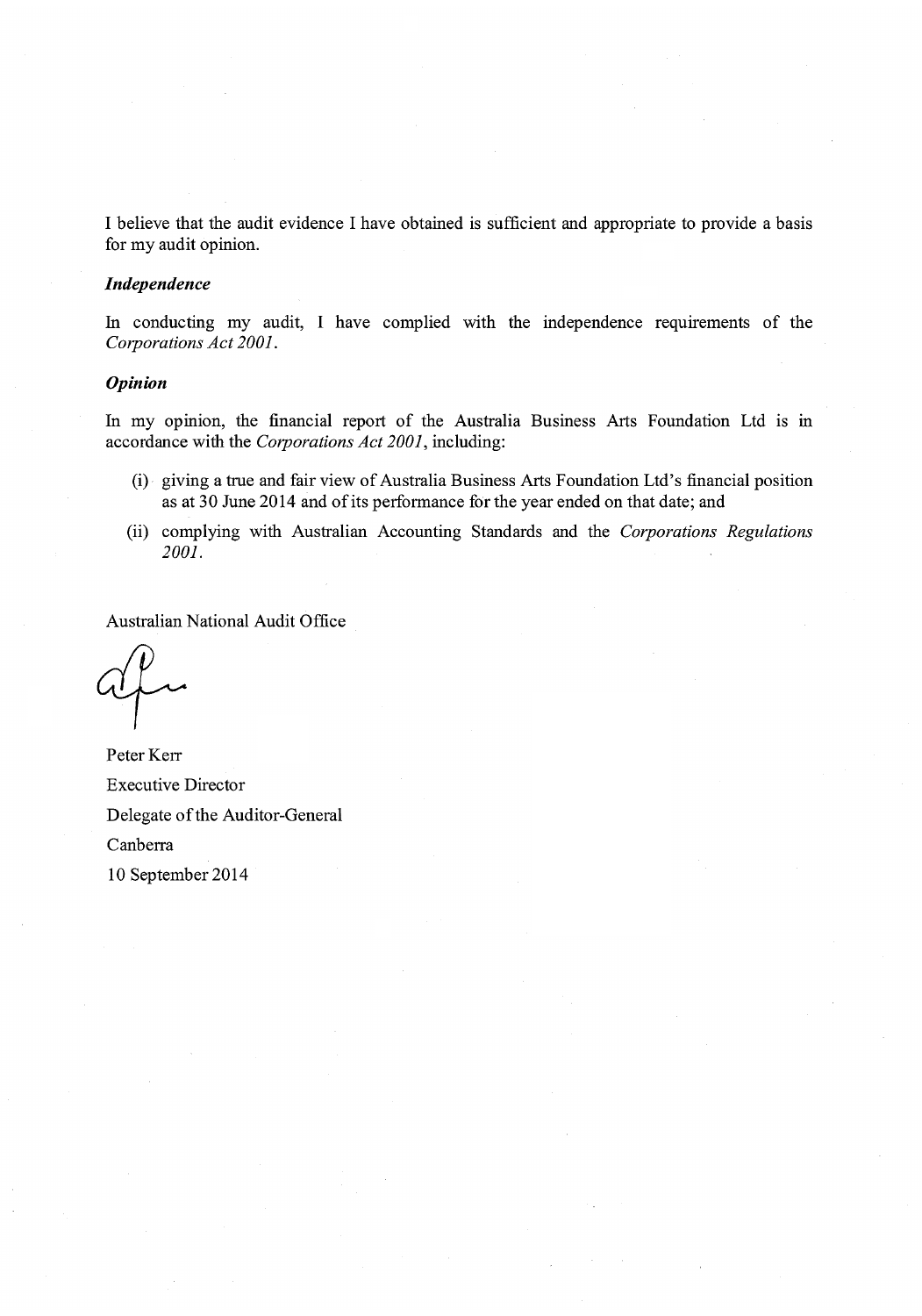#### **Directors' Declaration**

The directors of the company declare that:

- The financial statements and notes, as set out on pages 13 to 38, are in accordance with the  $\mathbf{1}$ . Corporations Act 2001:
	- (a) comply with Australian Accounting Standards; and
	- (b) give a true and fair view of the financial position as at 30 June 2014 and of the performance for the year ended on that date of the company.
- In the directors' opinion there are reasonable grounds to believe that the company will be  $2.$ able to pay its debts as and when they become due and payable.

This declaration is made in accordance with a resolution of the Board of Directors.

Zoraf Schubertz.

Director

Dated this 10th day of Soptember

Calar Director/ 2014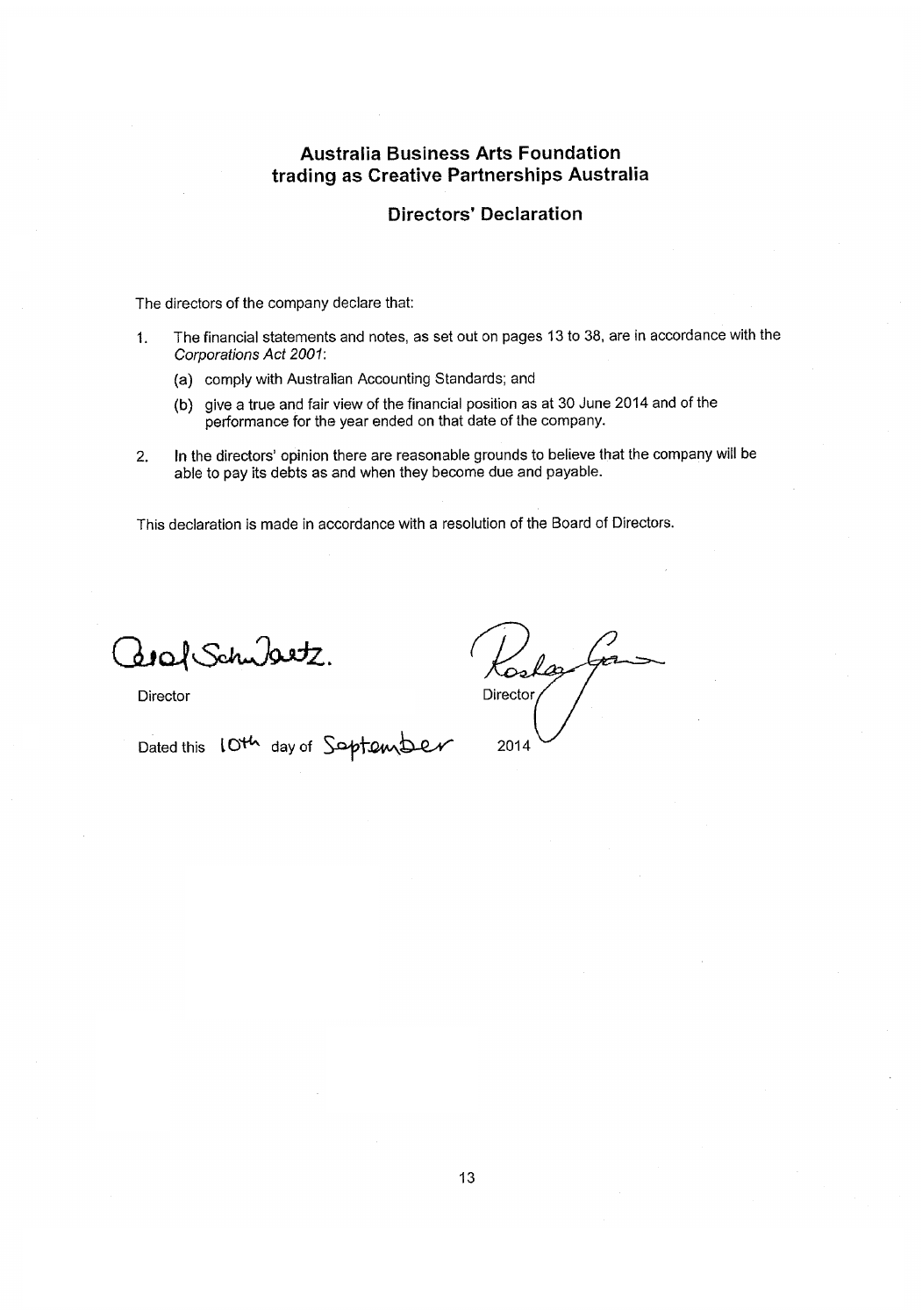# **For the Year Ended 30 June 2014 Statement of Profit or Loss and Other Comprehensive Income**

|                                                                 | <b>Note</b> | 2014<br>\$    | 2013<br>\$  |
|-----------------------------------------------------------------|-------------|---------------|-------------|
| Revenue from operations                                         | 2A          | 468,639       | 1,031,979   |
| Revenue from government and other grants                        | 2B          | 6,437,600     | 1,636,440   |
| Finance income                                                  | 2C          | 44,012        | 40,941      |
|                                                                 |             | 6.950.251     | 2,709,360   |
| Administration expenditure                                      |             |               |             |
| Employee benefits expense                                       | 3A          | (2,208,221)   | (2,370,237) |
| Grant expense                                                   | 3B          | (3,371,592)   |             |
| Suppliers expenses                                              | 3C          | (1, 105, 866) | (1,079,286) |
| Depreciation                                                    | 3D          | (23, 267)     | (24, 195)   |
|                                                                 |             | (6,708,946)   | (3,473,718) |
|                                                                 |             |               |             |
| Profit / (loss) for the year before the Australia Cultural Fund |             | 241,305       | (764, 358)  |
| Australia Cultural Fund donations received                      |             | 1,856,131     | 1,443,243   |
| Australia Cultural Fund grants paid                             |             | (1,576,459)   | (1,915,862) |
| Profit / (loss) for the year                                    | 4, 12A      | 279,672       | (472,619)   |
|                                                                 |             |               |             |
| Profit / (loss) attributable to members of the company          |             | 520,977       | (1,236,977) |
| Total comprehensive income / (loss) attributable to             |             |               |             |
| members of the company                                          |             | 520,977       | 1,236,977   |

The above statement should be read in conjunction with the accompanying notes.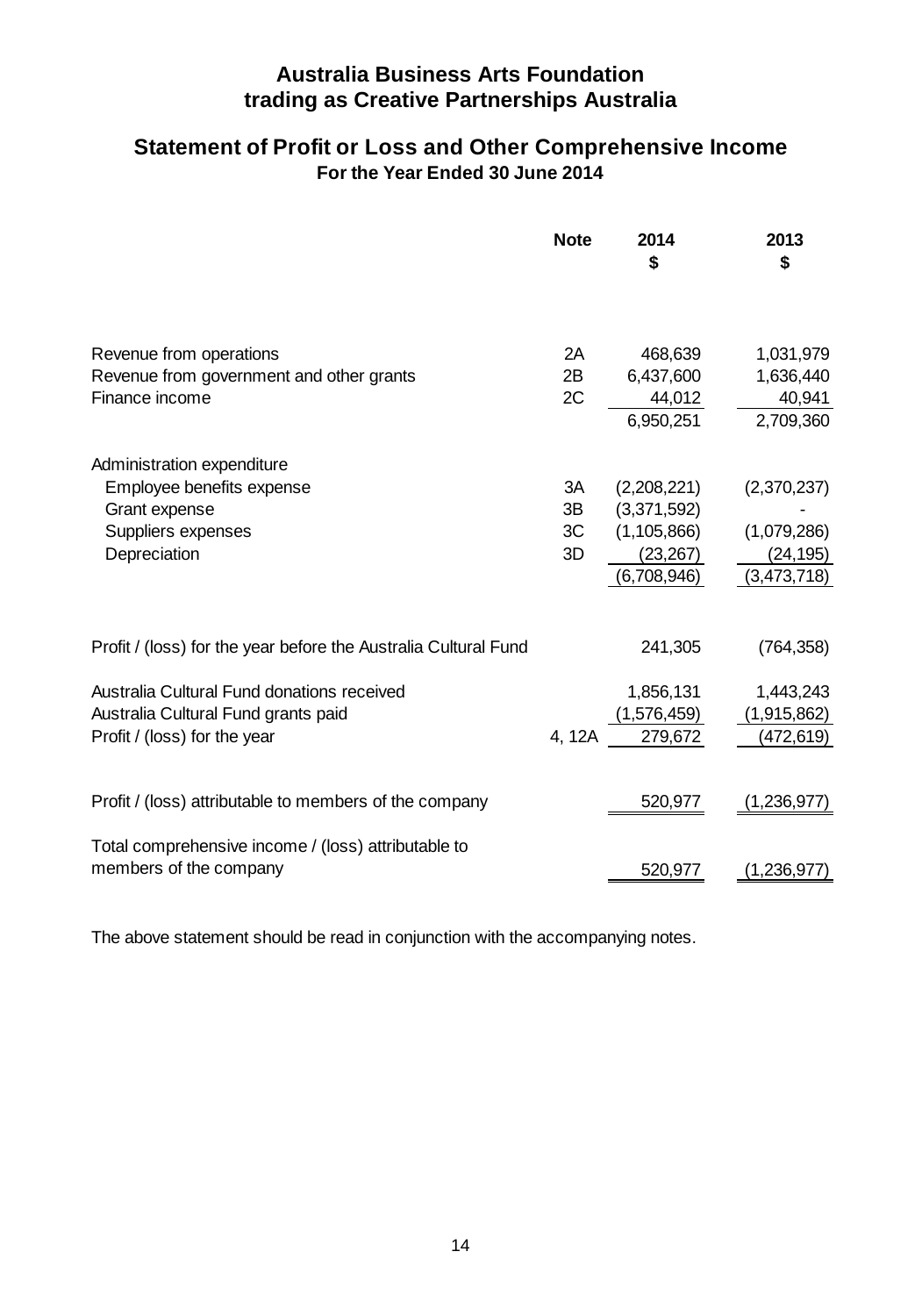# **Statement of Financial Position as at 30 June 2014**

|                                      | <b>Note</b> | 2014<br>\$ | 2013<br>\$      |
|--------------------------------------|-------------|------------|-----------------|
| <b>ASSETS</b>                        |             |            |                 |
| <b>Current Assets</b>                |             |            |                 |
| Cash and cash equivalents            | 9Α          | 2,995,270  | 1,655,922       |
| Trade and other receivables          | 9Β          | 1,979      | 29,210          |
| Inventories<br>Other assets          | 9C<br>9D    | 141,602    | 8,202<br>10,152 |
| Short-term investments               | 9Ε          | 106,751    |                 |
| <b>Total Current Assets</b>          |             | 3,245,602  | 1,703,486       |
| <b>Non-Current Assets</b>            |             |            |                 |
| Property, plant and equipment        | 10A         | 31,873     | 50,327          |
| <b>Total Non-Current Assets</b>      |             | 31.873     | 50,327          |
| <b>Total Assets</b>                  |             | 3,277,475  | 1,753,813       |
|                                      |             |            |                 |
| <b>LIABILITIES</b>                   |             |            |                 |
| <b>Current Liabilities</b>           |             |            |                 |
| Trade and other payables             | 11A         | 1,391,118  | 265,839         |
| Short-term provisions                | 11B         | 110,707    | 239,663         |
| <b>Total Current Liabilities</b>     |             | 1,501,825  | 505,502         |
| <b>Non-Current Liabilities</b>       |             |            |                 |
| Long-term provisions                 | 11B         | 25,965     | 19,603          |
| <b>Total Non-Current Liabilities</b> |             | 25,965     | 19,603          |
| <b>Total Liabilities</b>             |             | 1,527,790  | 525,105         |
| <b>Net Assets</b>                    |             | 1,749,685  | 1,228,708       |
|                                      |             |            |                 |
| <b>EQUITY</b>                        |             |            |                 |
| Retained earnings                    |             | 355,661    | (76, 248)       |
| Contributed equity                   |             | 590,284    | 590,284         |
| Reserves                             | 12          | 803,740    | 714,672         |
| <b>Total Equity</b>                  |             | 1,749,685  | 1,228,708       |

The above statement should be read in conjunction with the accompanying notes.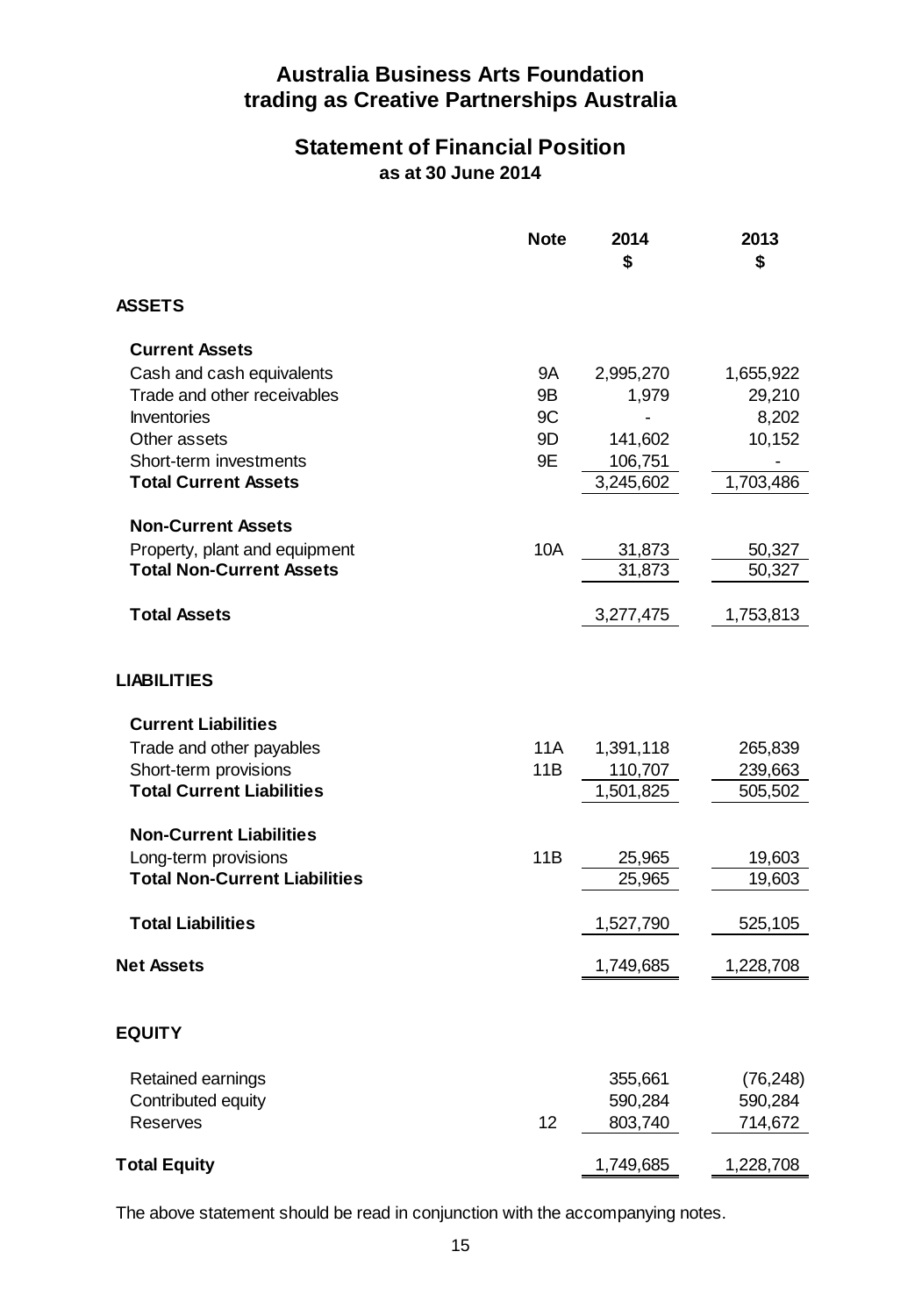|                                                                                 |            |                      | Statement of Changes in Equity<br>For the Year Ended 30 June 2014 |                                    |                                             |                                                 |                                              |                                 |               |
|---------------------------------------------------------------------------------|------------|----------------------|-------------------------------------------------------------------|------------------------------------|---------------------------------------------|-------------------------------------------------|----------------------------------------------|---------------------------------|---------------|
|                                                                                 | Note       | Retained<br>Earnings | Contributed<br>Equity                                             | Donations<br>Reserve<br><b>ACF</b> | Councillor<br>Projects<br>Reserve<br>Funded | Scholarship<br>Pratt Arts<br>Reserve<br>Richard | Small Arts<br>Dev Fund<br>and Bus<br>Reserve | Revaluation<br>Surplus<br>Asset | Total         |
| <b>Opening Balance</b>                                                          |            | 628,767              | $\blacksquare$                                                    | 868,424                            | 284,822                                     | $\mathbf{I}$                                    | 48,388                                       | 45,000                          | 1,875,401     |
| Comprehensive income                                                            |            |                      |                                                                   |                                    |                                             |                                                 |                                              |                                 |               |
| attributable to members of the entity<br>Income / (expense) for the year        |            | (705, 015)           |                                                                   | (472, 619)                         | (94, 218)                                   | 34,875                                          |                                              |                                 | (1, 236, 977) |
| Total comprehensive income / (expense)<br>attributable to members of the entity |            | (76, 248)            |                                                                   | 395,805                            | 190,604                                     | 34,875                                          | 48,388                                       | 45,000                          | 638,424       |
| Contributions by owners                                                         |            |                      | 590,284                                                           |                                    |                                             |                                                 |                                              |                                 | 590,284       |
| Balance at 30 June 2013                                                         |            | (76, 248)            | 590,284                                                           | 395,805                            | 190.604                                     | 34,875                                          | 48,388                                       | 45,000                          | 1,228,708     |
| Comprehensive income                                                            |            |                      |                                                                   |                                    |                                             |                                                 |                                              |                                 |               |
| Income / (loss) for the year attributable<br>to members of the entity           |            | 241,305              |                                                                   | 279,672                            | ı                                           |                                                 |                                              | ı                               | 520,977       |
| Transfer of reserves from termination<br>Other Transfers<br>of program          |            | 190,604              | $\blacksquare$                                                    | ı                                  | (190.604)                                   |                                                 | ٠                                            | ı                               | ı             |
| Total comprehensive income / (loss)<br>attributable to members of the entity    |            | 355,661              | 590,284                                                           | 675,477                            |                                             | 34,875                                          | 48,388                                       | 45,000                          | 1,749,685     |
| Contributions by owners                                                         |            |                      |                                                                   |                                    |                                             |                                                 | I.                                           | I.                              | í,            |
| Balance at 30 June 2014                                                         |            | 355,661              | 590,284                                                           | 675,477                            |                                             | 34,875                                          | 48,388                                       | 45,000                          | 1,749,685     |
| Ear a deceriming of each recense rater                                          | ta pata 19 |                      |                                                                   |                                    |                                             |                                                 |                                              |                                 |               |

trading as Creative Partnerships Australia Australia Business Arts Foundation

For a description of each reserve, refer to note 12.

For a description of each reserve, refer to note 12.<br>The above statement should be read in conjunction with the accompanying notes.<br>16 The above statement should be read in conjunction with the accompanying notes.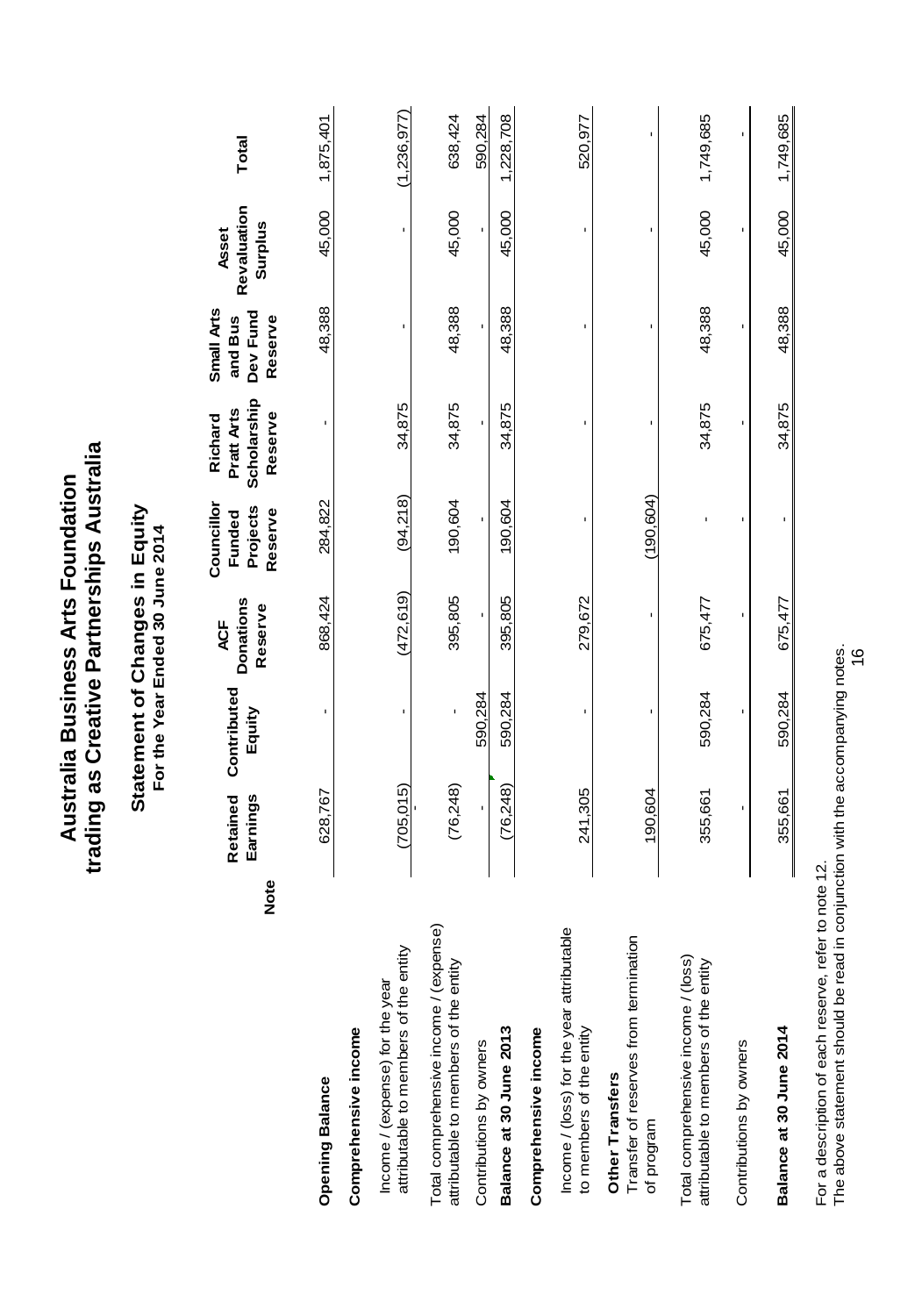# **Statement of Cash Flows For the Year Ended 30 June 2014**

|                                                                                                                           | <b>Note</b> | 2014<br>\$                                      | 2013<br>\$                                      |
|---------------------------------------------------------------------------------------------------------------------------|-------------|-------------------------------------------------|-------------------------------------------------|
| <b>CASH FLOW FROM OPERATING ACTIVITIES</b>                                                                                |             |                                                 |                                                 |
| Receipts from governments<br>Interest received<br>Other receipts<br>Payments to suppliers, employees and grant recipients |             | 6,437,600<br>44,012<br>2,684,609<br>(7,822,123) | 1,569,863<br>40,941<br>2,701,688<br>(5,551,753) |
| Net cash generated from / (used by) operating activities                                                                  | 17B         | 1,344,098                                       | (1,239,261)                                     |
| <b>CASH FLOW FROM INVESTING ACTIVITIES</b>                                                                                |             |                                                 |                                                 |
| Proceeds from sale of plant & equipment<br>Purchase of property plant and equipment                                       |             | 61<br>(4, 811)                                  | (58,192)                                        |
| Net cash used by investing activities                                                                                     |             | (4,750)                                         | (58, 192)                                       |
| <b>CASH FLOW FROM FINANCING ACTIVITIES</b>                                                                                |             |                                                 |                                                 |
| Contributed equity                                                                                                        |             |                                                 | 656,861                                         |
| Net cash generated from financing activities                                                                              |             |                                                 | 656,861                                         |
| Net Increase (Decrease) in cash held                                                                                      |             | 1,339,348                                       | (640, 592)                                      |
| Cash and cash equivalents at beginning of the financial year                                                              |             | 1,655,922                                       | 2,296,514                                       |
| Cash and cash equivalents at end of the financial                                                                         |             |                                                 |                                                 |
| year                                                                                                                      | 9A, 17A     | 2,995,270                                       | 1,655,922                                       |

The accompanying notes form part of these financial statements.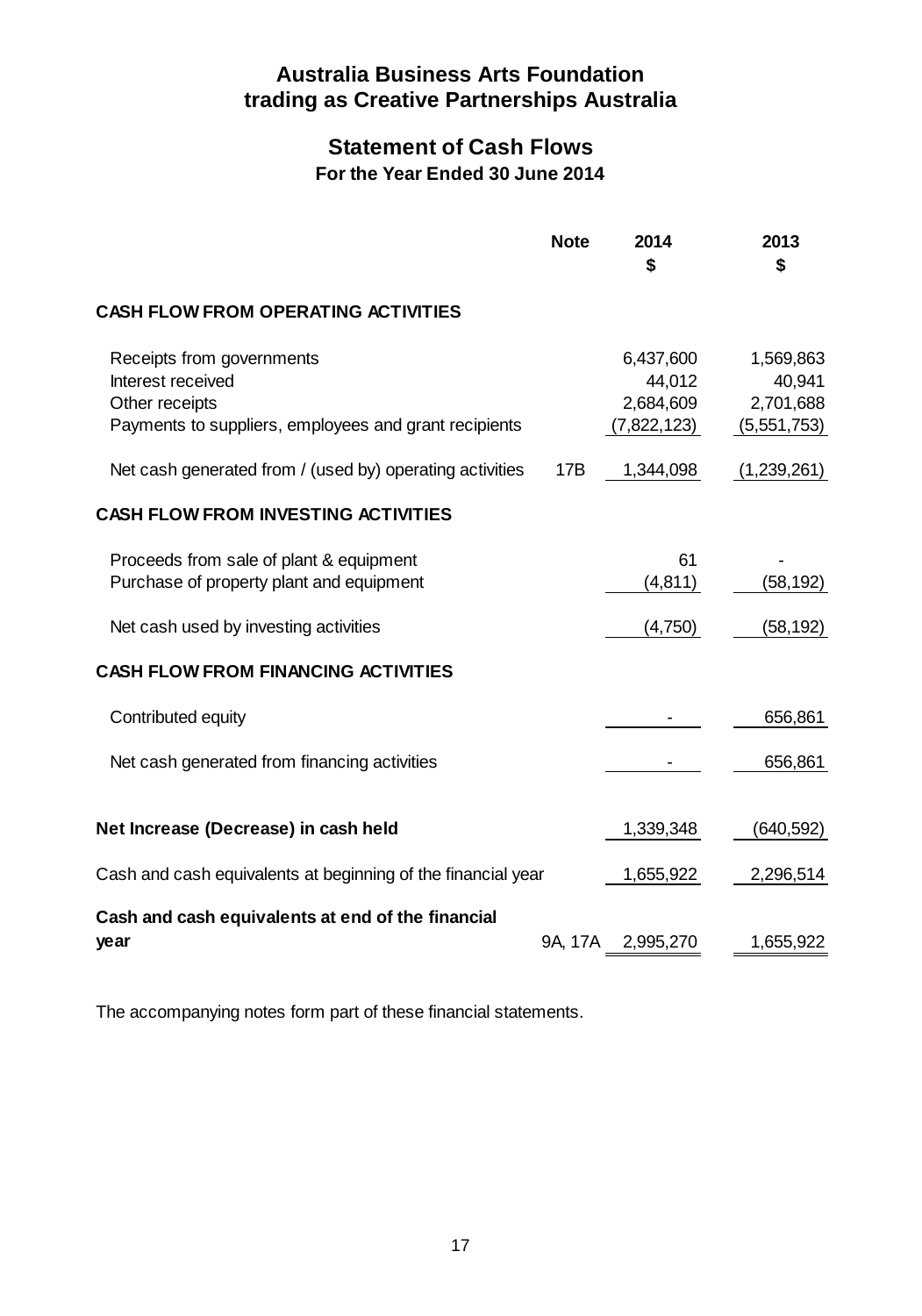## **Notes to and Forming Part of the Accounts For the year ended 30 June 2014**

The financial report is for Australian Business Arts Foundation, trading as Creative Partnerships Australia, as an individual entity, incorporated and domiciled in Australia. Australian Business Arts Foundation is a company limited by guarantee.

## **Note 1: Summary of Significant Accounting Policies**

## **Basis of Preparation**

The financial report is a general purpose financial report that have been prepared in accordance with Australian Accounting Standards and Interpretations issued by the Australian Accounting Standards Board (AASB) that apply for the reporting period and the Corporations Act 2001. The company is a not-for-profit entity for financial reporting purposes under the Australian Accounting Standards.

Australian Accounting Standards set out accounting policies that the AASB has concluded would result in financial statements containing relevant and reliable information about transactions, events and conditions. Material accounting policies adopted in the preparation of these financial statements are presented below and have been consistently applied unless stated otherwise.

The financial statements, except for the cash flow information, have been prepared on an accruals basis and are based on historical costs, modified, where applicable, by the measurement at fair value of selected non-current assets, financial assets and financial liabilities. The amounts presented in the financial statements have been rounded to the nearest dollar.

## **Accounting Policies**

## **1.1 Income Tax**

No provision for income tax has been raised as the company is exempt from income tax under Section 50-45 of the *Income Tax Assessment Act 1997*.

## **1.2 Inventories**

Inventories represent publications held for distribution and are measured at the lower of cost and net realisable value.

## **1.3 Acquisition of Assets**

Assets are recorded at cost on acquisition except as stated below. The cost of acquisition includes the fair value of assets transferred in exchange and liabilities undertaken.

Assets acquired at no cost, or for nominal consideration, are initially recognised as assets and revenues at their fair value at the date of acquisition.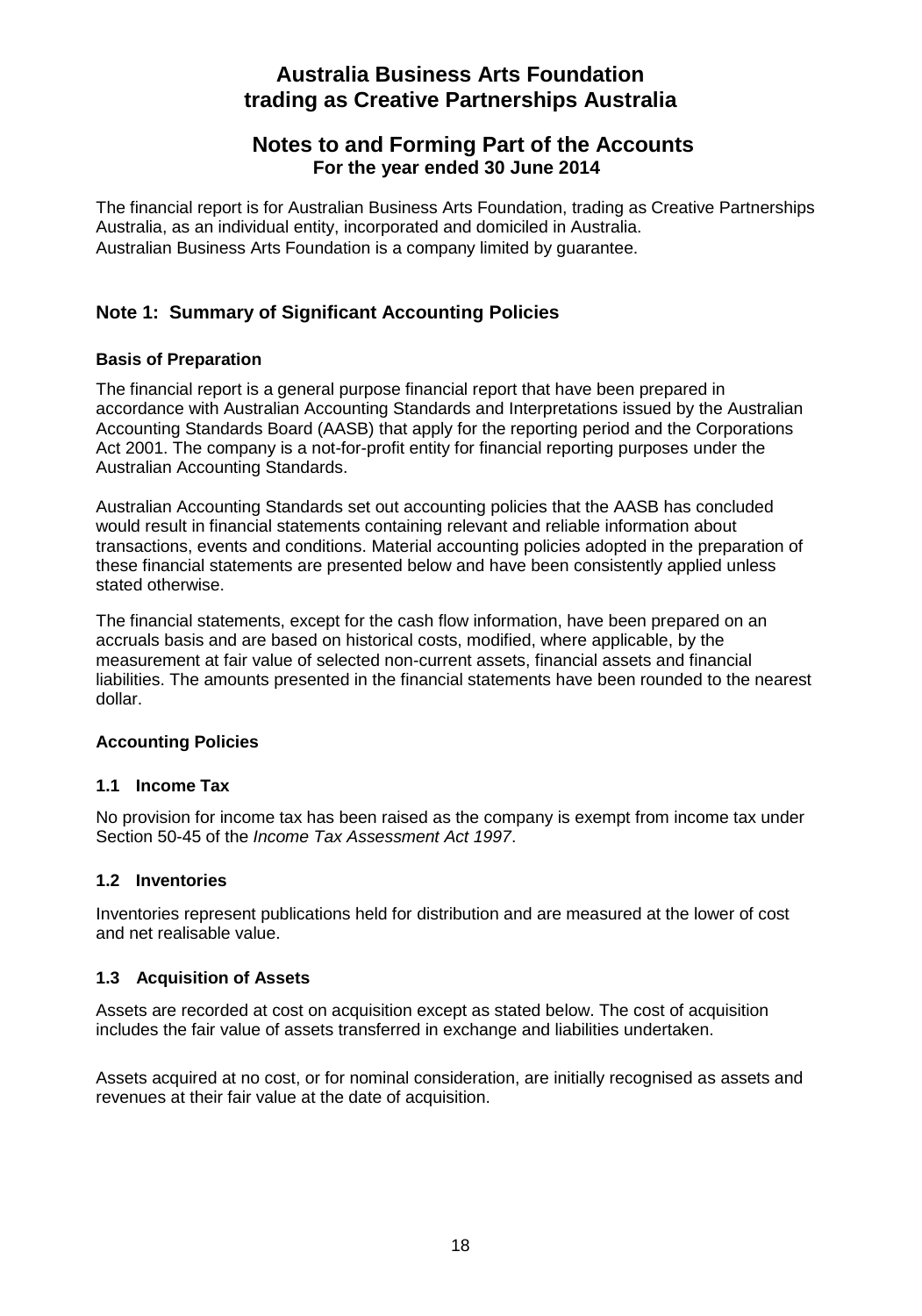## **Notes to and Forming Part of the Accounts For the year ended 30 June 2014**

## **Note 1: Summary of Significant Accounting Policies (continued)**

#### **1.4 Property Plant and Equipment**

#### **Leasehold improvements**

Leasehold improvements are shown at their fair value based on periodic valuations by external independent valuers.

In periods when the leasehold improvements are not subject to an independent valuation, the directors conduct directors' valuations to ensure the carrying amount is not materially different to the fair value.

Increases in the carrying amount arising on revaluation of leasehold improvements are recognised in other comprehensive income and accumulated in the revaluation surplus in equity. Revaluation decreases that offset previous increases of the same class of assets shall be recognised in other comprehensive income under the heading of revaluation surplus. All other decreases are recognised in profit or loss.

Any accumulated depreciation at the date of the revaluation is eliminated against the gross carrying amount of the asset and the net amount is restated to the revalued amount of the asset.

Leasehold improvements that have been contributed at no cost or for nominal cost are valued and recognised at the fair value of the asset at the date it is acquired.

#### **Property Plant and Equipment**

Each class of property, plant and equipment is carried at cost or fair value as indicated, less, where applicable accumulated depreciation and impairment losses.

The carrying amount of plant and equipment is reviewed annually by directors to ensure it is not in excess of expected net cash flows that will be received from the assets employment and subsequent disposal. The expected net cash flows have been discounted to their present values in determining recoverable costs.

Plant and equipment that have been contributed to at no cost, or for nominal cost, are valued and recognised at the fair value of the asset at the date it is acquired.

#### **Asset Recognition Threshold**

Purchases of plant and equipment are recognised initially at cost in the statement of financial position, except for purchases costing less than \$1,500, which are expensed in the year of acquisition (other than where they form part of a group of similar items which are significant in total).

The initial cost of an asset includes an estimate of the cost of dismantling and removing the item and restoring the site on which it is located. This is particularly relevant to 'make good' provisions in property leases taken up by the company where there exists an obligation to restore the property to its original condition. These costs are included in the value of the company's leasehold improvements with a corresponding provision for the 'make good' recognised.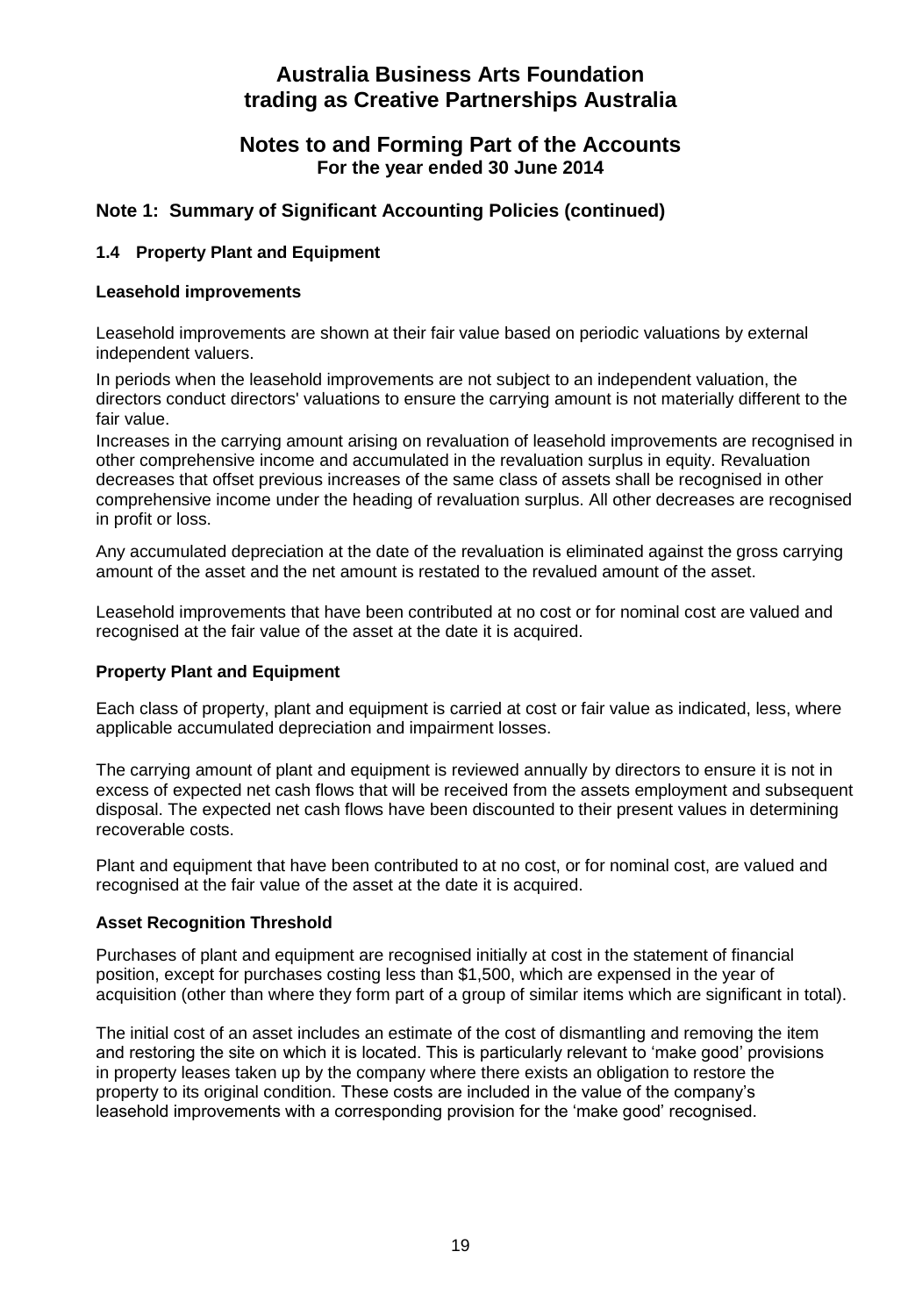## **Notes to and Forming Part of the Accounts For the year ended 30 June 2014**

## **Note 1: Summary of Significant Accounting Policies (continued)**

#### **1.4 Property Plant and Equipment (continued)**

#### **Depreciation**

The useful life of all property, plant and equipment is estimated on a straight-line basis over the assets useful life to the entity commencing from the time the asset is ready for use. Leasehold improvements are depreciated over the shorter of either the unexpired period of the lease or the estimated useful lives of the improvements. Depreciation rates used for each class of depreciable assets are:

| <b>Class of fixed asset</b> | <b>Depreciation</b><br>Rate |
|-----------------------------|-----------------------------|
| Plant and equipment         | 15% to 30%                  |
| Leasehold improvements      | n/a                         |

The assets' residual values and useful lives are reviewed, and adjusted if appropriate, at the end of each reporting period.

Asset classes carrying amount is written down immediately to its recoverable amount if the asset's carrying amount is greater than its estimated recoverable amount.

Gains and losses on disposals are determined by comparing proceeds with the carrying amount. These gains or losses are included in the statement of profit or loss and other comprehensive income. When revalued assets are sold, amounts included in the revaluation surplus relating to that asset are transferred to retained earnings.

#### **1.5 Fair Value of Assets and Liabilities**

The company measures some of its assets and liabilities at fair value on either a recurring or nonrecurring basis, depending on the requirements of the applicable Accounting Standard.

Fair value is the price the company would receive to sell an asset or would have to pay to transfer a liability in an orderly (ie unforced) transaction between independent, knowledgeable and willing market participants at the measurement date.

As fair value is a market-based measure, the closest equivalent observable market pricing information is used to determine fair value. Adjustments to market values may be made having regard to the characteristics of the specific asset or liability. The fair values of assets and liabilities that are not traded in an active market are determined using one or more valuation techniques. These valuation techniques maximise, to the extent possible, the use of observable market data.

To the extent possible, market information is extracted from either the principal market for the asset or liability (ie the market with the greatest volume and level of activity for the asset or liability) or, in the absence of such a market, the most advantageous market available to the entity at the end of the reporting period (ie the market that maximises the receipts from the sale of the asset or minimises the payments made to transfer the liability, after taking into account transaction costs and transport costs).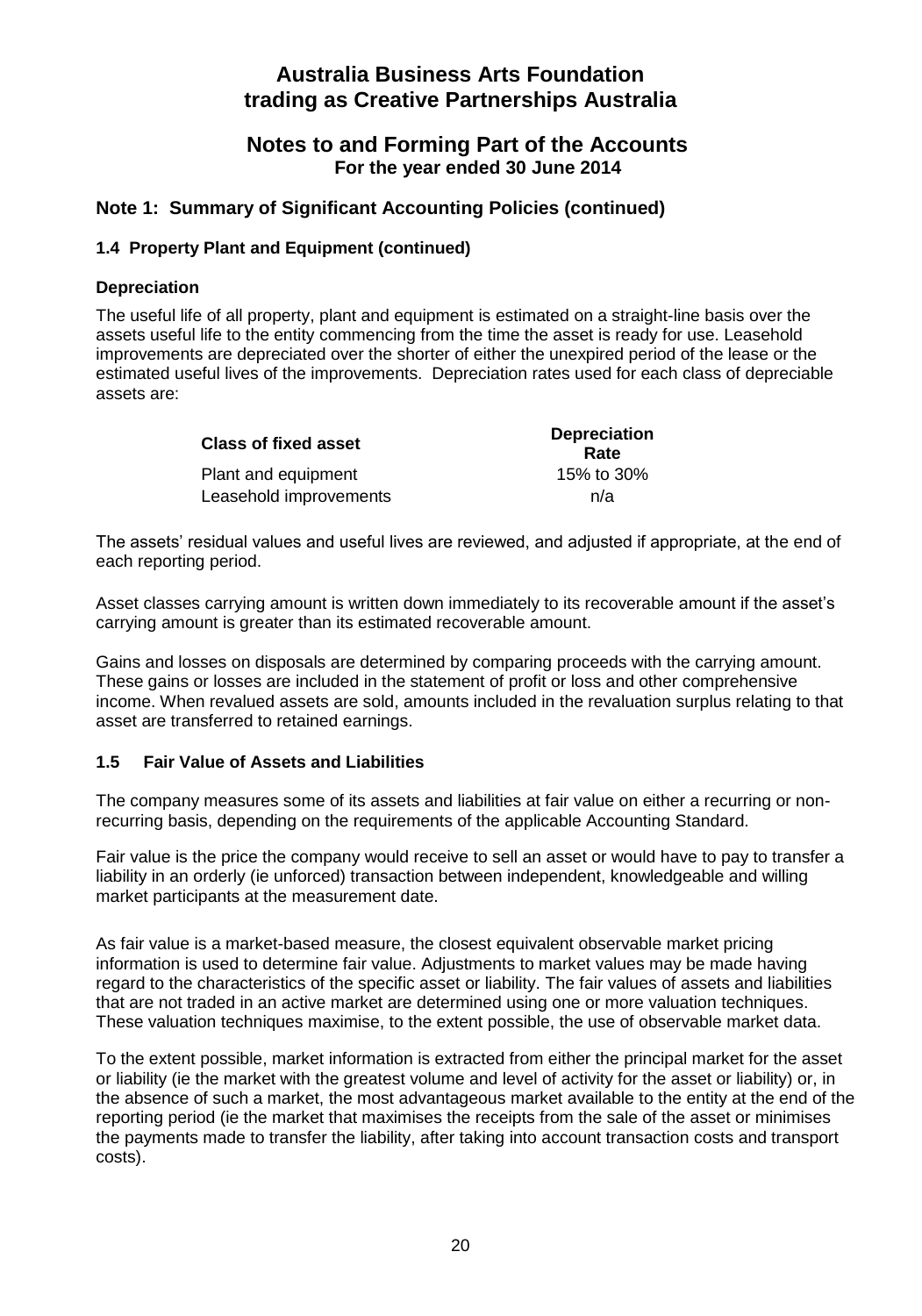## **Notes to and Forming Part of the Accounts For the year ended 30 June 2014**

## **Note 1: Summary of Significant Accounting Policies (continued)**

#### **1.5 Fair Value of Assets and Liabilities (continued)**

For non-financial assets, the fair value measurement also takes into account a market participant's ability to use the asset in its highest and best use or to sell it to another market participant that would use the asset in its highest and best use.

The fair value of liabilities and the entity's own equity instruments (excluding those related to sharebased payment arrangements) may be valued, where there is no observable market price in relation to the transfer of such financial instruments, by reference to observable market information where such instruments are held as assets. Where this information is not available, other valuation techniques are adopted and, where significant, are detailed in the respective note to the financial statements.

#### **1.6 Financial Instruments**

#### *Initial recognition and measurement*

Financial assets and financial liabilities are recognised when the entity becomes a party to the contractual provisions of the instrument. For financial assets, this is equivalent to the date that the company commits itself to either purchase or sell the asset (i.e. trade date accounting is adopted). Financial instruments are initially measured at fair value plus transactions costs except where the instrument is classified 'at fair value through profit or loss' in which case transaction costs are expensed to profit or loss immediately.

#### *Classification and subsequent measurement*

Financial instruments are subsequently measured at fair value, amortised cost using the effective interest rate method or cost. *Fair value* represents the amount for which an asset could be exchanged or a liability settled, between knowledgeable, willing parties. Where available, quoted prices in an active market are used to determine fair value. In other circumstances, valuation techniques are adopted.

Amortised cost is calculated as:

- i. the amount at which the financial asset or financial liability is measured at initial recognition;
- ii. less principal payments;
- iii. plus or minus the cumulative amortisation of the difference, if any, between the amount initially recognised and the maturity amount calculated using the *effective interest method*; and
- iv. less any reduction for impairment.

The *effective interest method* is used to allocate interest income or interest expense over the relevant period and is equivalent to the rate that exactly discounts estimated future cash payments or receipts (including fees, transaction costs and other premiums or discounts) through the expected life (or when this cannot be reliably predicted, the contractual term) of the financial instrument to the net carrying amount of the financial asset or financial liability. Revisions of the expected future net cash flows will necessitate an adjustment to the carrying value with a consequential recognition of an income or expense in profit or loss.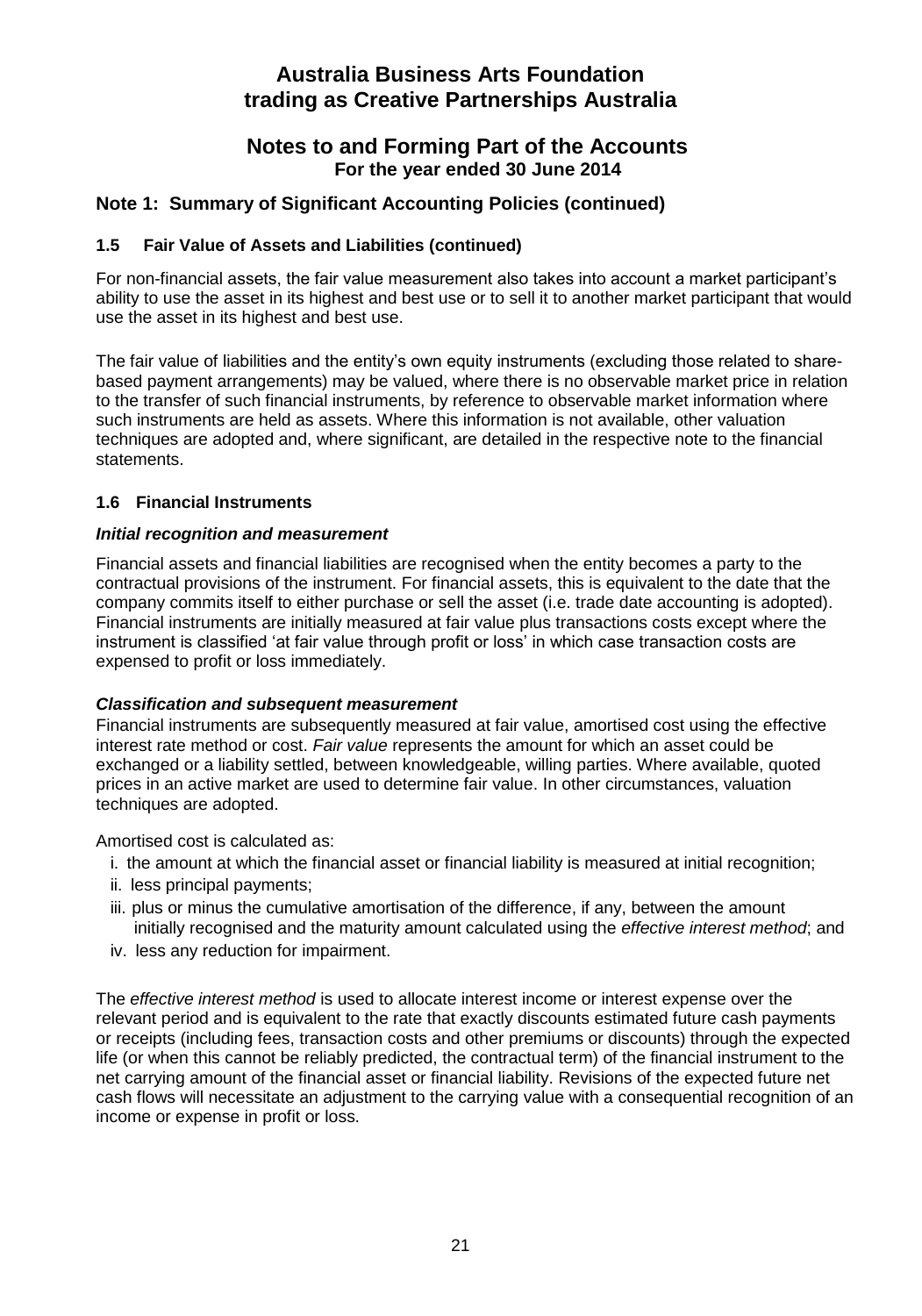## **Notes to and Forming Part of the Accounts For the year ended 30 June 2014**

## **Note 1: Summary of Significant Accounting Policies (continued)**

#### **1.6 Financial Instruments (continued)**

#### *(i) Financial Assets at fair value through profit or loss*

Financial assets are classified at 'fair value through profit or loss' when they are held for trading for the purpose of short-term profit taking, or where they are derivatives not held for hedging purposes, or when they are designated as such to avoid an accounting mismatch or to enable performance evaluation where a group of financial assets are managed by key management personnel on a fair value basis in accordance with a document risk management or investment strategy. Such assets are subsequently measured at fair value with changes in carrying value being included in profit or loss.

#### *(ii) Loans and receivables*

Loans and receivables are non-derivative financial assets with fixed or determinable payments that are not quoted in an active market and are subsequently measured at amortised cost. Gains or losses are recognised in profit or loss through the amortisation process and when the financial asset is derecognised.

Loans and receivables are included in current assets, except for those which are not expected to mature within 12 months after the end of the reporting period, which will be classified as non-current assets.

#### *(iii)Held-to-maturity investments*

Held-to-maturity investments are non-derivative financial assets that have fixed maturities and fixed or determinable payments, and it is the company's intention to hold these investments to maturity. They are subsequently measured at amortised cost. Gains or losses are recognised in profit or loss through the amortisation process and when the financial asset is derecognised.

#### *(iv) Financial liabilities*

Non-derivative financial liabilities (excluding financial guarantees) are subsequently measured at amortised cost. Gains or losses are recognised in profit or loss through the amortisation process and when the financial asset is derecognised.

#### *Impairment*

At the end of each reporting period, the company assesses whether there is objective evidence that a financial instrument has been impaired. In the case of available-for-sale financial instruments, a prolonged decline in the value of the instrument is considered to determine whether an impairment has arisen. Impairment losses are recognised in the statement of profit or loss and other comprehensive income.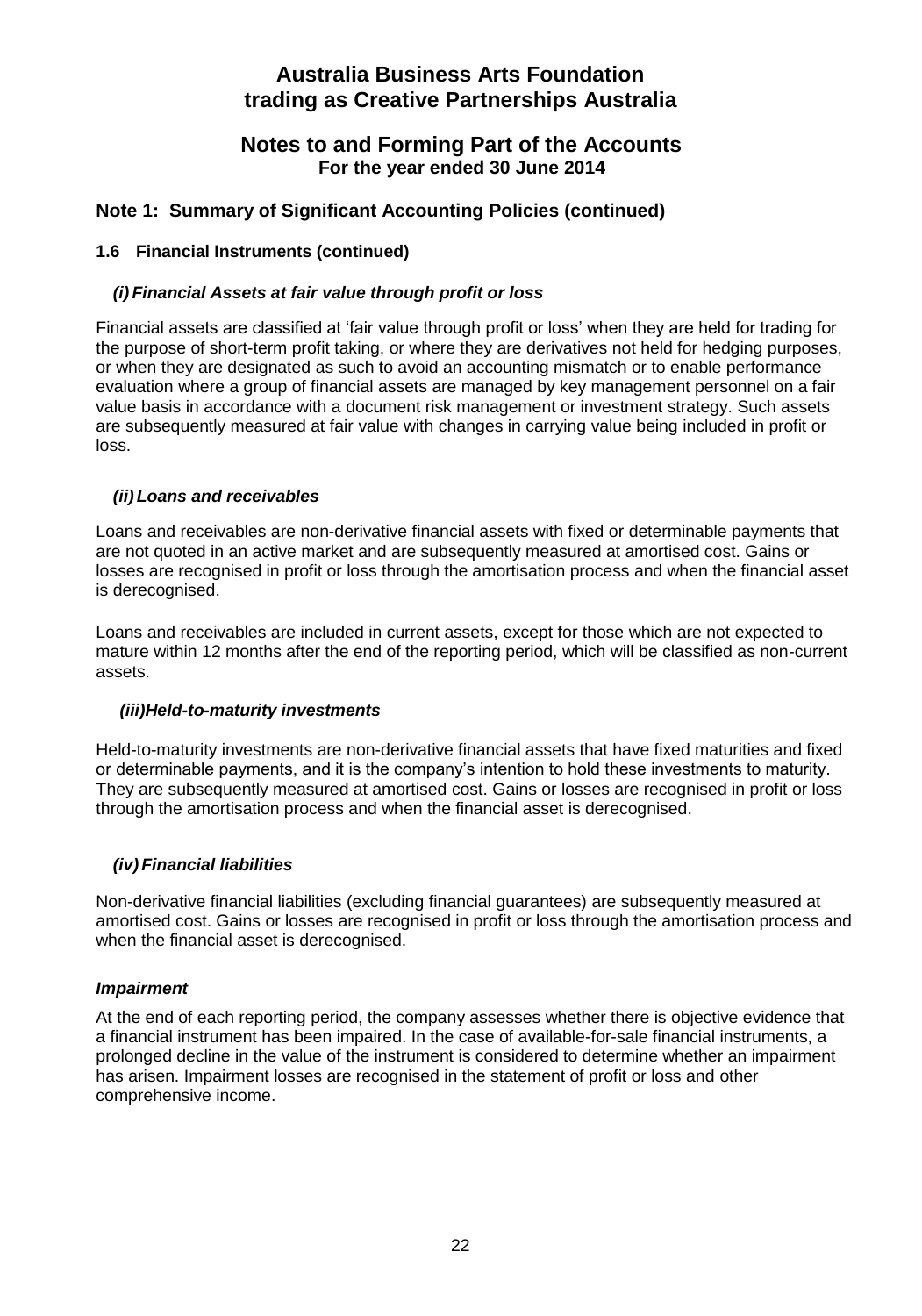## **Notes to and Forming Part of the Accounts For the year ended 30 June 2014**

## **Note 1: Summary of Significant Accounting Policies (continued)**

#### **1.6 Financial Instruments (continued)**

#### *Derecognition*

Financial assets are derecognised where the contractual rights to receipt of cash flows expires or the asset is transferred to another party whereby the entity no longer has any significant continuing involvement in the risks and benefits associated with the asset. Financial liabilities are derecognised where the related obligations are discharged, cancelled or expired. The difference between the carrying value of the financial liability, which is extinguished or transferred to another party and the fair value of consideration paid, including the transfer of non-cash assets or liabilities assumed, is recognised in profit or loss.

#### **1.7 Leases**

Lease payments for operating leases, where substantially all the risks and benefits remain with the lessor, are charged as expenses on a straight line basis over the lease term.

#### **1.8 Trade and Other Payables**

Trade and other payables represent the liability outstanding at the end of the reporting period for goods and services received by the company during the reporting period which remain unpaid. The balance is recognised as a current liability with amounts normally paid within 30 days of recognition of the liability.

#### **1.9 Employee benefits**

Provision is made for the company's liability for employee benefits arising from services rendered by employees to the end of the reporting period. Employee benefits that are expected to be settled within one year have been measured at the amounts expected to be paid when the liability is settled. Employee benefits payable later than one year have been measured at the present value of the estimated future cash outflows to be made for those benefits. In determining the liability, consideration is given to employee wage increases and the probability that the employee may not satisfy vesting requirements. Those cash outflows are discounted using market yields on notional government bonds with terms to maturity that match the expected timing of cash flows.

Contributions are made by the company to an employee superannuation fund and are charged as expenses when incurred.

#### **1.10 Provision for Lease Makegood**

A provision is recognised when the company has a legal or constructive obligation, as a result of past events, for which it is probable that an outflow of economic benefits will result and that outflow can be reliably measured. Provisions recognised represent the best estimate of the amounts required to settle an obligation at the end of the reporting period.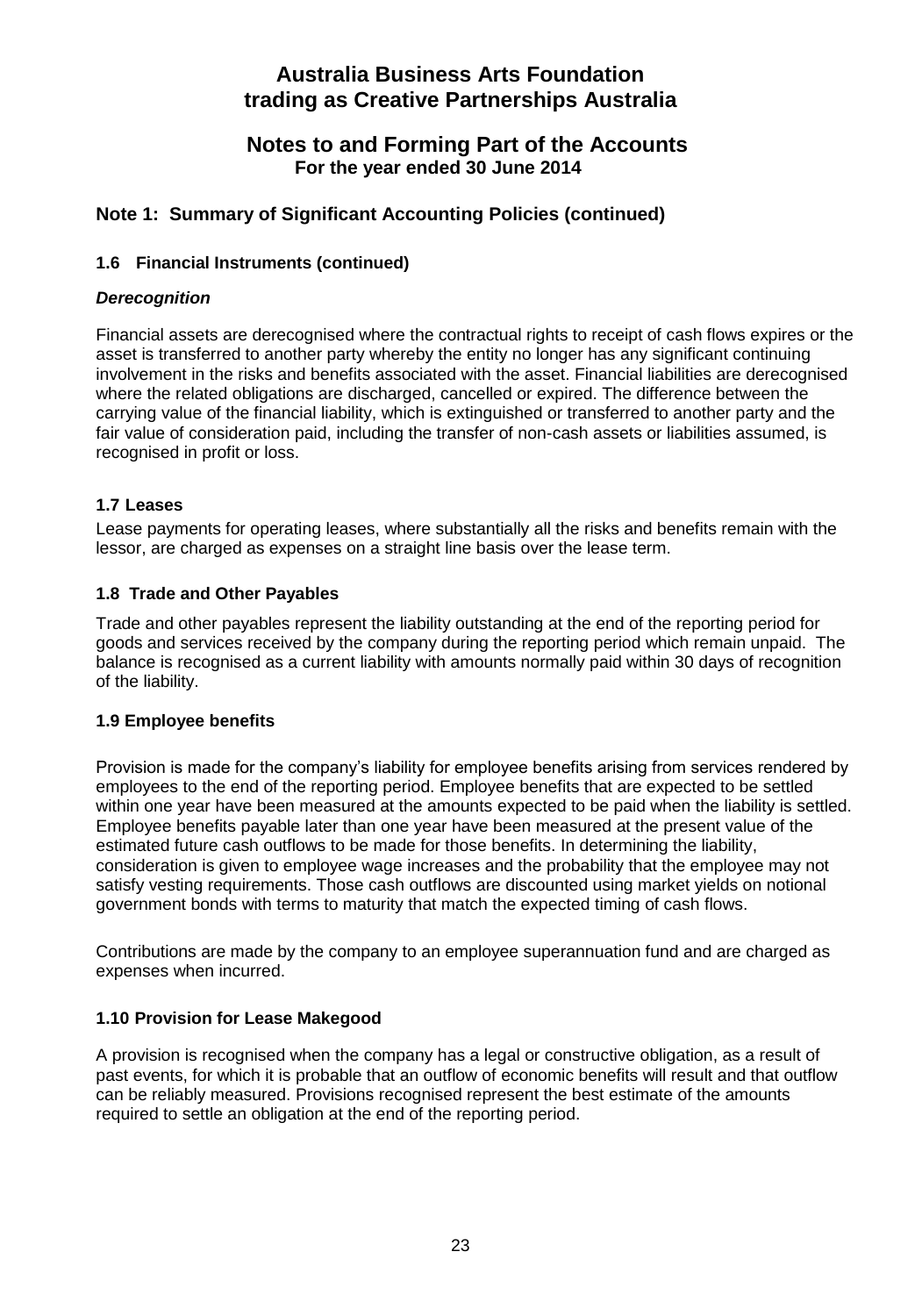## **Notes to and Forming Part of the Accounts For the year ended 30 June 2014**

## **Note 1: Summary of Significant Accounting Policies (continued)**

#### **1.11 Cash and Cash Equivalents**

Cash and cash equivalents include cash on hand, deposits held at-call with banks, other short-term highly liquid investments with original maturities of three months or less.

#### **1.12 Revenue**

Revenue is recognised as follows:

- Non reciprocal grants revenue is recognised in the statement of profit or loss and other comprehensive income when the entity obtains control of the grant and it is probable that the economic benefits gained from the grant will flow to the entity and the amount of the grant can be measured reliably.
- Grants with conditions attached which must be satisfied before the contributions will be received will be recognised as revenue only when those conditions are satisfied.
- When grant revenue is received whereby the company incurs an obligation to deliver economic Value directly back to the contributor, this is considered a reciprocal transaction and the grant revenue is recognised in the statement of financial position as a liability until the service has been delivered to the contributor, otherwise the grant is recognised as income on receipt.
- Donations and bequests are recognised as revenue when received.
- Interest revenue is recognised using the effective interest rate method, which for floating rate Financial assets is the rate inherent in the instrument.
- Revenue from the rendering of a service is recognised upon the delivery of the service to the customers.
- Councillor, award table sales and sponsorship income are recognised as revenue to the extent that they have been received or are entitled to be received at year-end.
- Partnership income is deferred and recognised in the statement of profit or loss and other comprehensive income over the period necessary to match them with the costs that they are intended to compensate.
- Revenue from the sale of goods is recognised upon the delivery of goods to customers.
- Resources received on an in-kind basis in the form of partnerships and sponsorships are recognised as revenue when and only when a fair value can be reliably determined and the services would have been purchased if they had not been provided on an in-kind basis. Use of those resources is recognised as an expense. During the year, all such resources received free of charge were brought to account because the fair value could be reliably determined.

All revenue is stated net of the amount of goods and services tax (GST).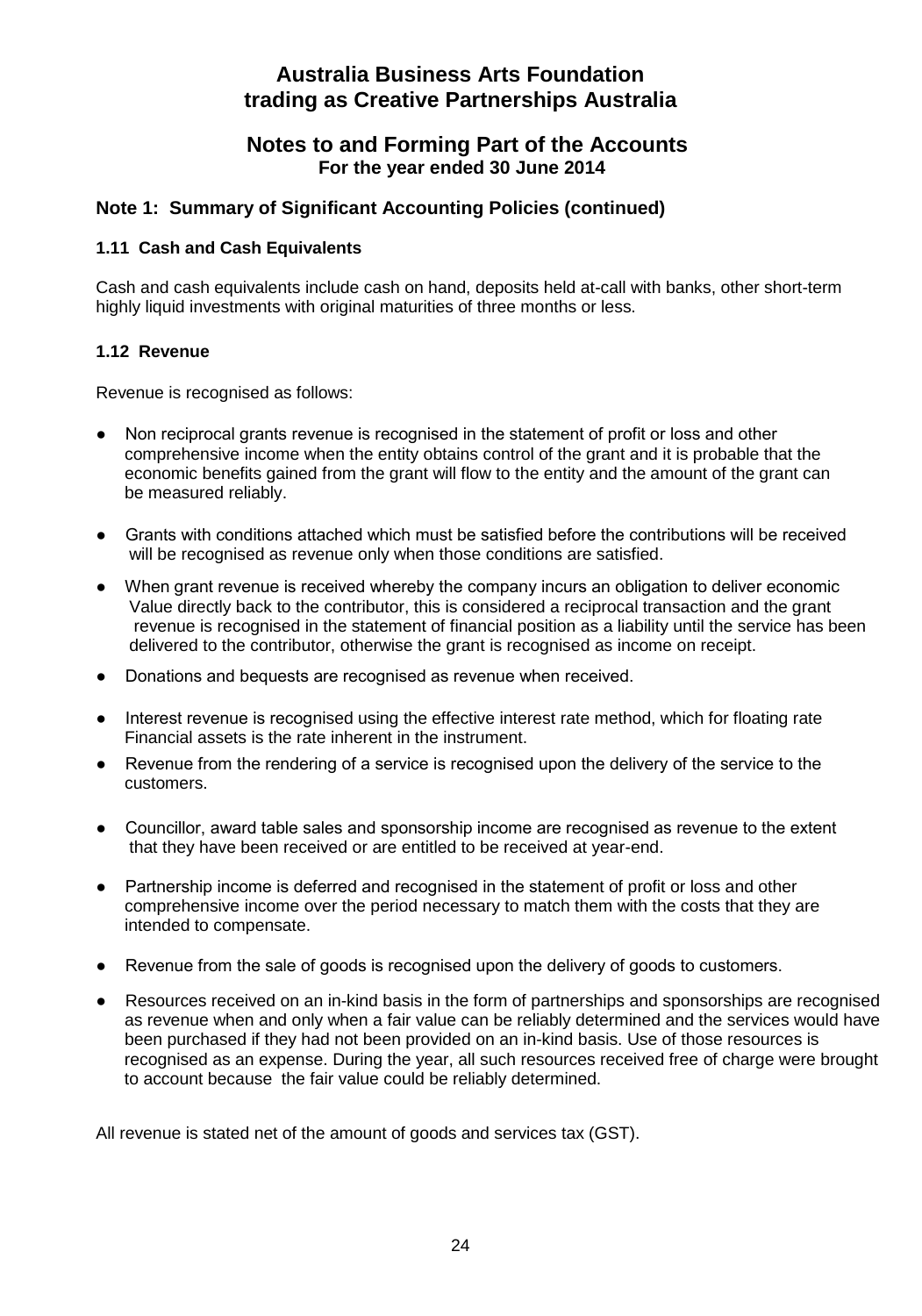## **Notes to and Forming Part of the Accounts For the year ended 30 June 2014**

## **Note 1: Summary of Significant Accounting Policies (continued)**

#### **1.13 Restructure**

In 2012-13 the Artsupport program was transferred from Australia Council for the Arts. The total net assets assumed by the Australia Business Arts Foundation amounted to \$590,284. In accordance with the *Australian Accounting Standard AASB 1004 Contributions*, this amount was recorded directly to equity as contribution from owner. The associated expenditure against this funding was reflected in the Statement of Profit or Loss and Other Comprehensive Income Statement and therefore was not offset against the funding received. Please refer to the Significant Changes in the State of Affairs section in the Director's Report and Note 21 Restructuring for further information regarding the transfer of this function.

#### **1.14 Economic Dependency**

AbaF is a wholly owned Commonwealth company and received approximately 93% (2013: 46%) of its income from the Australian Government for funding of its operations. The company would not be able to continue its operations in 2014-15 without Australian Government funding.

#### **1.15 Goods and Services Tax (GST)**

Revenues, expenses and receivables are recognised net of the amount of GST, except where the amount of GST incurred is not recoverable from the Australian Taxation Office. In these circumstances the GST is recognised as part of the cost of acquisition of the asset or as part of an item of the expense. Receivables and payables in the statement of financial position are shown inclusive of GST. The net amount of GST recoverable from, or payable to, the ATO is included with other receivables or payables in the statement of financial position.

Cash flows are presented in the statement of cash flows on a gross basis, except for the GST component of investing and financing activities, which are disclosed as operating cash flows.

#### **1.16 Comparative Figure**

Where required by Accounting Standards, comparative figures have been adjusted to conform with changes in presentation for the current financial year.

When an entity applies an accounting policy retrospectively, makes a retrospective restatement or reclassifies items in its financial statements, a statement of financial position as at the beginning of the earliest comparative period must be disclosed.

There has been no adjustment made to the comparative figures.

#### **1.17 Critical Accounting Estimates and Judgments**

The directors evaluate estimates and judgments incorporated into the financial statements based on historical knowledge and best available current information. Estimates assume a reasonable expectation of future events and are based on current trends and economic data, obtained both externally and within the company.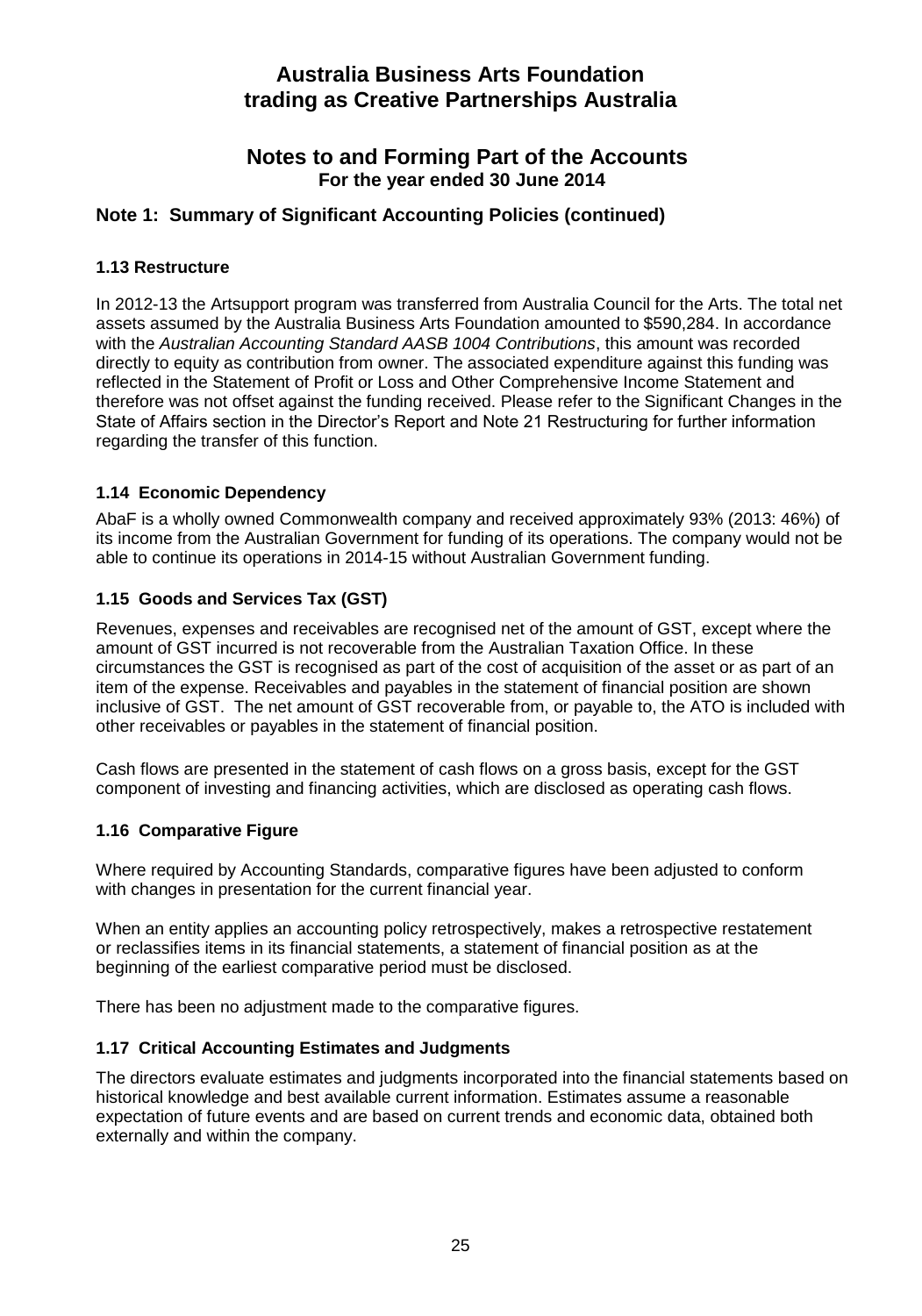## **Notes to and Forming Part of the Accounts For the year ended 30 June 2014**

## **Note 1: Summary of Significant Accounting Policies (continued)**

#### **1.17 Critical Accounting Estimates and Judgments (continued)**

#### *Impairment*

The company assesses impairment at each reporting date by evaluating conditions specific to the company that may lead to impairment of assets. Where an impairment trigger exists, the recoverable amount of the asset is determined. Value-in-use calculations performed in assessing recoverable amounts incorporate a number of key estimates.

#### **1.18 Adoption of New and Revised Accounting Standards**

For the annual reporting period to 30 June 2014, a number of new and revised Accounting Standard requirements became mandatory for the first time. The company adopted the following Australian Accounting Standards:

- AASB 13: Fair Value Measurement (mandatory application date of 1 January 2013)

No material adjustments to the carrying amounts of any of the company's assets or liabilities were required as a consequence of applying AASB 13. Nevertheless, AASB 13 requires enhanced disclosures regarding assets and liabilities that are measured at fair value and fair values disclosed in the company's financial statements. These enhanced disclosures are provided in Note 20.

The disclosure requirements in AASB 13 need not be applied by the company in the comparative information provided for periods before initial application of AASB 13 (that is, periods beginning before 1 January 2013). However, as some of the disclosures now required under AASB 13 were previously required under other Australian Accounting Standards, such as AASB 7: *Financial Instruments: Disclosures*, the company has provided this previously provided information as comparatives in the current reporting period.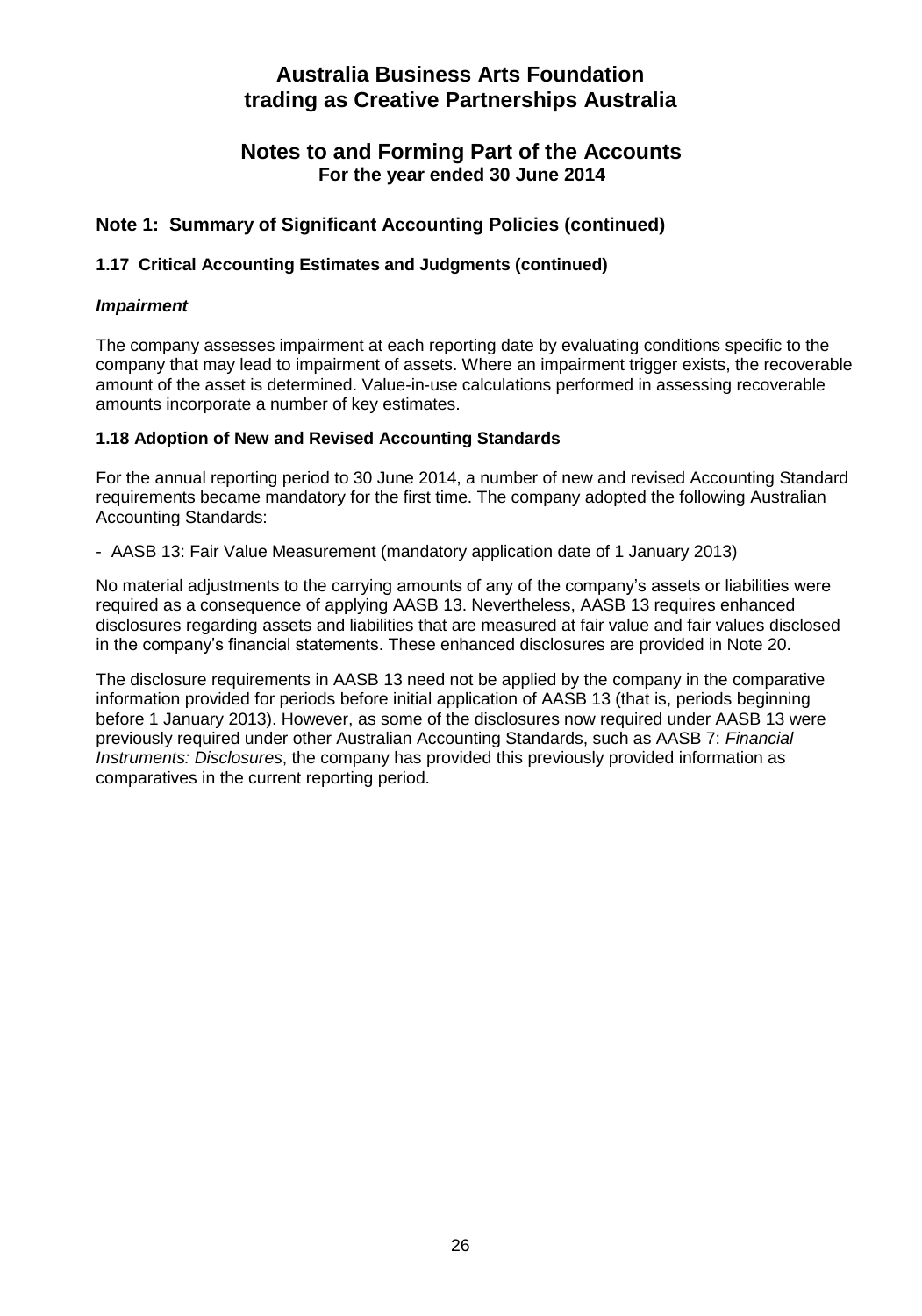## **Notes to and Forming Part of the Accounts For the year ended 30 June 2014**

| Note 2: Revenue and Other Income                         | 2014<br>\$ | 2013<br>\$ |
|----------------------------------------------------------|------------|------------|
| <b>Note 2A: Revenue from Operations</b>                  |            |            |
| Councillor contributions                                 | 139,500    | 465,500    |
| Donations - other                                        |            | 35,000     |
| Partnerships and sponsorships                            | 205,323    | 438,211    |
| Fees - professional development                          | 26,162     | 45,303     |
| Trusts and foundations                                   | 76,169     |            |
| Other revenues                                           | 21,485     | 47,965     |
| Total other income                                       | 468,639    | 1,031,979  |
| <b>Note 2B: Revenue from Government and Other Grants</b> |            |            |
| Grants - Aust Govt - Core Funding                        | 2,745,743  | 1,546,000  |
| Grants - Aust Govt - Australia Commercial Funding        | 3,450,257  |            |
| Grants - Arts ACT                                        | 19,600     | 38,900     |
| Grants - Arts Tasmania                                   | 12,000     | 30,040     |
| Grants - Arts Victoria                                   | 30,000     |            |
| Grants - Arts Western Australia                          | 180,000    | 21,500     |
|                                                          | 6,437,600  | 1,636,440  |
| Note 2C: Finance Income                                  |            |            |
| Interest received                                        | 44,012     | 40,941     |
| Note 3: Expenditure                                      |            |            |
| Note 3A: Employee Benefits Expense                       |            |            |
| Wages and salaries                                       | 2,209,642  | 2,363,871  |
| Other employee expenses                                  | (1,421)    | 6,366      |
| Total employee benefits                                  | 2,208,221  | 2,370,237  |
| <b>Note 3B: Grant Expense</b>                            |            |            |
| Grant expense                                            | 3,371,592  |            |
| Total grant expense                                      | 3,371,592  |            |
| <b>Note 3C: Suppliers Expenses</b>                       |            |            |
| Supply of goods and services                             | 965,928    | 942,089    |
| Lease payments                                           | 139,938    | 137,197    |
| Total supplier expenses                                  | 1,105,866  | 1,079,286  |
| <b>Note 3D: Depreciation</b>                             |            |            |
| Depreciation                                             |            |            |
| - leasehold improvements                                 |            | 12,000     |
| - plant and equipment                                    | 23,267     | 12,195     |
| Total depreciation                                       | 23,267     | 24,195     |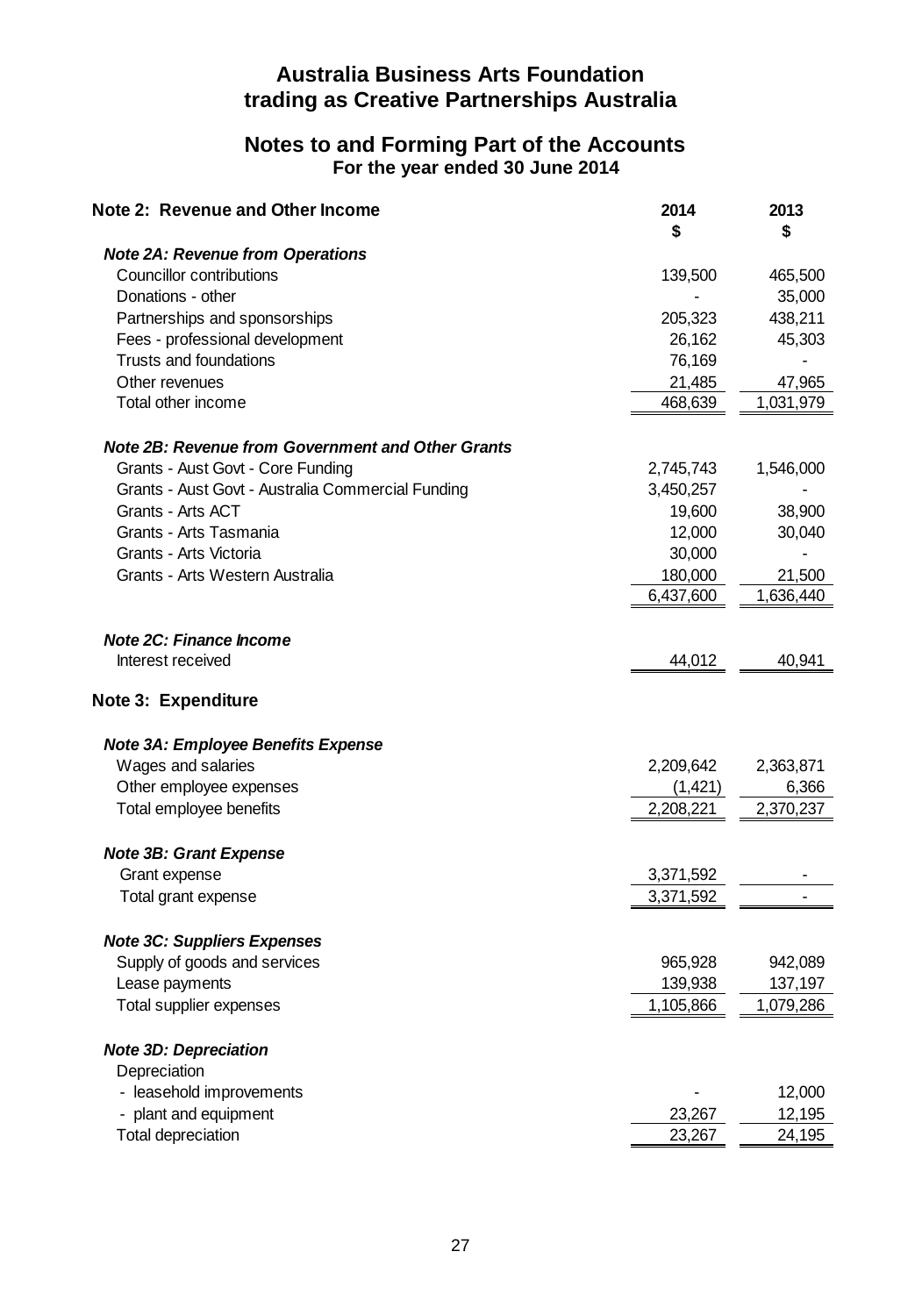## **Notes to and Forming Part of the Accounts For the year ended 30 June 2014**

#### **Note 4: Australia Cultural Fund**

The company has established the Australia Cultural Fund (ACF) to enable donors to make a donation to support the cultural life of Australia and to express a preference for the use of these donations. The bona fide nature of the proposed cultural recipient is verified prior to making a decision to make a grant.

Donations received are required to be recognised as revenue upon receipt of the donation whereas the corresponding grant to the preferred recipient is required to be recognised as expenditure when the grant is made. A timing difference will occur where the financial year in which donations are received and included in income does not coincide with the financial year in which the associated grant is paid and recorded as expenditure.

Such timing differences during the financial year resulted in an ACF surplus of \$279,672.

| <b>Note 5: Remuneration of Auditors</b> | 2014   | 2013<br>S |
|-----------------------------------------|--------|-----------|
| Auditor remuneration                    |        |           |
| - audit services                        | 22,000 | 11.000    |
| - other services                        | -      | -         |
| Total remuneration of auditors          | 22,000 | 11.000    |

#### **Note 6: Directors' Remuneration**

The number of non-executive directors of the entity included in these figures are shown below in the relevant remuneration bands:

|                                                                | No.     | No.    |
|----------------------------------------------------------------|---------|--------|
| $$10.000 - $19.999$                                            |         |        |
| $$20.000 - $29.999$                                            |         |        |
| Total                                                          |         |        |
| Total remuneration received or due and receivable by directors |         |        |
| of the company                                                 | 151.477 | 11.544 |

As part of the organisation's restructure in Jaunary 2013, majority of the directors were appointed after May 2013, therefore the number of non-executive directors' remuneration per the relevant remuneration bands in 2014 is higher than 2013. Superannuation contributions amounting of \$12,788 (2012-13: \$953) were paid on behalf of directors.

The Production Resource Group (PRG) provided in-kind support for the provision of lighting and rigging at the 2014 National Awards Event in exchange for acknowledgement as an Event Partner and recognition as a National Councillor. PRG was also paid \$9,130 by the company to provide transport, crew and consumables for the Event. Stephen Found is Chairman of the Production Resource Group and the Director of Creative Partnerships Australia.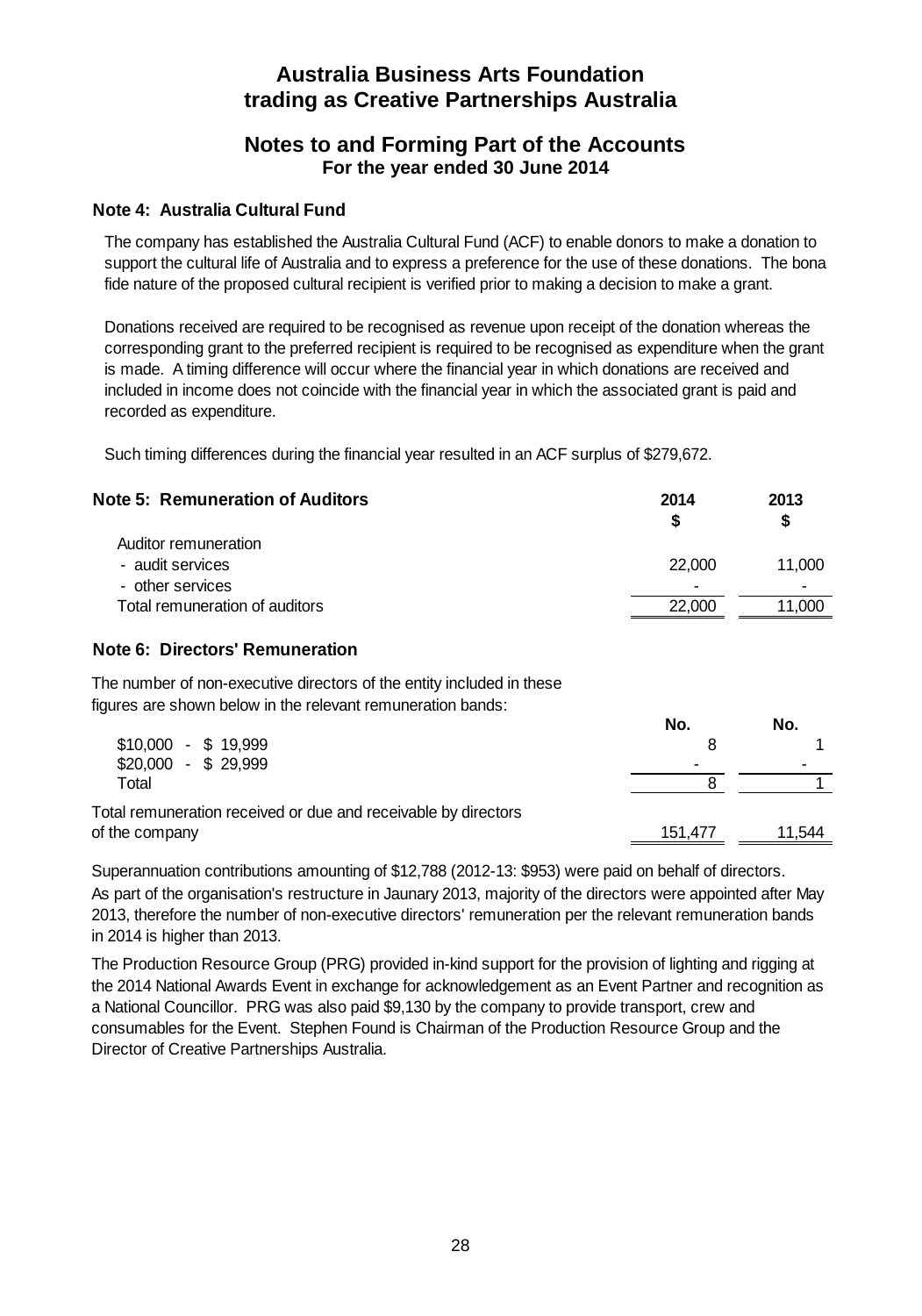## **Notes to and Forming Part of the Accounts For the year ended 30 June 2014**

#### **Note 7: Remuneration of Key Management Personnel**

Any person(s) having authority and responsibility for planning, directing and controlling the activities of the company, directly or indirectly, including any director (whether executive or otherwise) is considered a key management personnel.

Key Management Personnel compensation

|                                                | 2014    | 2013    |
|------------------------------------------------|---------|---------|
| - short-term benefits                          | 208,208 | 294.639 |
| - post-employment benefits                     | 19.259  | 25.795  |
| - other long-term benefits                     |         |         |
| Total remuneration of key management personnel | 227.467 | 320,434 |
|                                                |         |         |

#### **Note 8: Related Party Transactions - Other Related Parties**

Transactions between related parties are on normal commercial terms and conditions no more favourable than those available to other parties unless otherwise stated.

There has been no related party transactions during the financial year.

| <b>Note 9: Current Assets</b>                                                       |       | 2014<br>\$ | 2013<br>\$ |
|-------------------------------------------------------------------------------------|-------|------------|------------|
| <b>Note 9A: Cash and Cash Equivalents</b>                                           |       |            |            |
| Cash at bank and on hand                                                            |       | 2,995,270  | 1,655,922  |
| Total cash and cash equivalents as stated in the statement of financial<br>position |       | 2,995,270  | 1,655,922  |
| Total cash and cash equivalents as stated in the cash flow statement                |       | 2,995,270  | 1,655,922  |
| Note 9B: Trade and Other Receivables                                                |       | 2014<br>\$ | 2013<br>\$ |
| Trade receivables                                                                   | 9B(i) |            | 26,667     |
| Sundry receivables                                                                  |       | 1,979      | 2,543      |
| Total current trade and other receivables                                           |       | 1,979      | 29,210     |

#### (i) Provision for Impairment of Receivables

Current trade receivables are generally on 30 day terms. These receivables are assessed for recoverability and a provision for impairment is recognised when there is objective evidence that an individual trade receivable is impaired. These amounts have been included in other expense items. Receivables have been assessed for impairment and it has been determined that no impairment exists at 30 June 2014.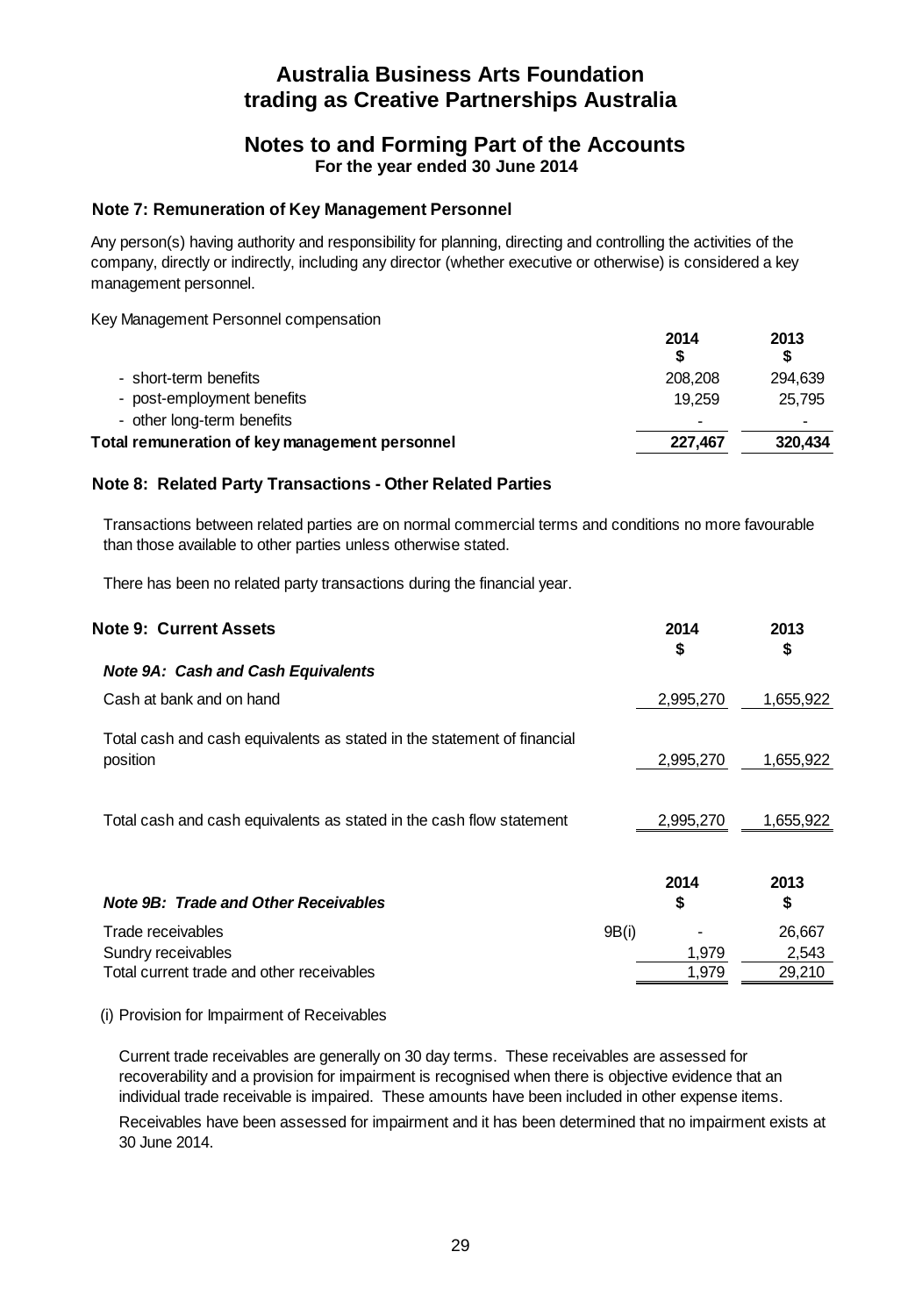## **Notes to and Forming Part of the Accounts For the year ended 30 June 2014**

#### **Note 9: Current Assets (continued)**

(ii) Credit Risk - Trade and Other Receivables

The company does not have any material credit risk exposure to any single receivable or group of receivables under financial instruments entered into by the company.

The following table details the company's trade and other receivables exposed to credit risk (prior to collateral and other credit enhancements) with ageing analysis and impairment provided for thereon.

Amounts are considered as "past due" when the debt has not been settled within the terms and conditions agreed between the company and the customer or counter party to the transaction. Receivables that are past due are assessed for impairment by ascertaining solvency of the debtors and are provided for where there are specific circumstances indicating that the debt may not be fully repaid to the company.

The balance of receivables that remain within initial trade terms (as detailed in the table) are considered to be of high credit quality.

|                            | Gross  | <b>Passed</b><br>due<br>and |      |           | Past due but not impaired<br>(days overdue) |       | Within<br>initial<br>trade |
|----------------------------|--------|-----------------------------|------|-----------|---------------------------------------------|-------|----------------------------|
|                            | amount | impaire                     | $30$ | $31 - 60$ | 61-90                                       | >90   | terms                      |
|                            | \$     | \$                          | \$   | \$        | \$                                          | \$    | \$                         |
| 2014                       |        |                             |      |           |                                             |       |                            |
| Trade and term receivables |        |                             |      |           |                                             |       |                            |
| Other receivables          | 1,979  |                             |      |           |                                             |       | 1,979                      |
|                            | 1,979  |                             |      |           |                                             |       | 1,979                      |
| 2013                       |        |                             |      |           |                                             |       |                            |
| Trade and term receivables | 26,667 |                             |      |           | ٠                                           | 3,630 | 23,037                     |
| Other receivables          | 2,543  | ۰                           |      |           |                                             |       | 2,543                      |
|                            | 29,210 |                             |      |           |                                             | 3,630 | 25,580                     |

The company does not hold any financial assets whose terms have been negotiated, but which would otherwise be past due or impaired.

There are no balances within trade receivables that contain assets that are impaired and are past due. It is expected that these balances will be received when due.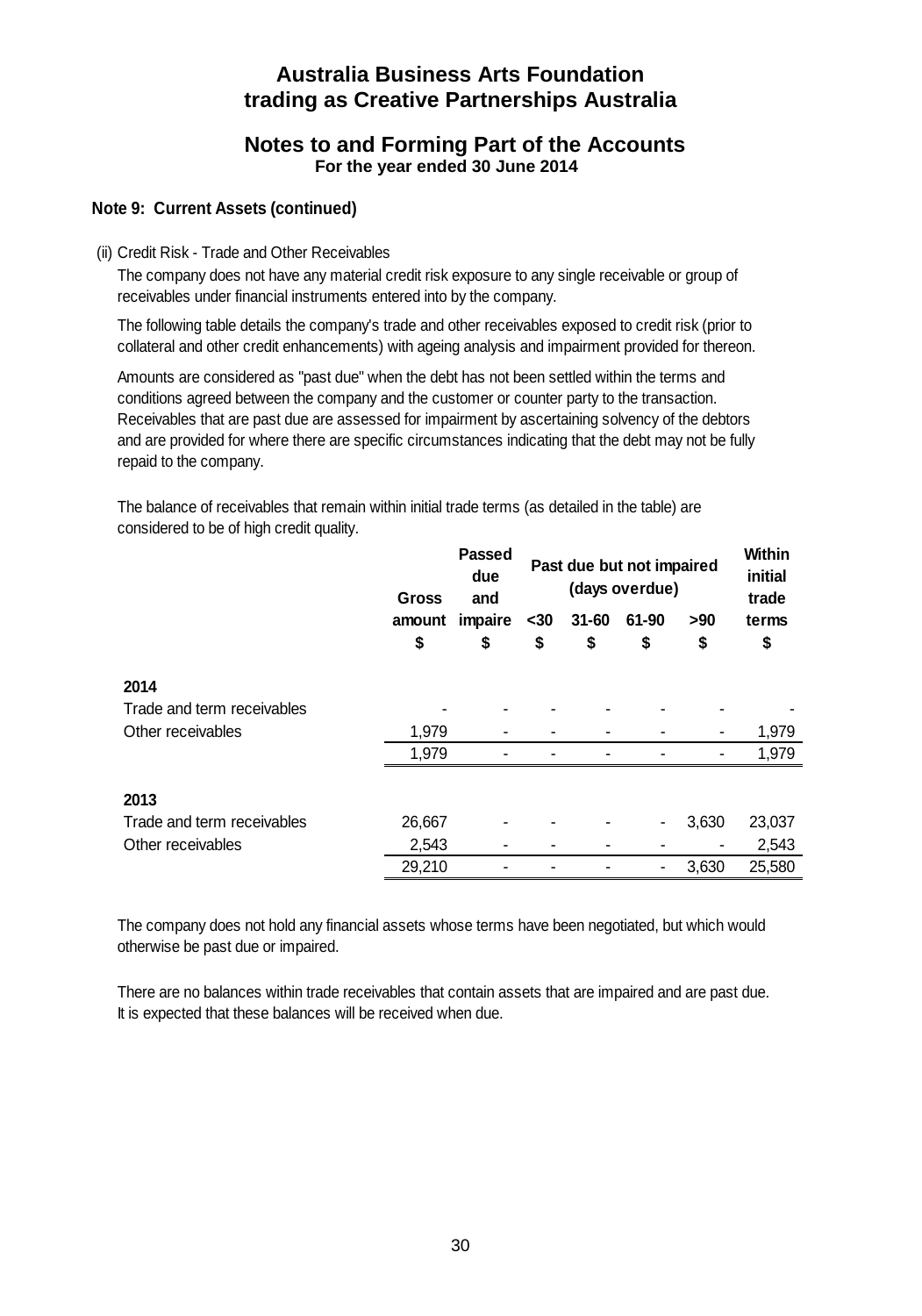## **Notes to and Forming Part of the Accounts For the year ended 30 June 2014**

#### **Note 9: Current Assets (continued)**

|                                                                   | 2014<br>\$        | 2013<br>\$ |
|-------------------------------------------------------------------|-------------------|------------|
| <b>Note 9C: Inventories</b>                                       |                   |            |
| At current replacement cost<br>Publications held for distribution |                   | 8,202      |
| <b>Note 9D: Other Assets</b>                                      |                   |            |
| Prepayments<br><b>GST</b> receivables                             | 29,672<br>111,930 | 10,152     |
|                                                                   | 141,602           | 10,152     |
| <b>Note 9E: Short-term Investments</b>                            |                   |            |
| Held-to-maturity investments                                      | 106,751           |            |
| Total short-term investments                                      | 106,751           |            |
| <b>Note 10: Non-Current Assets</b>                                |                   |            |
| <b>Note 10A: Property, Plant and Equipment</b>                    |                   |            |
| Leasehold improvements - at valuation                             | 60,000            | 60,000     |
| Less: Accumulated depreciation                                    | (60,000)          | (60,000)   |
| Total leasehold improvements                                      |                   |            |
|                                                                   | 327,769           | 322,958    |
| Plant and equipment at cost<br>Less: Accumulated depreciation     | (295,896)         | (272,631)  |
| Total plant and equipment                                         | 31,873            | 50,327     |
|                                                                   |                   |            |
| Total Property, Plant and Equipment                               | 31,873            | 50,327     |

#### *Note 10B: Movement in Carrying Amounts*

Movement in the carrying amounts for each class of property, plant & equipment between the beginning and the end of the current financial year:

|                                 | Leasehold<br><b>Improvements</b> | <b>Plant and</b><br>Equipment | Total    |
|---------------------------------|----------------------------------|-------------------------------|----------|
|                                 | \$                               | \$                            | \$       |
| Balance as at 1 July 2012       | 60,000                           | 4,330                         | 64,330   |
| Additions                       |                                  | 58,192                        | 58,192   |
| Depreciation expense            | (60,000)                         | (12,195)                      | (72,195) |
| Carrying amount at 30 June 2013 |                                  | 50,327                        | 50,327   |
| Additions                       |                                  | 4,813                         | 4,813    |
| Depreciation expense            |                                  | (23,267)                      | (23,267) |
| Carrying amount at 30 June 2014 |                                  | 31.873                        | 31,873   |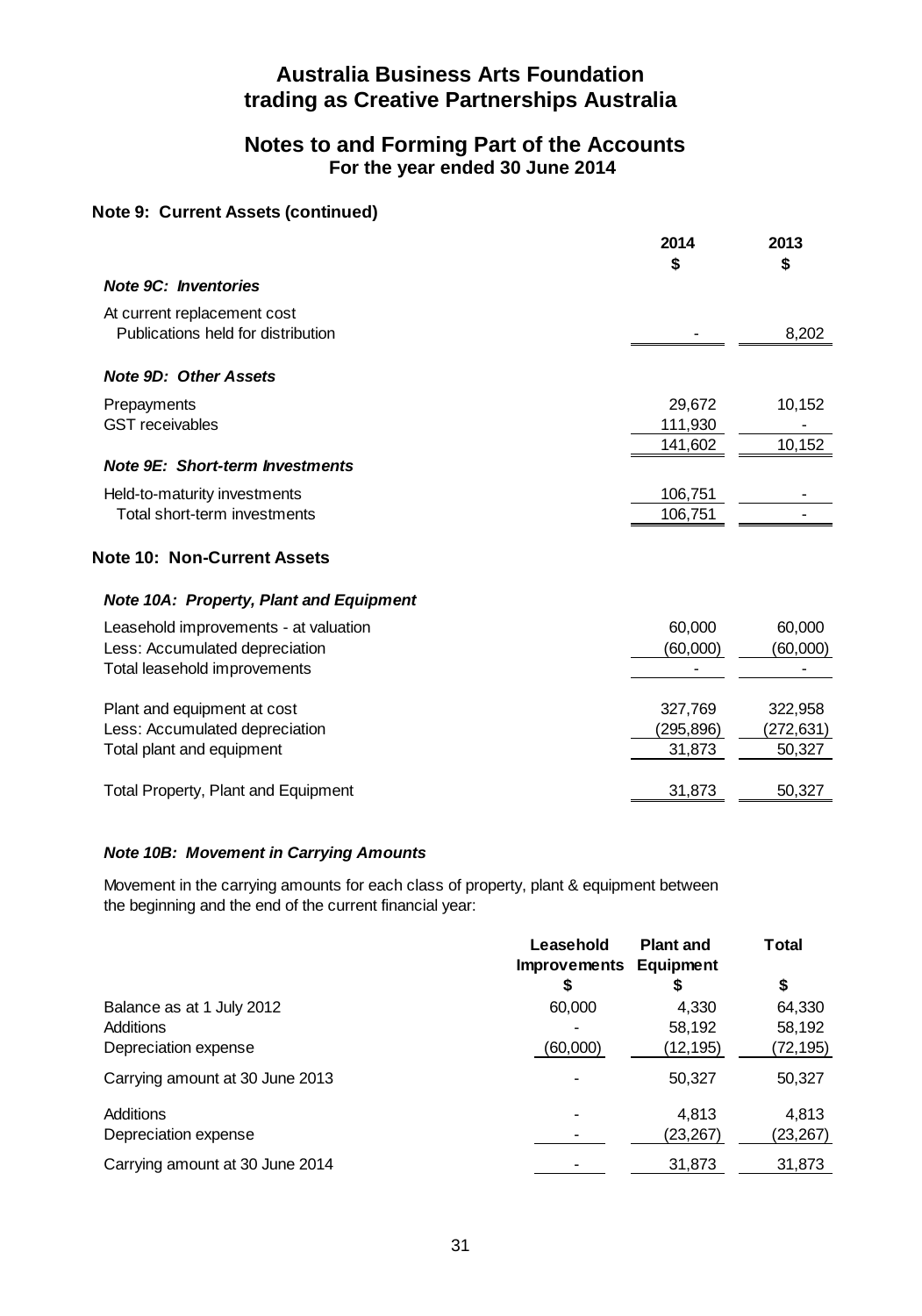## **Notes to and Forming Part of the Accounts For the year ended 30 June 2014**

#### **Note 10: Non-Current Assets (continued)**

#### **Asset Revaulations**

The Melbourne office fit-out was independently valued at 30 June 2010 by the Australian Valuation Office (AVO). The valuation was based on fair value and resulted in a revaluation increment of \$60,000 being recognised in the Asset Revaluation Reserve. Additionally, the makegood provision was increased by \$15,000 which has been offset against the Asset Revaluation Reserve.

At 30 June 2014 the directors reviewed the key assumptions made by the valuers at 30 June 2010, They have concluded that these assumptions remain materially unchanged, and are satisfied that the carrying amount does not exceed the recoverable amount of leasehold improvements at 30 June 2014.

Refer to Note 20 for detailed disclosures regarding the fair value measurement of the company's leasehold improvements.

| <b>Note 11: Liabilities</b>                                   | 2014<br>\$ | 2013<br>\$ |
|---------------------------------------------------------------|------------|------------|
| Note 11A: Trade and Other Payables                            |            |            |
| Current                                                       |            |            |
| Trade payables                                                | 37,598     | 18,310     |
| Sundry payables                                               | 162,964    | 175,125    |
| Australian Government superannuation                          | 30,000     | 30,000     |
| Unexpended Grants payable                                     | 1,131,725  |            |
| Income received in advance                                    | 28,831     | 42,404     |
| Total current trade and other payables                        | 1,391,118  | 265,839    |
| Total trade and other payables are expected to be settled in: |            |            |
| No more than 12 months                                        | 1,391,118  | 265,839    |
| More than 12 months                                           |            |            |
| Total trade and other payables                                | 1,391,118  | 265,839    |
| <b>Note 11B: Provisions</b>                                   |            |            |
| Current                                                       |            |            |
| Employee provisions                                           | 60,707     | 189,663    |
| Lease make-good                                               | 50,000     | 50,000     |
| Total current provisions                                      | 110,707    | 239,663    |
| Non-current                                                   |            |            |
| Long term employee benefits                                   | 25,965     | 19,603     |
| Total non-current provisions                                  | 25,965     | 19,603     |
| Total provisions                                              | 136,672    | 259,266    |
| Total provisions are expected to be settled in:               |            |            |
| No more than 12 months                                        | 110,707    | 239,663    |
| More than 12 months                                           | 25,965     | 19,603     |
| Total provisions                                              | 136,672    | 259,266    |
|                                                               |            |            |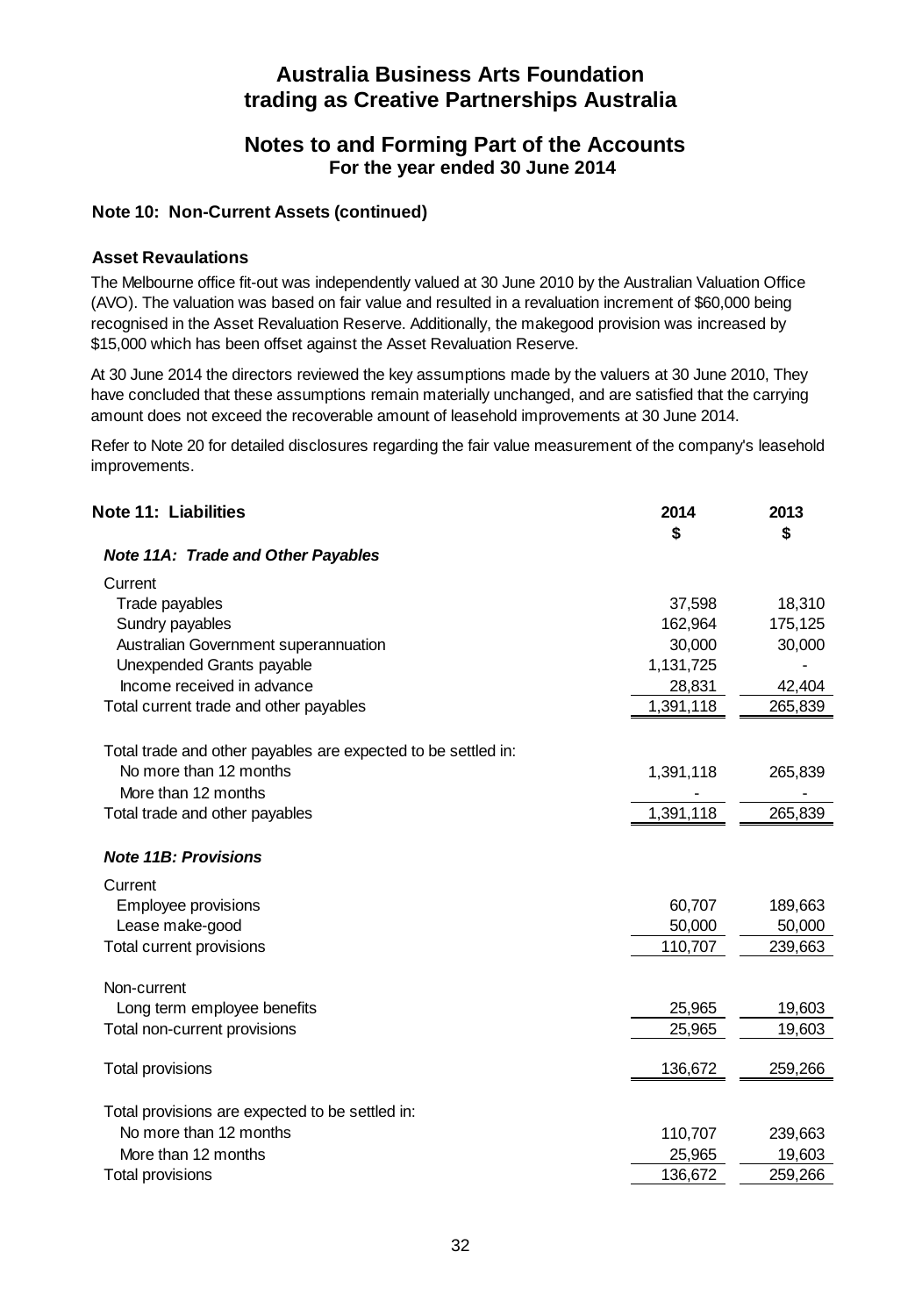## **Notes to and Forming Part of the Accounts For the year ended 30 June 2014**

#### **Note 11: Liabilities (continued)**

#### *Note 11C: Movement in Provisions*

|                                          | <b>Employee</b><br><b>Benefits</b> | Lease<br><b>Makegood</b> | Total<br>\$ |
|------------------------------------------|------------------------------------|--------------------------|-------------|
| Opening balance at 1 July 2013           | 209,266                            | 50,000                   | 259,266     |
| Additional provisions raised during year | 18,058                             | -                        | 18,058      |
| Amounts used                             | (140,652)                          |                          | (140,652)   |
| Balance at 30 June 2014                  | 86.672                             | 50,000                   | 136.672     |

#### *Note 11D: Provision for Long-term Employee Benefits*

A provision has been recognised for employee benefits relating to long service leave. In calculating the present value of future cash flows, in respect of long service leave, the probability of long service leave being taken is based upon historical data. The measurement and recognition criteria for employees' benefits has been included in Note 1 to this report.

| Note 11E: Full-Time Equivalent Employees                                               | <b>Note</b> | 2014<br>No. | 2013<br>No. |
|----------------------------------------------------------------------------------------|-------------|-------------|-------------|
| (a) Number of full time equivalent employees at year end                               |             | 14          | 25          |
| Note 12: Reserves                                                                      |             | \$          | \$          |
| Australia Cultural Fund (ACF) Donations Reserve                                        | 12A         | 675,477     | 395,805     |
| <b>Councillor &amp; Partner Funded Projects Reserve</b>                                | 12B         |             | 190,604     |
| <b>Richard Pratt Arts Scholarship Reserve</b>                                          | 12C         | 34,875      | 34.875      |
| Small Arts and Business Development Fund Reserve                                       | 12D         | 48,388      | 48,388      |
| <b>Asset Revaluation Reserve</b>                                                       | 12E         | 45,000      | 45,000      |
|                                                                                        |             | 803,740     | 714,672     |
| Note 12A: Australia Cultural Fund Donations (ACF) Reserve<br>Movements during the year |             |             |             |
| Opening balance at 1 July 2013                                                         |             | 395,805     | 868,424     |
| Movement in ACF donations reserve                                                      | 4           | 279,672     | (472,619)   |
| Balance at 30 June 2014                                                                |             | 675,477     | 395,805     |

ACF donations received are held in the ACF Reserve pending the grant verification process. The balance of the reserve at the end of the financial year represents unexpended ACF donations recorded as income.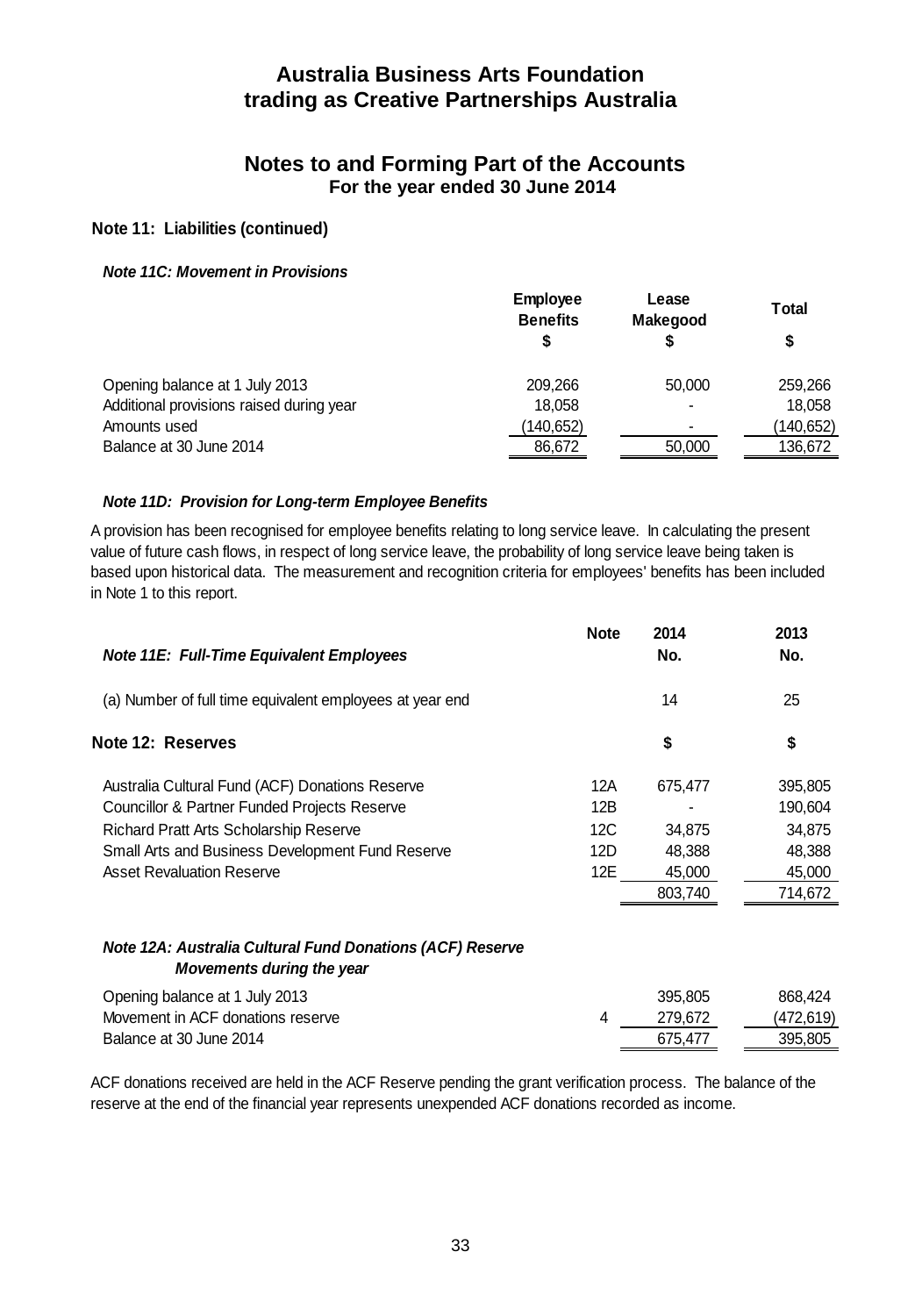## **Notes to and Forming Part of the Accounts For the year ended 30 June 2014**

#### **Note 12: Reserves (continued)**

| <b>Note 12B: Councillor and Partner Funded Projects Reserve</b><br>Movements during the year | 2014      | 2013<br>\$ |
|----------------------------------------------------------------------------------------------|-----------|------------|
| Opening balance at 1 July 2013                                                               | 190.604   | 284,822    |
| Transfers to retained profits                                                                | (190,604) | (94,218)   |
| Balance at 30 June 2014                                                                      | ۰         | 190,604    |
| Represented by:                                                                              |           |            |
| Committed for future expenditure                                                             |           | 190.604    |
| Uncommitted for future expenditure                                                           |           |            |
|                                                                                              |           | 190,604    |
|                                                                                              |           |            |

The Business Councillor Program was a valued part of the program of our predecessor, AbaF, in particular supporting the annual awards dinner, at which some of Australia's best business arts partnerships were showcased and celebrated and has now been terminated as at 30 June 2014.

#### *Note 12C: Richard Pratt Arts Scholarship Reserve Movements during the year*

| Opening balance at 1 July 2013  | 34.875 | $\overline{\phantom{0}}$ |
|---------------------------------|--------|--------------------------|
| Transfers from retained profits | -      | 34.875                   |
| Balance at 30 June 2014         | 34.875 | 34.875                   |

The R. Pratt familly made donations to be used for further development of Artists.

#### *Note 12D: Small Arts and Business Development Fund Reserve Movements during the year*

| Opening balance at 1 July 2013       | 48.388 | 48.388 |
|--------------------------------------|--------|--------|
| Transfers from (to) retained profits |        |        |
| Balance at 30 June 2014              | 48.388 | 48.388 |

Dame Elisabeth Murdoch made donations to start the "Small Arts and Business Development Fund" to be used to develop and pilot new programs and activities for the benefit of small arts and business.

#### *Note 12E: Asset Revaluation Reserve Movements during the year*

| Opening balance at 1 July 2013       | 45.000 | 45.000 |
|--------------------------------------|--------|--------|
| Transfers from (to) retained profits |        |        |
| Balance at 30 June 2014              | 45.000 | 45.000 |

This reserve recognises the revaluation of leasehold improvements and make-good obligation.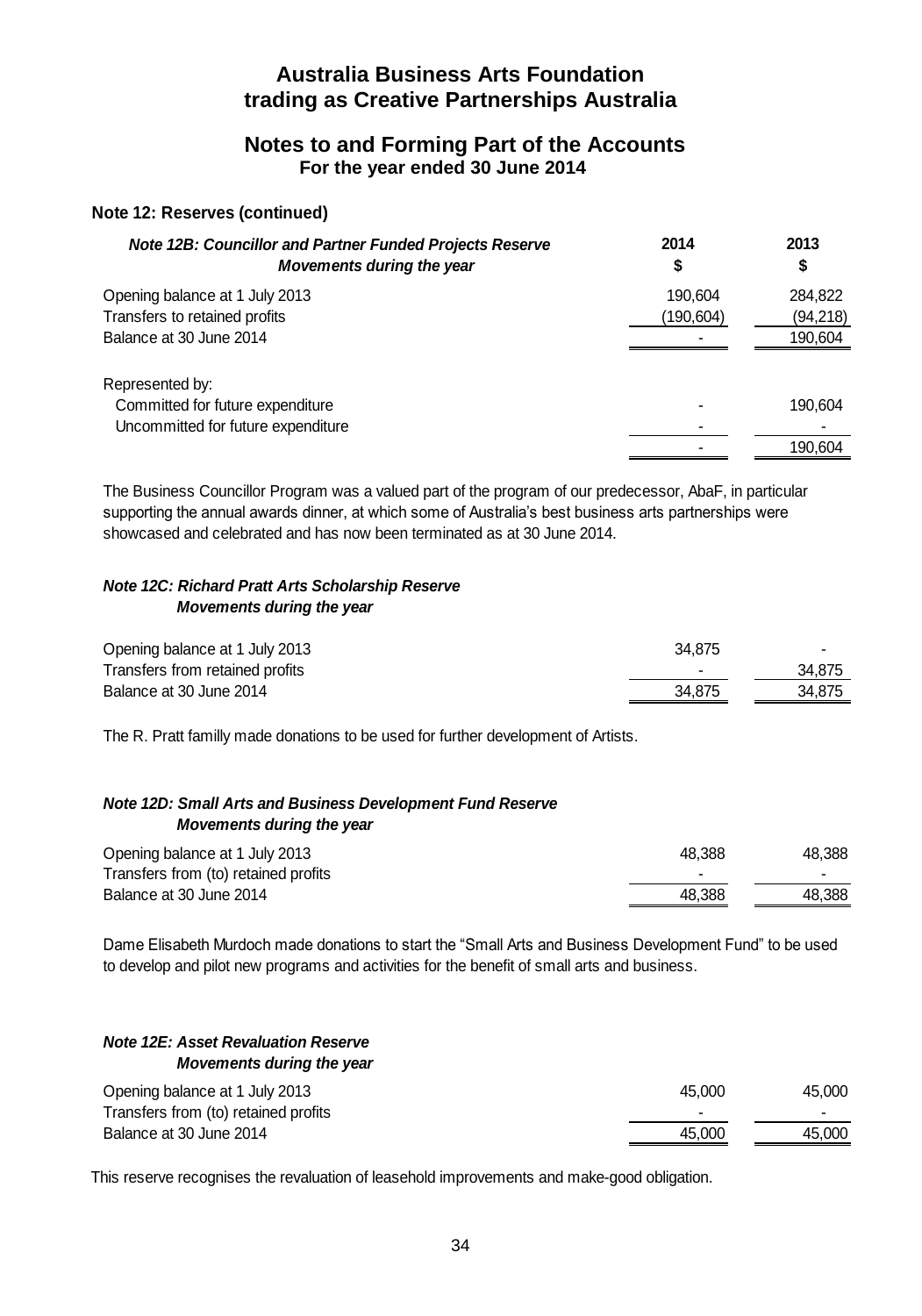## **Notes to and Forming Part of the Accounts For the year ended 30 June 2014**

#### **Note 13: Commitments**

#### *Operating Lease Commitments*

| Non-cancellable operating leases contracted for but not capitalised in the<br>financial statements | 2014  | 2013<br>S |
|----------------------------------------------------------------------------------------------------|-------|-----------|
| Payable - One year or less                                                                         | 3.000 | 3.000     |
| - Later than 12 months but not later then five years                                               | 5.500 | 8.500     |
|                                                                                                    | 8.500 | 11.500    |

The operating lease commitment is for the lease of a photocopier. Commitments are shown exclusive of GST.

The Melbourne office lease is currently month to month pending determination of the office requirements for the new organisation. The Sydney office lease is also currently based on a month to month agreement.

#### **Note 14: Trust Arrangement**

The company has established Premiers' Arts Partnership Funds (PAPF) in South Australia, Western Australia and Tasmania with the financial support of a business partner and the state government.

The business partner and the state government contribute towards an incentive fund that is designed to stimulate the small to medium sector to partner with the arts in their state by matching their financial commitment to a designated amount.

This fund is promoted and administered by the company, with the Fund Review Panel comprising representatives from the company, the state government and the business partner assessing and approving all grants.

The following PAPF transactions during the financial year were not included in the company's income statement and balance sheet.

|                        | <b>SAPAPF</b> |                | <b>WA PAPF</b> |                | <b>Tas PAPF</b> |          | Total    |          |
|------------------------|---------------|----------------|----------------|----------------|-----------------|----------|----------|----------|
|                        | 2014          | 2013           | 2014           | 2013           | 2014            | 2013     | 2014     | 2013     |
|                        |               | \$             | \$             | S              | \$              | \$       |          | \$       |
| Balance - 1 July 2013  | 250           | 5.576          | 3.068          | 3.068          | 7.746           | 25.509   | 11.064   | 34,153   |
| Receipts               |               | $\blacksquare$ | $\blacksquare$ | -              | 75,000          | 75.000   | 75.000   | 75,000   |
| Expenditure            |               | (5.326)        | $\blacksquare$ | $\blacksquare$ | (50,773)        | (92,763) | (50,773) | (98,089) |
| Balance - 30 June 2014 | 250           | 250            | 3.068          | 3.068          | 31,973          | 7.746    | 35.291   | 11,064   |

At 30 June 2014, a total of \$35,291 has been allocated for future payments.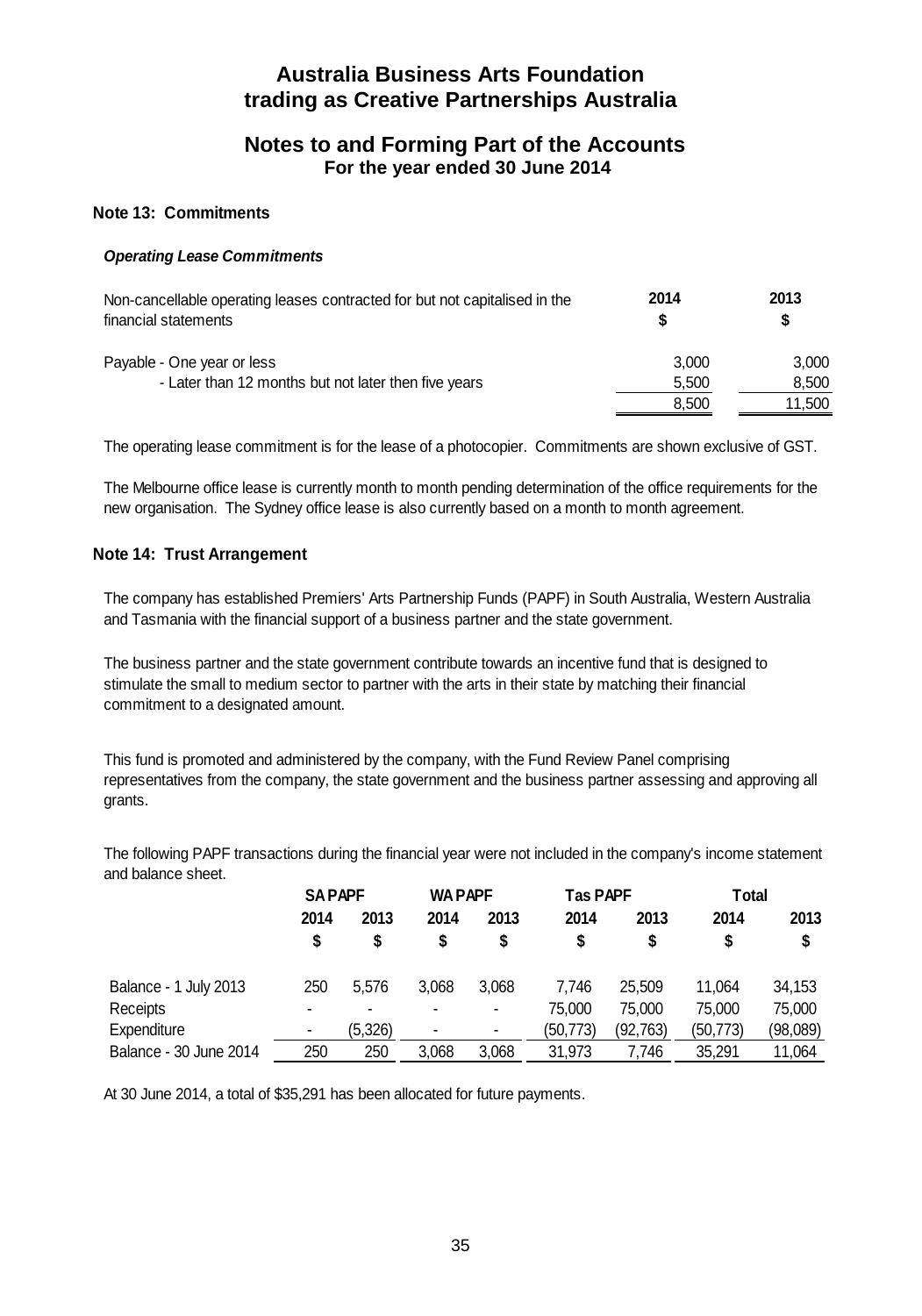## **Notes to and Forming Part of the Accounts For the year ended 30 June 2014**

#### **Note 15: Contingent Liabilities and Contingent Assets**

At 30 June 2014, there were no contingent liabilities or contingent assets.

## **Note 16: Members' Guarantee**

The company is incorporated under the Corporations Act 2001 and is a company limited by guarantee. If the company is wound up, the constitution states that each member is required to contribute a maximum of \$50 towards meeting any outstanding obligations of the company. At 30 June 2014, the number of members was 3 (30 June 2013: 3).

| Note 17: Cash Flow Information                                                                       | <b>Note</b> | 2014<br>\$ | 2013<br>\$  |
|------------------------------------------------------------------------------------------------------|-------------|------------|-------------|
| <b>Note 17A: Reconciliation of Cash</b>                                                              |             |            |             |
| Cash at bank and on hand                                                                             | 9A          | 2,995,270  | 1,655,922   |
| <b>Note 17B: Reconciliation of Cash Flow from Operations with Profit</b><br>from Ordinary Activities |             |            |             |
| Profit from ordinary activities                                                                      |             | 520,977    | (1,236,977) |
| Non cash flows in profit (loss)                                                                      |             |            |             |
| Depreciation                                                                                         |             | 23,267     | 24,195      |
| Loss (profit) on disposal of plant and equipment                                                     |             | (61)       |             |
| Changes in assets and liabilities                                                                    |             |            |             |
| Decrease in receivables                                                                              |             | 27,231     | 70,088      |
| Decrease/(increase) in inventories                                                                   |             | 8,202      | (3, 551)    |
| Decrease in provisions                                                                               |             | (122, 594) | (32, 340)   |
| Increase/(decrease) in liability to programs                                                         |             |            |             |
| suppliers and other suppliers and employees                                                          |             | 1,018,526  | (59, 506)   |
| Increase in other assets                                                                             |             | (131,450)  | (1,170)     |
| Net cash generated from / (used by) operating activities                                             |             | 1,344,098  | (1,239,261) |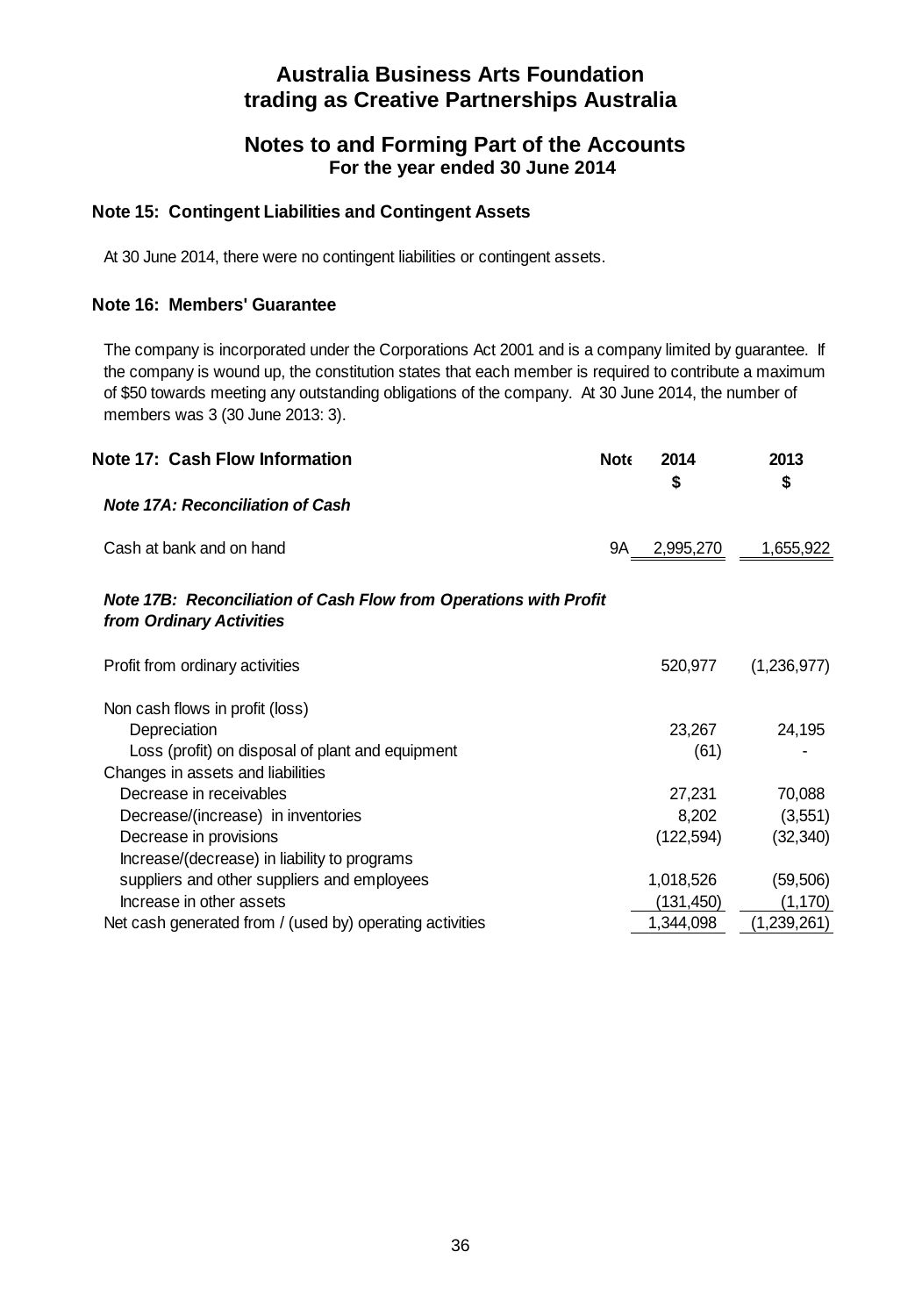## **Notes to and Forming Part of the Accounts For the year ended 30 June 2014**

#### **Note 17: Cash Flow Information (continued)**

#### *Note 17C: Credit Stand-by Arrangement and Loan Facilities*

The company has a VISA facility amounting to \$10,000 (2013: \$10,000). This may be terminated at any time at the option of the bank. At 30 June 2014 \$3,618 (2013: \$4,287) was outstanding on this facility. Interest rates are variable.

The company has a bank guarantee as security deposit in favour of the property lessors for an amount of \$31,143.

#### **Note 18: Events After the Reporting Date**

There are no events after the reporting date that have or will materially affect the financial position of the company.

#### **Note 19: Financial Risk Management**

The company's financial instruments consist mainly of deposits with banks, accounts receivable and payable and leases.

The totals for each category of financial instruments, measured in accordance with AASB 139 as detailed in the accounting policies to these financial statements, are as follows:

|                                         | <b>Note</b> | 2014<br>\$ | 2013<br>\$ |
|-----------------------------------------|-------------|------------|------------|
| <b>Financial assets</b>                 |             |            |            |
| Cash and cash equivalents               | 9Α          | 2,995,270  | 1,655,922  |
| Trade and other receivables             | 9Β          | 1.979      | 29,210     |
| Total financial assets                  |             | 2,997,249  | 1,685,132  |
| <b>Financial liabilities</b>            |             |            |            |
| Financial liabilities at amortised cost |             |            |            |
| - Trade and other payables              | 11A         | 1,391,118  | 265,839    |
| <b>Total Financial liabilities</b>      |             | 1,391,118  | 265,839    |
|                                         |             |            |            |

#### **Financial Risk Management Policies**

The directors of the company meet on a regular basis to analyse financial risk management strategies and policies in the context of the most recent economic conditions and forecasts to assist the company in meeting its financial targets, whilst minimising potential adverse effects of financial performance.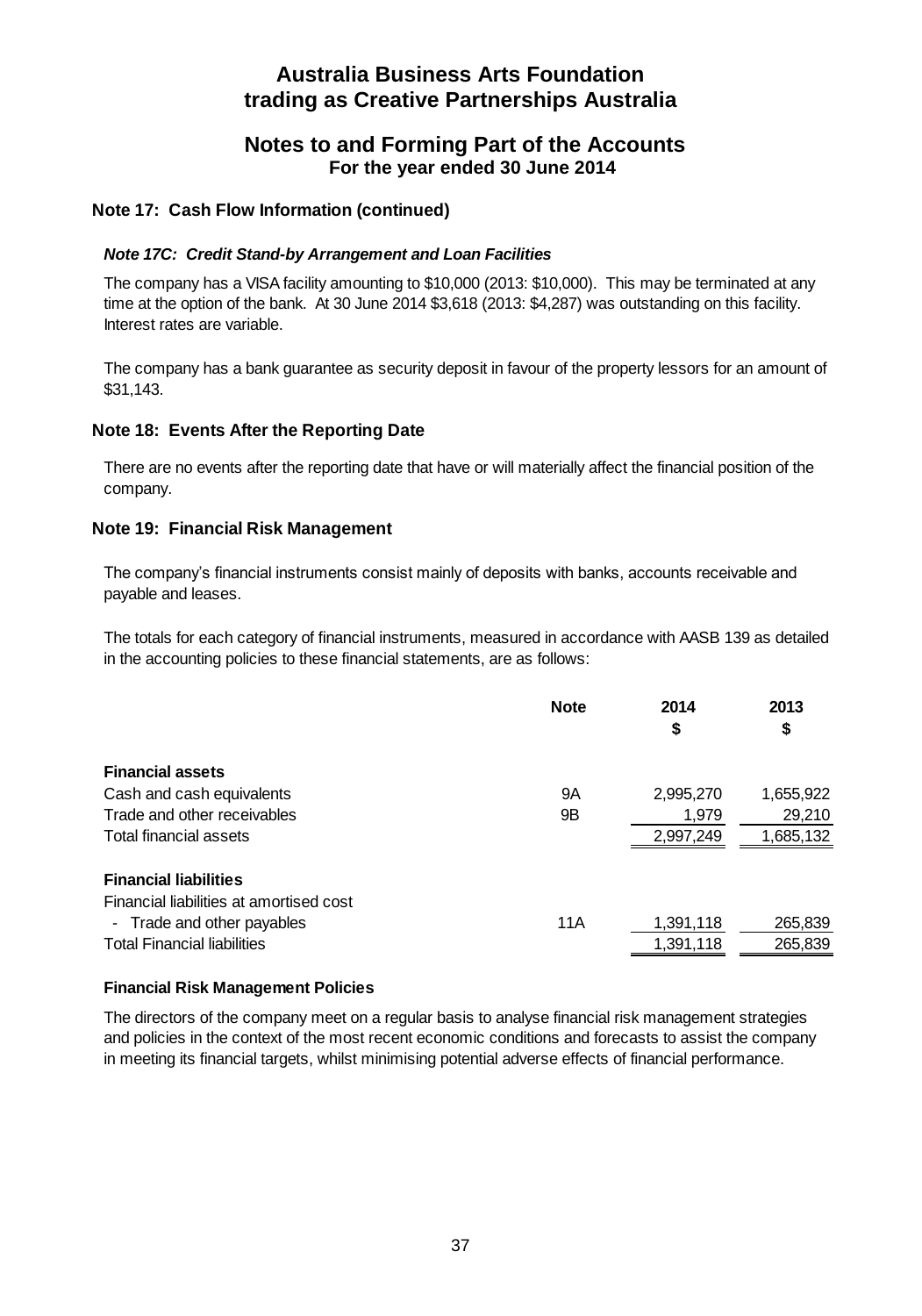## **Notes to and Forming Part of the Accounts For the year ended 30 June 2014**

#### **Note 19: Financial Risk Management (continued)**

#### **Specific Financial Risk Exposures and Management**

The main risks the company is exposed to through its financial instruments are credit risk, liquidity risk and market risk relating to interest rate risk.

#### **a. Credit risk**

Exposure to credit risk relating to financial assets arises from the potential non-performance by counterparties of contract obligations that could lead to a financial loss for the company.

#### *Credit risk exposures:*

The maximum exposure to credit risk by class of recognised financial assets at the end of the reporting period is equivalent to the carrying value and classification of those financial assets (net of any provisions) as presented in the statement of financial position.

Trade and other receivables that are neither past due or impaired are considered to be of high credit quality. Aggregates of such amounts are as detailed in note 9B.

The company has no significant concentration of credit risk exposure to any single counterparty or group of counterparties. Details with respect to credit risk of trade and other receivables are provided in note 9B.

Credit risk related to balances with banks and other financial institutions is managed by the audit committee in accordance with approved policy.

#### **b. Liquidity risk**

Liquidity risk arises from the possibility that the company might encounter difficulty in settling its debts or otherwise meeting its obligations in relation to financial liabilities. The company manages its risk through the following mechanisms:

- preparing forward looking cash flow analysis in relation to its operational, investing and financing activities; and
- only investing surplus cash with major financial institutions.

The tables on the following page reflect an undiscounted contractual maturity analysis for financial liabilities.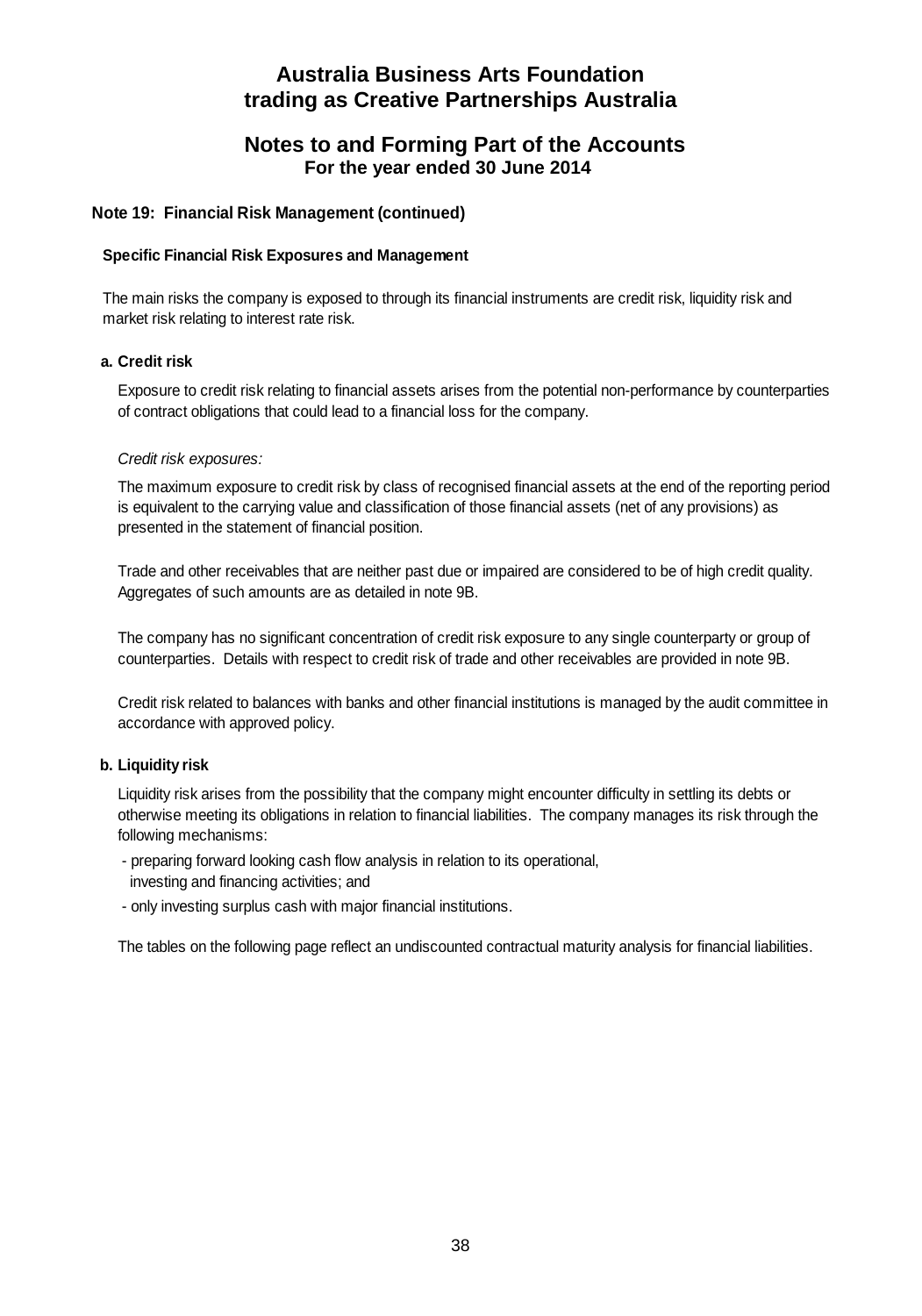## **Notes to and Forming Part of the Accounts For the year ended 30 June 2014**

#### **Note 19: Financial Risk Management (continued)**

Cash flows realised from financial assets reflect management's expectations as to the timing of realisation. Actual timing may therefore differ from that disclosed. The timing of cash flows presented in the table to settle financial liabilities reflects the earliest contractual settlement dates.

#### *Financial liability and financial asset maturity analaysis*

|                                                                                                                     | Within 1 year |           | Total     |           |
|---------------------------------------------------------------------------------------------------------------------|---------------|-----------|-----------|-----------|
|                                                                                                                     | 2014          | 2013      | 2014      | 2013      |
|                                                                                                                     | \$            | \$        | \$        | \$        |
| Financial liabilities due for payment<br>Trade and other payables (excluding<br>estimated annual leave and deferred |               |           |           |           |
| income)                                                                                                             | 1,362,286     | 223,435   | 1,362,286 | 223,435   |
| Total expected outflows                                                                                             | 1,362,286     | 223,435   | 1,362,286 | 223,435   |
|                                                                                                                     |               |           |           |           |
| Financial assets - cash flows realisable                                                                            |               |           |           |           |
| Cash and cash equivalents                                                                                           | 2,995,270     | 1,655,922 | 2,995,270 | 1,655,922 |
| Trade and term receivables                                                                                          | 1.979         | 29,210    | 1.979     | 29,210    |
| Total anticipated inflows                                                                                           | 2,997,249     | 1,685,132 | 2,997,249 | 1,685,132 |
| Net (outflow)/inflow on financial<br>instruments                                                                    | 1.634.963     | 1.461.697 | 1.634.963 | 1.461.697 |
|                                                                                                                     |               |           |           |           |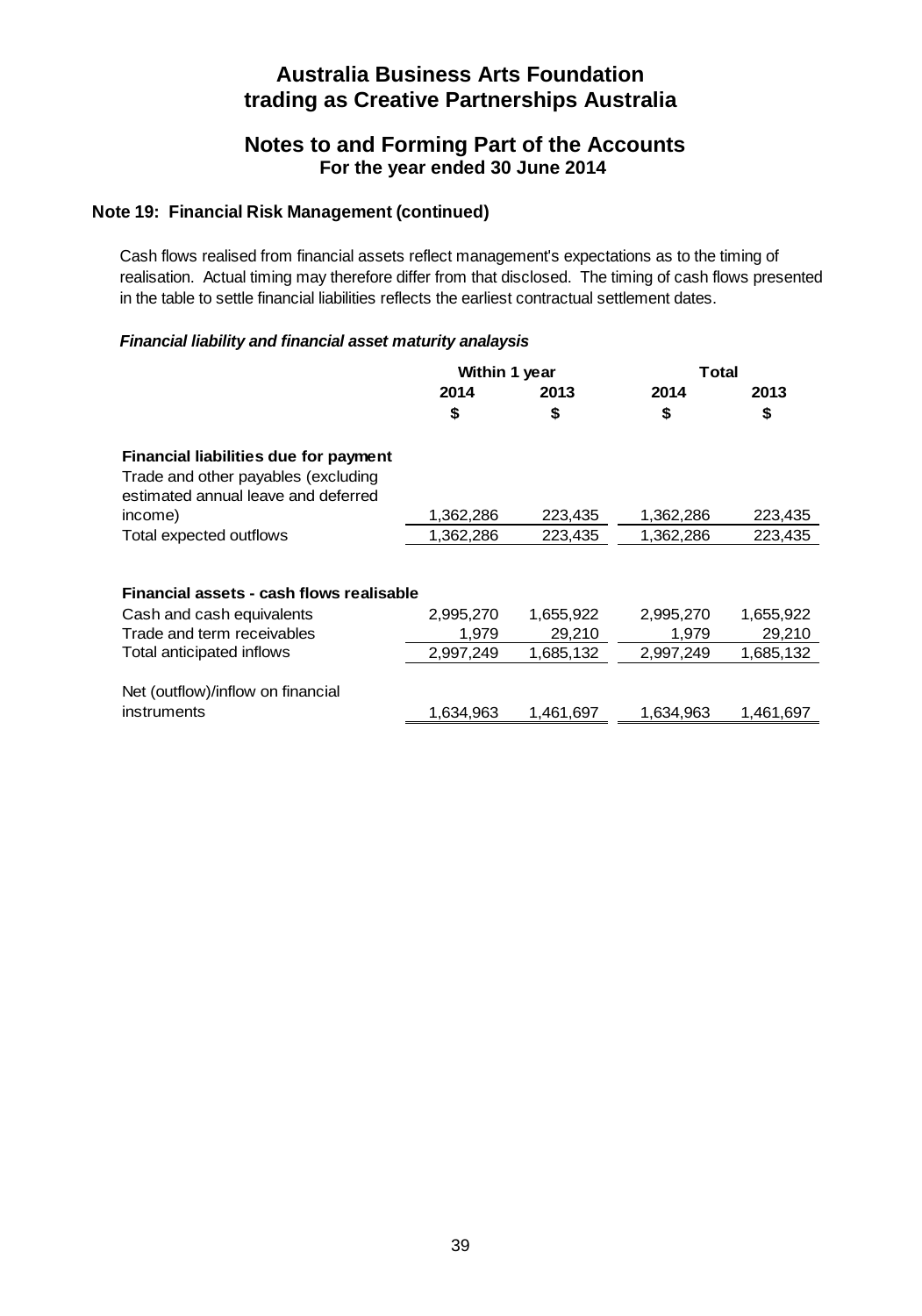## **Notes to and Forming Part of the Accounts For the year ended 30 June 2014**

#### **Note 19: Financial Risk Management (continued)**

#### **c. Market Risk**

i. *Interest rate risk:*

Exposure to interest rate risk arises on financial assets recognised at the end of the reporting period whereby a future change in interest rates will affect future cash flows or the fair value of fixed rate financial instruments. The company is not exposed to interest rate risk other than interest on financial assets.

- ii. *Price risk:* The company is not exposed to any material commodity price risk.
- iii. *Foreign currency risk:* The company is not exposed to fluctuations in foreign currencies.

#### **Sensitivity analysis**

The following table illustrates sensitivities to the company's exposures to changes in interest rates and equity prices. The table indicates the impact on how profit and equity values reported at the end of the reporting period would have been affected by changes in the relevant risk variable that management considers to be reasonably possible. These sensitivities assume that the movement in a particular variable is independent of other variables.

|                                                           | <b>Profit</b><br>S | <b>Equity</b><br>\$ |
|-----------------------------------------------------------|--------------------|---------------------|
| Year ended 30 June 2014<br>$+$ / - 0.6% in interest rates | $+/-18.612$        |                     |
| Year ended 30 June 2013<br>$+$ / - 0.6% in interest rates | $+/-9.936$         |                     |

No sensitivity analysis has been performed for foreign exchange risk, as the company is not exposed to fluctuations in foreign exchange.

#### **Net Fair Values**

The fair values of financial assets and liabilities do not differ to their carrying values as presented in the statement of financial position. Fair values are those amounts at which an asset could be exchanged, or a liability settled, between knowledgeable, willing parties in an arm's length transaction.

Cash and cash equivalents, trade and other receivables and trade and other payables are short-term instruments in nature whose carrying value is equivalent to fair value. Trade and other payables exclude amounts provided for annual leave, which is not considered a financial instrument.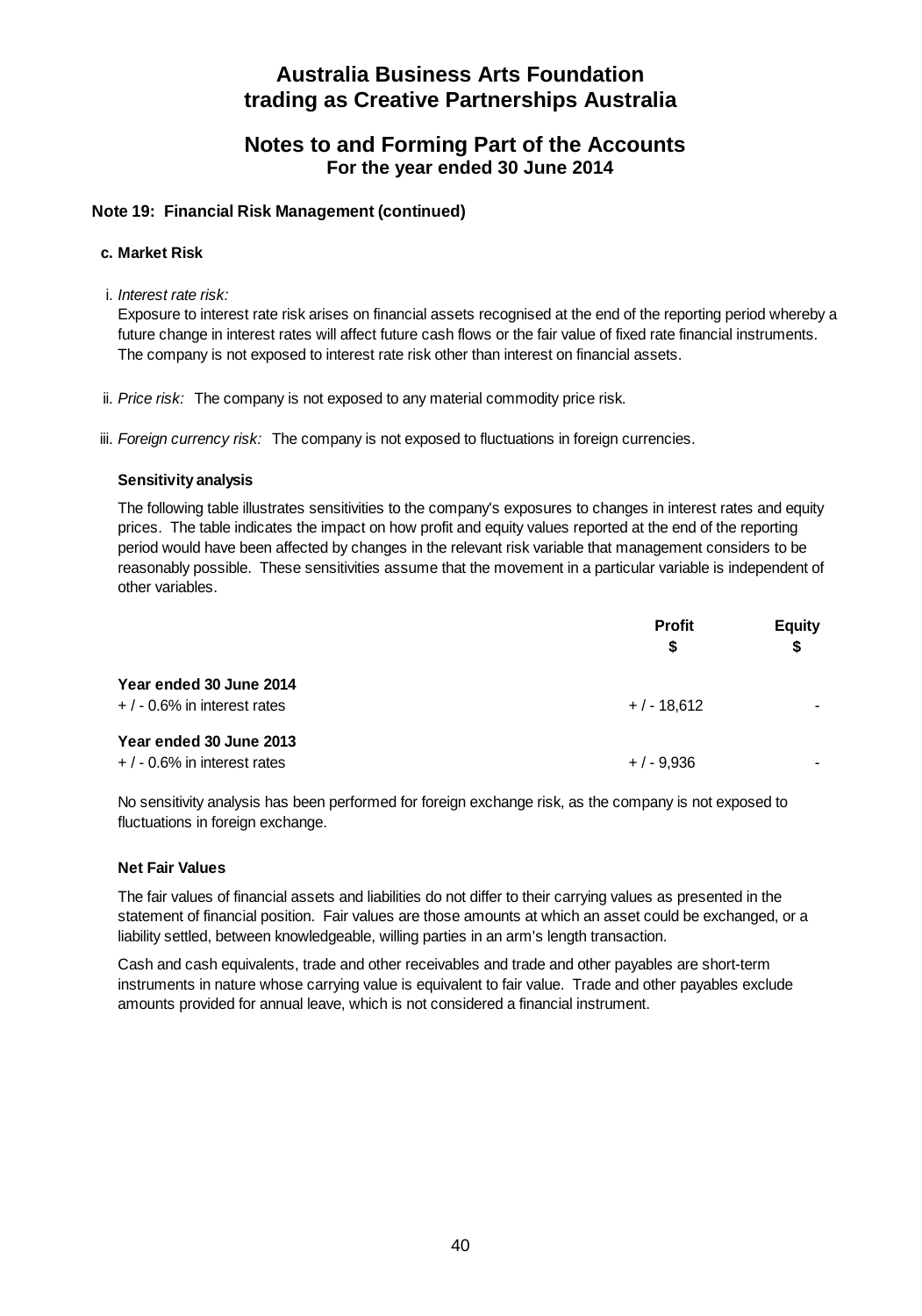## **Notes to and Forming Part of the Accounts For the year ended 30 June 2014**

#### **Note 20: Fair Value Measurements**

The company measures and recognises the following assets at fair value on a recurring basis after

- financial assets at fair value through profit or loss;
- avaliable for sale financial assts; and
- freehold land and buildings.

The company does not subsequently measure any liabilities at fair value on a recurring basis, or any assets or liabilities at fair value on a non-recurring basis.

Fair value is respresentative of the asset's highest and best use.

#### **a. Fair Value Hierarchy**

AASB 13: *Fair Value Measurement* requires the disclosure of fair value information by level of the fair value hierarchy, which categorises fair value measurements into one of three possible levels based on the lowest level that an input that is significant to the measurement can be categorised into as follows:

| Level 1                                                                  | Level 2             | Level 3                                  |
|--------------------------------------------------------------------------|---------------------|------------------------------------------|
| Measurements based on quoted prices                                      |                     | Measurements based Measurements based on |
| (unadjusted) in active markets for identical assets on inputs other than |                     | unobservable inputs for the              |
| or liabilities that the entity can access at the                         | quoted prices       | asset or liability.                      |
| measurement date.                                                        | included in Level 1 |                                          |
|                                                                          | that are observable |                                          |

The fair values of assets and liabilities that are not traded in an active market are determined using one or more valuation techniques. These valuation techniques maximise, to the extent possible, the use of observable market data. If all significant inputs required to measure fair value are observable, the asset or liability is included in Level 2. If one or more significant inputs are not based on observable market data, the asset or liability is included in Level 3.

#### **Valuation techniques**

The company selects a valuation technique that is appropriate in the circumstances and for which sufficient data is available to measure fair value. The availability of sufficient and relevant data primarily depends on the specific characteristics of the asset or liability being measured. The valuation techniques selected by the company are consistent with one or more of the following valuation approaches:

Market approach: valuation techniques that use prices and other relevant information generated by market transactions for identical or similar assets or liabilities.

- Income approach: valuation techniques that convert estimated future cash flows or income and expenses into a single discounted present value.

- Cost approach: valuation techniques that reflect the current replacement cost of an asset at its current service capacity.

Each valuation technique requires inputs that reflect the assumptions that buyers and sellers would use when pricing the asset or liability, including assumptions about risks. When selecting a valuation technique, the company gives priority to those techniques that maximise the use of observable inputs and minimise the use of unobservable inputs. Inputs that are developed using market data (such as publicly available information on actual transactions) and reflect the assumptions that buyers and sellers would generally use when pricing the asset or liability are considered observable, whereas inputs for which market data is not available and therefore are developed using the best information available about such assumptions are considered unobservable.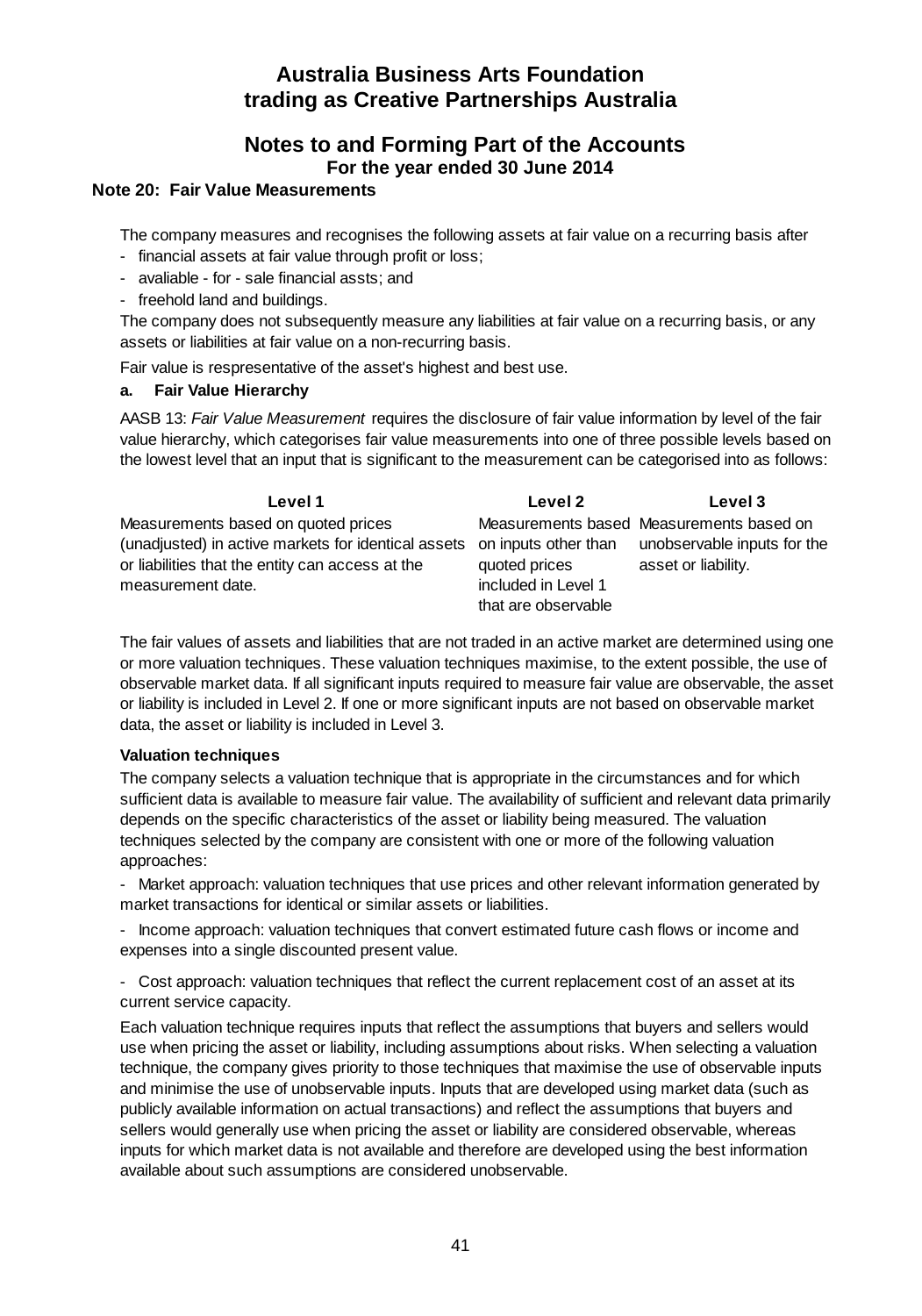## **Notes to and Forming Part of the Accounts For the year ended 30 June 2014**

#### **Note 20: Fair Value Measurements (continued)**

The following tables provide the fair values of the company's assets and liabilities measured and recognised on a recurring basis after initial recognition and their categorisation within the fair value hierarchy:

|                                                 |             |              |                       | 2014            |              |
|-------------------------------------------------|-------------|--------------|-----------------------|-----------------|--------------|
| Recurring fair value measurements               | <b>Note</b> | \$           | Level 1 Level 2<br>\$ | Level 3<br>\$   | <b>Total</b> |
| Total financial assets recognised at fair value |             |              |                       |                 |              |
| Non-financial assets<br>Leasehold improvements  | 10A         |              |                       |                 |              |
| Plant and equipment                             |             |              |                       | 31,873          | 31,873       |
| Total non-financial assets recognised at fair   |             |              |                       | 31,873          | 31,873       |
|                                                 |             | п<br>Level 1 | Level 2               | 2013<br>Level 3 | Total        |
| Recurring fair value measurements               |             | \$           | \$                    | \$              |              |
| Total financial assets recognised at fair value |             |              |                       |                 |              |
| Non-financial assets                            | 10A         |              |                       |                 |              |
| Leasehold improvements                          |             |              |                       |                 |              |
| Plant and equipment                             |             |              |                       | 50,327          | 50,327       |
| Total non-financial assets recognised at fair   |             |              |                       | 50,327          | 50,327       |

#### **b. Valuation Techniques and Unobservable Inputs Used to Measure Level 3 Fair Values**

The following table provides quantitative information regarding the key significant unobservable inputs, the ranges of those inputs and the relationships of unobservable inputs to the fair value measurement:

| Significant<br>Unobservable Inputs<br>Used                | Range of Unobservable<br><b>Inputs Used</b> | <b>Estimated Sensitivity of</b><br><b>Fair Value Measurement</b><br>to Changes in<br>Unobservable Inputs |
|-----------------------------------------------------------|---------------------------------------------|----------------------------------------------------------------------------------------------------------|
| Cost, estimated useful<br>life and depreciation<br>method | Actual cost, depreciation<br>per Note 1.4   | None                                                                                                     |

#### **c. Reconciliation of Recurring Level 3 Fair Value Measurements**

| Balance at the beginning of the year<br>50.327 |
|------------------------------------------------|
| Additions during the year<br>4.812             |
| (23, 267)                                      |
| Balance at the end of the year<br>31.872       |
|                                                |

There were no transfers between the levels during the year.